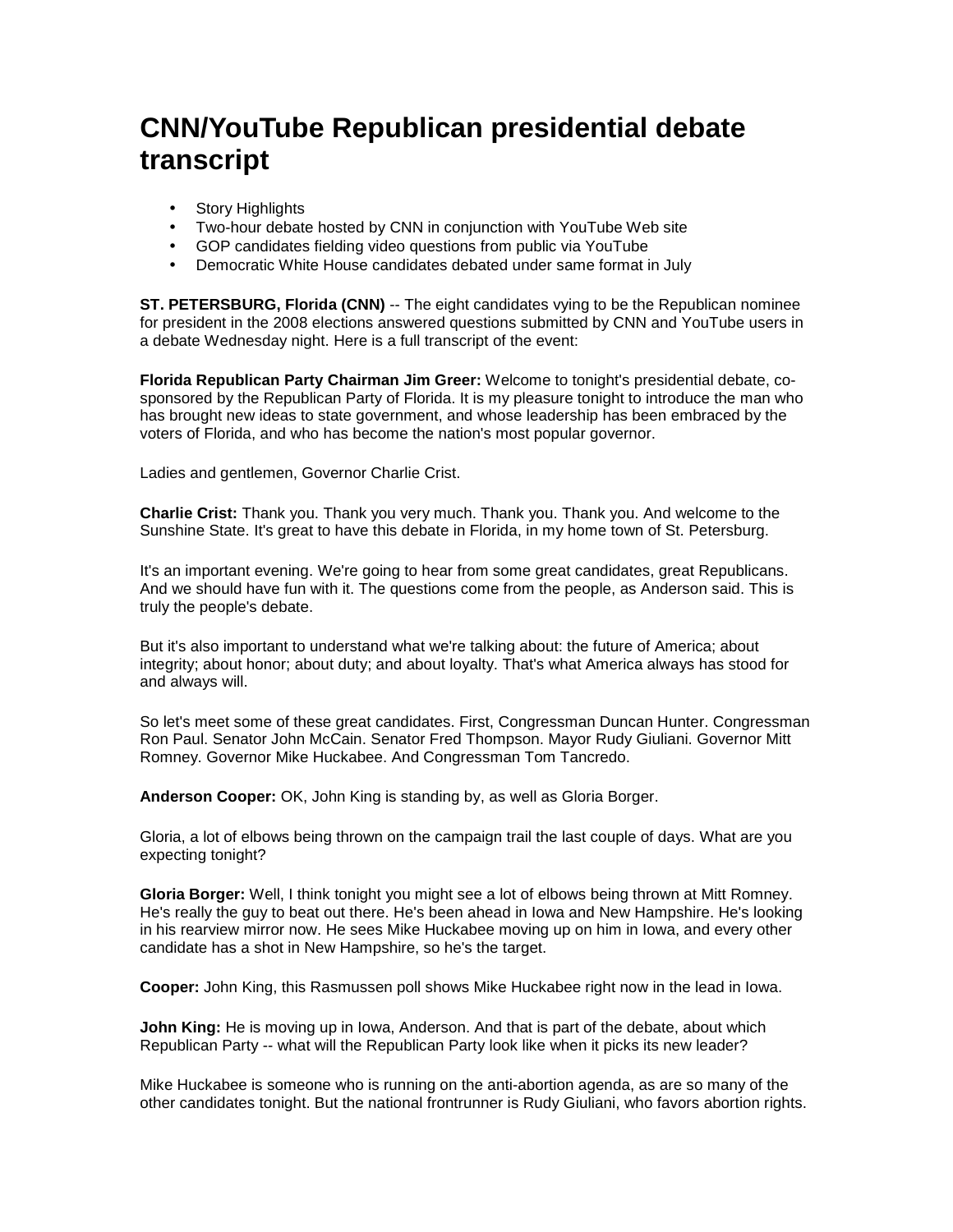Not since Ronald Reagan won in 1980 has the Republican Party even brokered the notion of having a nominee who supported abortion rights.

You also have a Republican president at this moment and one of the candidates on stage, Senator McCain, who were behind that big so- called comprehensive immigration reform that would give legal status to 12 million or more illegal immigrants in the United States. Well, now opposition to that legislation is one of the defining debates in the Republican Party.

So, from a personality standpoint and a substantive standpoint, this is a fascinating time as the Republican Party decides who its leader will be and what its agenda will be after George W. Bush passes from the stage, Anderson.

**Cooper:** Gloria, the clock is ticking toward Iowa.

**Borger:** Absolutely. And they know that right now, starting with this debate, they've really got to define themselves, differentiate themselves, because the voters in Iowa still pretty much are undecided. So, it's anyone's game right now.

The holidays are coming up. And this is one opportunity for each of these candidates to tell the voters who he is and why he's different from the other guy.

**Cooper:** We are just watching the traveling press pool leave the auditorium. We'll get started in just a moment.

Welcome, candidates. Good to have you all on the stage. Thanks for being here.

Now, as there was last time with the Democratic candidates, there's been some concern among the campaigns about what kind of questions are going to be asked tonight.

And with 5,000 questions to choose from, we certainly had a lot of options.

Take a look.

(Begin videotape)

**Cooper (voice over):** Many groups tried to organize submissions. Will Dick Armey's question be seen tonight?

**Dick Armey:** I will put that together as a YouTube...

**Snowman cartoon character:** And this is a question for Mitt Romney...

**Cooper:** How about the much maligned snowman? Will he rear his frozen head here in sunny Saint Pete?

**UFO cartoon character:** So he wants to know what you would do about me and other kids like me -- the unwitting children of illegal -- well, you know.

**Cooper:** Dennis Kucinich may have seen a UFO, but we'll have no little green men here in Florida.

**Actor as "The Ghost of Richard Nixon":** I am the ghost of Richard Nixon!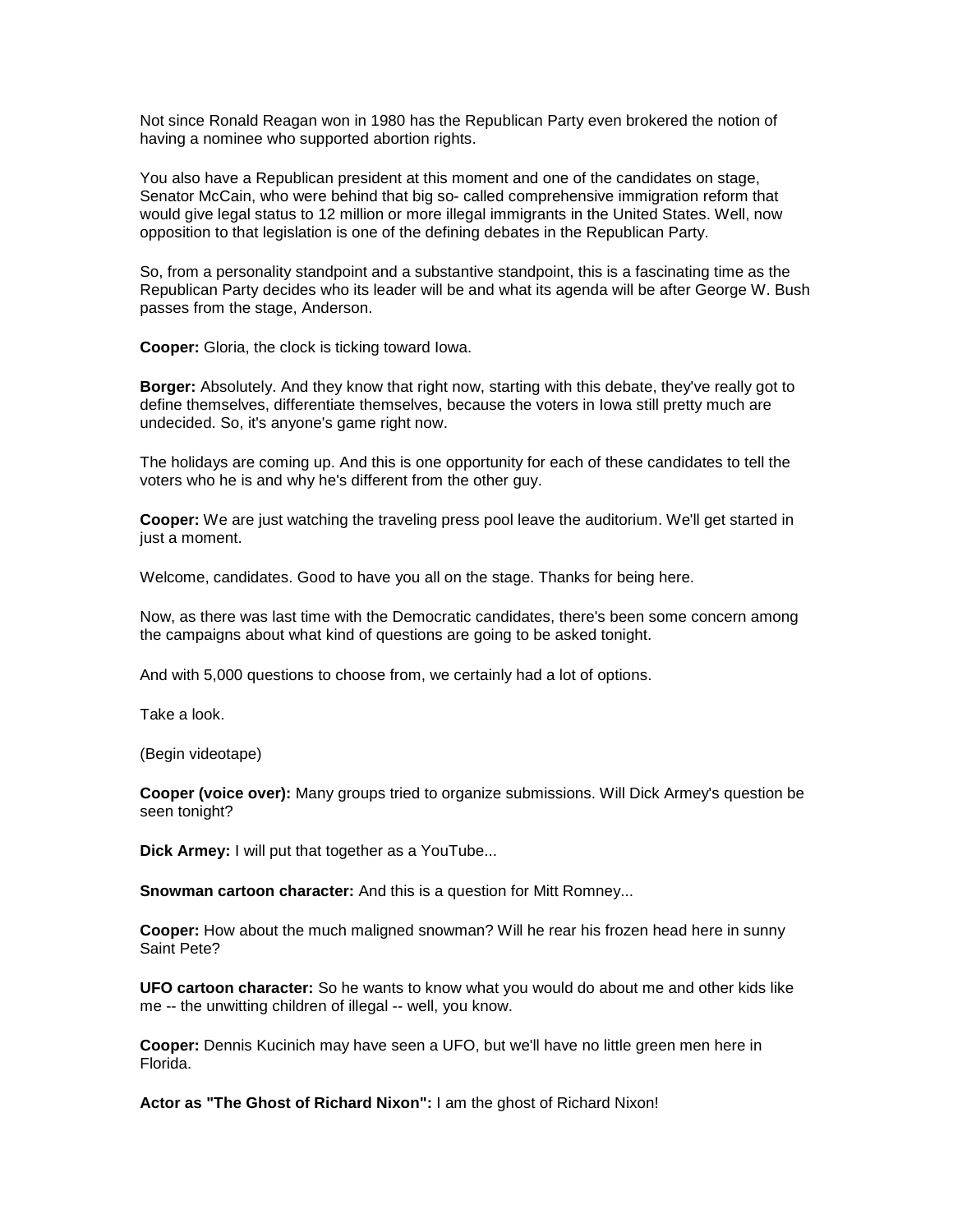We won't be seeing Richard Nixon, or little kids used to make adult points.

Though, there is one question where kids may make an appearance. And don't worry, we tried to keep out of most of the Abe Lincolns and Ben Franklins, and all the animals, both stuffed...

**Sparky:** My name is Sparky.

**Cooper:** ... and real.

**Schmoopsy:** Schmoopsy here with a question for the Republican candidate.

(End videotape)

**Cooper:** Sadly, Schmoopsy will not be heard from tonight.

The candidates will have 90 seconds to answer the YouTube questions, the questions that are asked direct to them, 30 seconds for any follow-up questions that I may ask.

There are no lights, no bells, no buzzers, no electric shocks. We prefer the honor system here. We'll warn the candidates when they need to wrap things up.

We also will insist that candidates stay on the question that was being asked and not stray off to an earlier or another topic. Americans put a lot of time into submitting these questions. We think they deserve direct answers.

Finally, tonight we are not in the business of discouraging applause from our audience here, or passion, but please, if it gets out of control, we will ask the crowd here to keep it down just a little bit.

All right, let's begin.

(The governor introduced the candidates.)

**Cooper:** He did a very good job of it, but one Republican wanted to do that also, and he does it in a way that reminds us this is definitely a new kind of a debate.

Here is Chris Nandor from Snohomish, Washington.

**Chris Nandor (singing):** The grand old party's looking for somebody who can lead, someone who is electable and adheres to our creed.

Some say the group is not diverse; they're white, they're men, but wait. The Dems have just one candidate, Republicans have eight.

Rudy's leading all the polls, but can he win the base?

Mitt changed on abortion; history he can't erase.

Ron Paul would end the FDA and that is just a start.

Fred has just begun to run, but sure does look the part.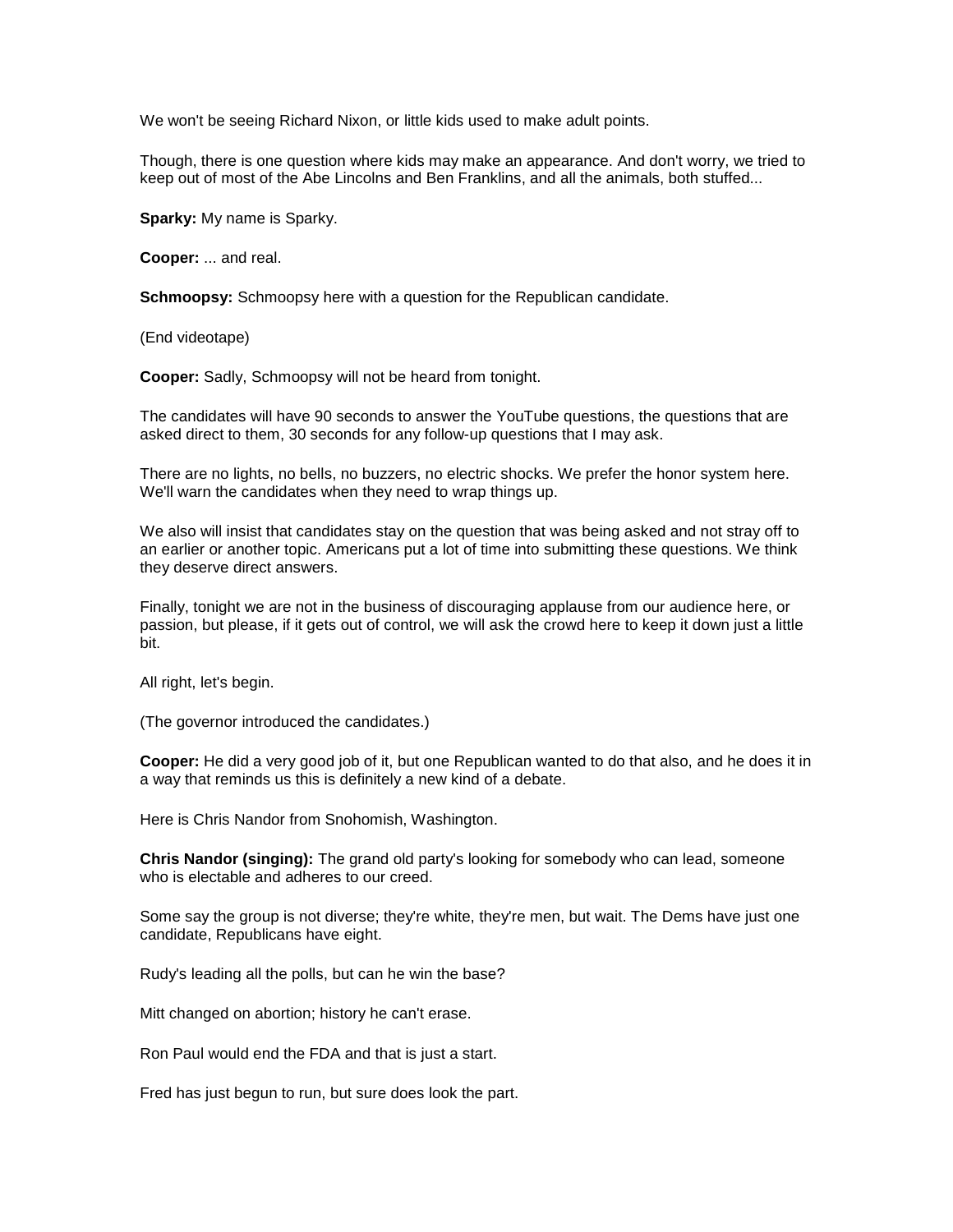Hunter tells us what to do in foreign policy debates.

Huckabee's compassionate and lost a lot of weight.

Tancredo says let's build a fence across the whole Southwest.

McCain is loved by many and hated by the rest.

We don't know who we're voting for; we don't know who will win. That's why we use YouTube to ask our questions of these men.

Time is short, we're voting soon, and I just thought I'd mention. If we don't reach consensus, then we'll decide at convention.

**Cooper:** All right, enough of the singing, enough of the snowmen. Let's begin the debate.

From one tough-talking New Yorker, a question to another tough- talking New Yorker.

**Ernie Nardi:** This is Ernie Nardi from Dyker Heights in Brooklyn, New York, with a question for the ex-Mayor Giuliani.

Under your administration, as well as others, New York City was operated as a sanctuary city, aiding and abetting illegal aliens.

I would like to know, if you become president of the United States, will you continue to aid and abet the flight of illegal aliens into this country?

#### **Cooper:** Mayor Giuliani?

**Giuliani:** Ernie, that was a very good question. And the reality is that New York City was not a sanctuary city. (OFF-MIKE) single illegal immigrant that New York City could find that either committed a crime or was suspected of a crime. That was in the executive order originally done by Ed Koch, continued by David Dinkins and then done by me.

The reason for the confusion is, there were three areas in which New York City made an exception. New York City allowed the children of illegal immigrants to go to school. If we didn't allow the children of illegal immigrants to go to school, we would have had 70,000 children on the streets at a time in which New York City was going through a massive crime wave, averaging 2,000 murders a year, 10,000 felonies a week.

The other two exceptions related to care -- emergency care in the hospital and being able to report crimes. If we didn't allow illegals to report crimes, a lot of criminals would have gone free because they're the ones who had the information.

But, most important point is, we reported thousands and thousands and thousands of names of illegal immigrants who committed crimes to the immigration service. They did not deport them. And what we did, the policies that we had, were necessary because the federal policies weren't working.

The federal policies weren't working, stopping people coming into the United States. If I were president of the United States, I could do something about that by deploying a fence, by deploying a virtual fence, by having a BorderStat system like my COMSTAT system that brought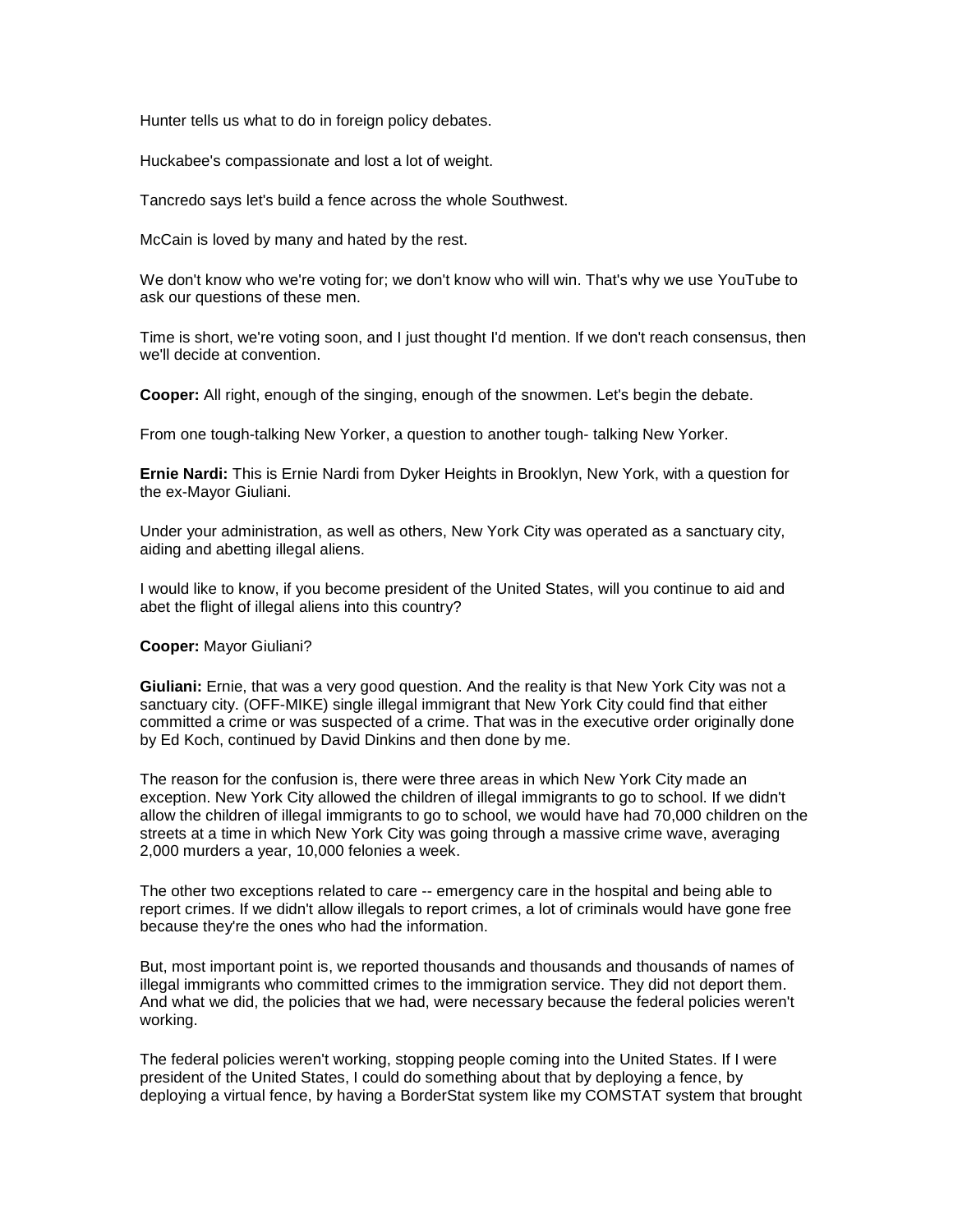down crime in New York, and just stopping people from coming in, and then having a tamperproof ID card.

**Cooper:** Time.

Governor Romney, was New York a sanctuary city?

**Romney:** Absolutely. It called itself a sanctuary city. And as a matter of fact, when the welfare reform act that President Clinton brought forward said that they were going to end the sanctuary policy of New York City, the mayor actually brought a suit to maintain its sanctuary city status.

And the idea that they reported any illegal alien that committed a crime -- how about the fact that the people who are here illegally have violated the law? They didn't report everybody they found that was here illegally.

And this happens to be a difference between Mayor Giuliani and myself and probably others on this stage as well, which is we're going to have to recognize in this country that we welcome people here legally.

But the mayor said -- and I quote almost verbatim -- which is if you happen to be in this country in an undocumented status -- and that means you're here illegally -- then we welcome you here. We want you here. We'll protect you here.

That's the wrong attitude. Instead, we should say if you're here illegally, you should not be here. We're not going to give you benefits, other than those required by the law, like health care and education, and that's the course we're going to have to pursue.

**Cooper:** Mayor Giuliani?

**Giuliani:** It's unfortunate, but Mitt generally criticizes people in a situation in which he's had far the -- worst record.

For example, in his case, there were six sanctuary cities. He did nothing about them.

There was even a sanctuary mansion. At his own home, illegal immigrants were being employed, not being turned into anybody or by anyone. And then when he deputized the police, he did it two weeks before he was going to leave office, and they never even seemed to catch the illegal immigrants that were working at his mansion. So I would say he had sanctuary mansion, not just sanctuary city.

**Cooper:** All right. I have to allow Governor Romney to respond...

**Romney:** Mayor, you know better than that.

(Laughter)

**Giuliani:** No ...

**Romney:** OK, then listen. All right? Then listen. First of all ...

**Giuliani:** You did have illegal immigrants working at your mansion, didn't you?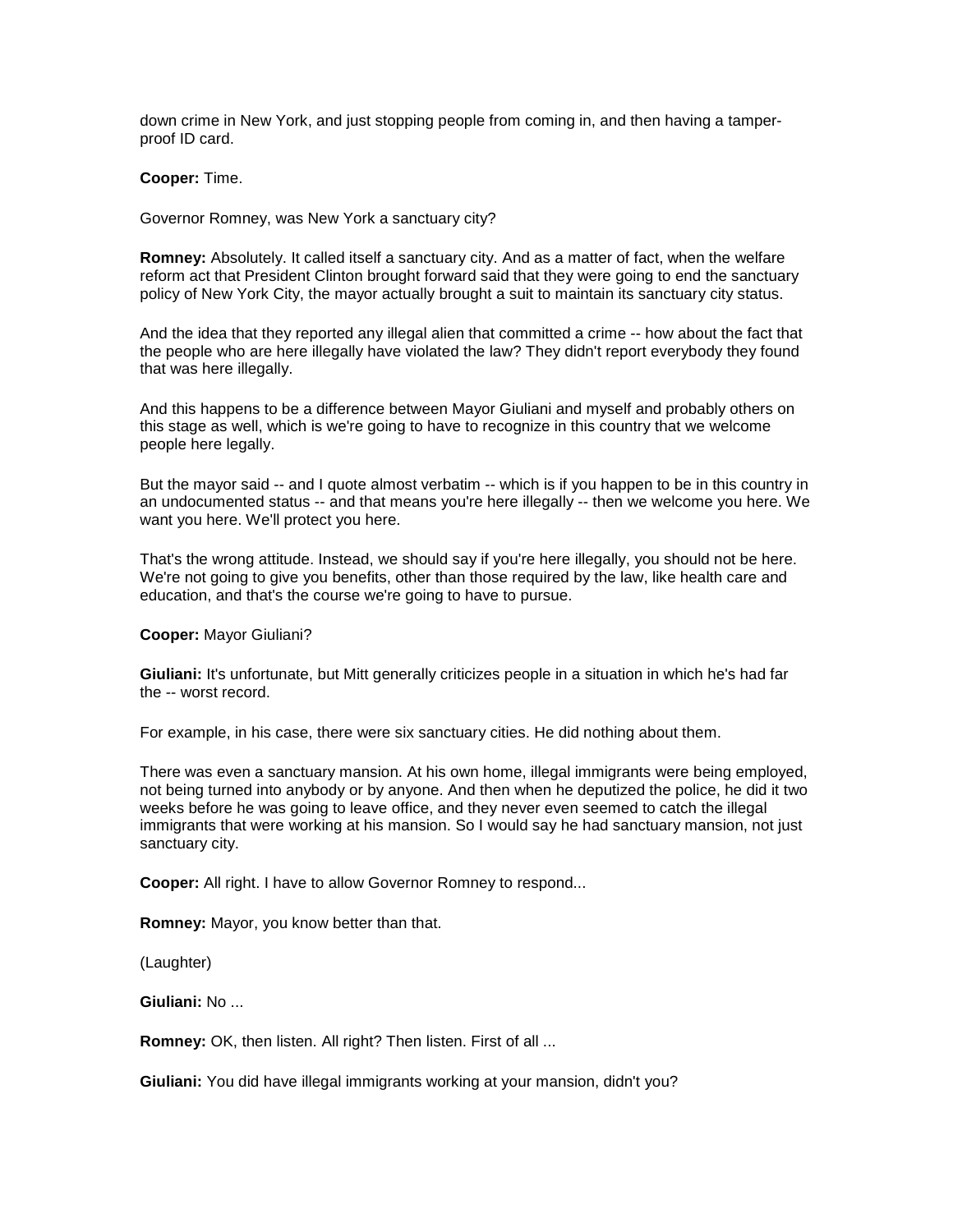**Romney:** No, I did not, so let's just talk about that. Are you suggesting, Mr. Mayor -- because I think it is really kind of offensive actually to suggest, to say look, you know what, if you are a homeowner and you hire a company to come provide a service at your home -- paint the home, put on the roof. If you hear someone that is working out there, not that you have employed, but that the company has.

If you hear someone with a funny accent, you, as a homeowner, are supposed to go out there and say, "I want to see your papers."

Is that what you're suggesting?

**Giuliani:** What I'm suggesting is, if you ...

(Crosstalk)

**Giuliani:** If you're going to take this holier than thou attitude, that your whole approach to immigration...

**Romney:** I'm sorry, immigration is not holier than thou, Mayor. It's the law.

**Giuliani:** If you're going to take this holier than thou attitude that you are perfect on immigration...

**Romney:** I'm not perfect.

**Giuliani:** ... it just happens you have a special immigration problem that nobody else up here has. You were employing illegal immigrants. That is a pretty serious thing. They were under your nose.

(Applause)

And ...

**Romney:** I ask the mayor again. Are you suggesting, Mayor, that if you have a company that you hired who provide a service, that you now are responsible for going out and checking the employees of that company, particularly those that might look different or don't have an accent like yours, and ask for their papers -- I don't think that's American, number one.

Number two ...

**Cooper:** We got to move on.

**Romney:** Let me tell you what I did as governor. I said no to driver's licenses for illegals.

I said, number two, we're going to make sure that those that come here don't get a tuition break in our schools, which I disagree with other folks on that one.

(Applause)

Number three, I applied to have our state police enforce the immigration laws in May, seven months before I was out of office.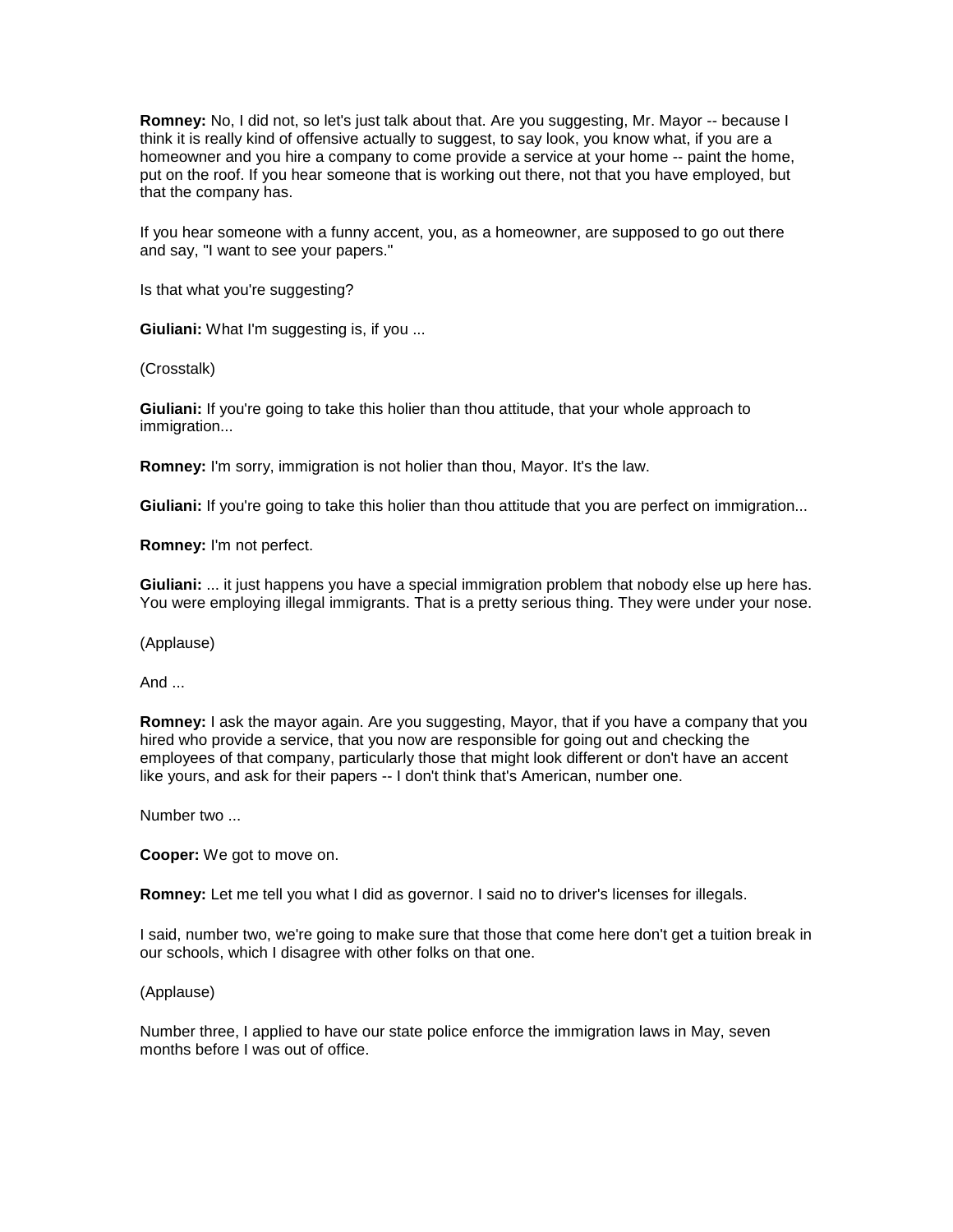It took the federal government a long time to get the approvals and we enforced the law. And Massachusetts is not a sanctuary state, and the policies of the mayor of pursuing a sanctuary nation or pursuing a sanctuary city...

**Cooper:** We've got a number ...

**Romney:** ... are, frankly, wrong.

**Cooper:** We've got a number of questions from our viewers on this topic, so we have a lot more to talk about on this. You will have another chance to respond.

(Applause)

**Giuliani:** And it's really hard -- it's really hard to have employer sanctions...

(Audience booing)

**Cooper:** All right. Let's play this next video from the same topic.

(Begin video clip)

**Michael Weitz:** Good evening. There are thousands of people in Canada and Mexico waiting to come to America legally. They want to become American citizens. They want to be part of the American dream. Yet, there are those in the Senate that want to grant amnesty for those that come here illegally.

Will you pledge tonight, if elected president, to veto any immigration bill that involves amnesty for those that have come here illegally?

Thank you.

**Cooper:** Senator Thompson?

(Applause)

**Thompson:** Yes, I pledge that. A nation that cannot and will not defend its own borders will not forever remain a sovereign nation. And it's unfair...

#### (Applause)

We have -- we have thousands of people standing in line at embassies around the world to become United States American citizens, to come here to get a green card, to come here and to assimilate and be a part of our culture. They are part of what has made our country great. Some of our better citizens. We all know them and love them.

Now, it's our country together -- their's and ours, now together. It's our home. And we now get to decide who comes into our home.

And to place somebody above them or in front of them in line is the wrong thing to do.

We've got to strengthen the border. We've got to enforce the border. We've got to punish employers -- employers who will not obey the law. And we've got to eliminate sanctuary cities and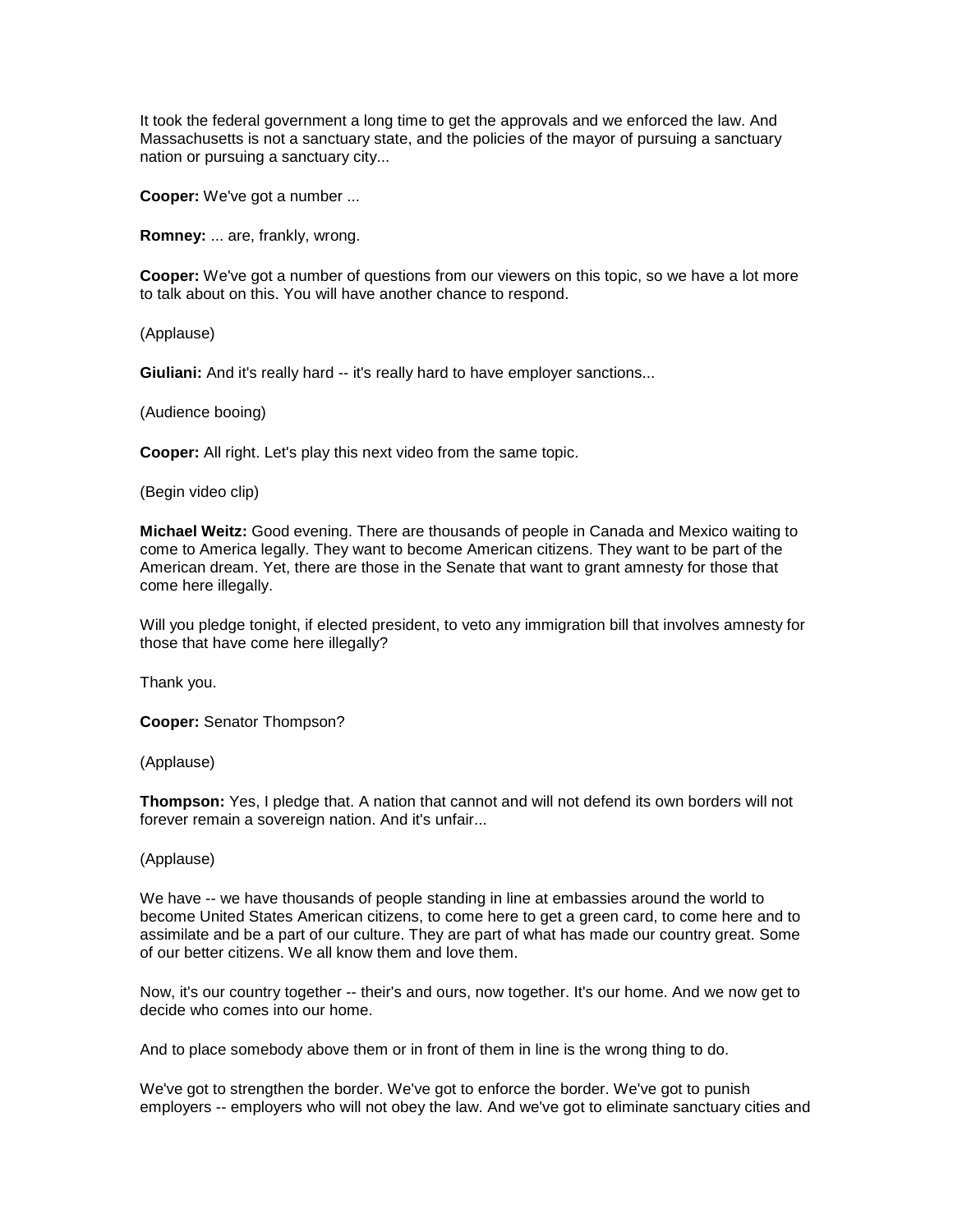say to sanctuary cities, if you continue this, we're going to cut off federal funding for you, you're not going to do it with federal money.

## (Applause)

Now, there are parts of what both of these gentlemen have just said that I would like to associate myself with.

First of all, of course, Governor Romney supported the Bush immigration plan until a short time ago. Now he's taken another position, surprisingly.

#### (Laughter)

As far as Mayor Giuliani is concerned, I am a little surprised the mayor says, you know, everybody's responsible for everybody that they hire, but we'll have to address that a little bit further later. I think we've all had people probably that we have hired that in retrospect probably is a bad decision.

## (Laughter)

He did have a sanctuary city. In 1996, I helped pass a bill outlawing sanctuary cities. The mayor went to court to overturn it. So, if it wasn't a sanctuary city, I'd call that a frivolous lawsuit.

## (Applause)

**Cooper:** All right, because this was a direct...

# (Applause)

**Cooper:** Because this was a direct mention of Mayor Giuliani, we have to allow you to respond. Thirty seconds, please.

**Giuliani:** New York City was not a sanctuary city. New York City did three exceptions. The three exceptions were to allow children to go to school, to allow those illegal immigrants who were the victims of crime to report the person who assaulted them, beat them up, mugged them.

And third, to allow emergency care in the hospitals, which we were required to do by federal law. We had a policy of reporting every single illegal immigrant other than those three who commit any kind of crime or were suspected of crime, and we reported thousands of them to immigration service. Few of them were deported.

**Cooper:** Senator McCain, let me bring you back to the question that was asked by the YouTube user. Would you willing to veto any immigration bill that involved amnesty for those who have come here illegally?

**McCain:** Yes, of course, and we never proposed amnesty. But you know, this whole debate...

**Cooper:** Come on, please. Let him answer.

**McCain:** You know, this whole debate saddens me a little bit because we do have a serious situation in America. In 1986, we passed a law that said we would enforce our borders, and gave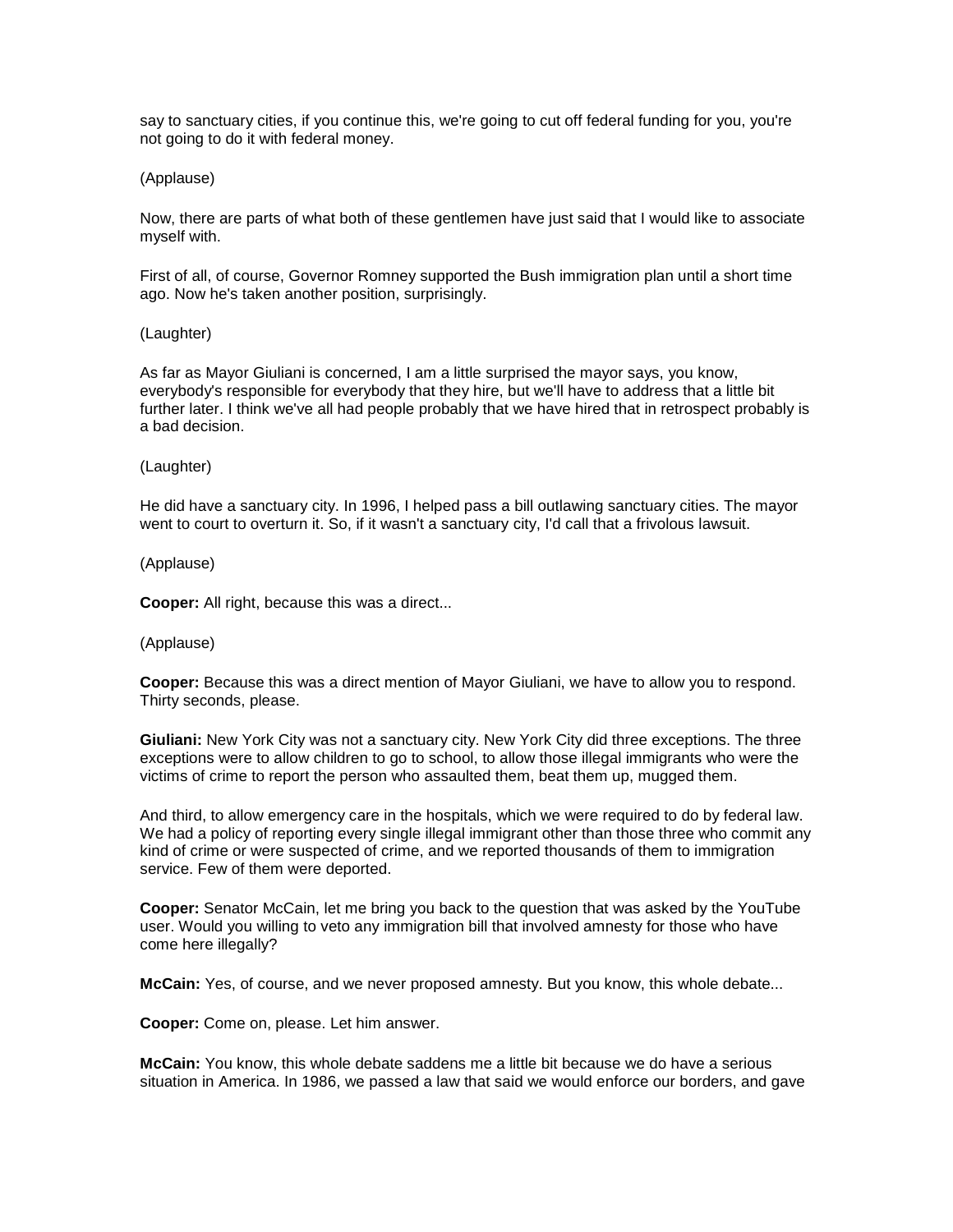amnesty to a couple of million people. We gave the amnesty. Now we have 12 million people and still borders that are not enforced.

I came to the Senate not to do the easy things, but to do the hard things. Mel Martinez and I knew this was going to be a tough issue, but we thought the status quo was unacceptable: broken borders; 12 million people here illegally; a need for a temporary worker program, certainly in my state in the agricultural section, certainly in this state of Florida.

And we tried to get something done. We said we'd enforce the borders. The American people didn't believe us. They don't believe us because of our failure in Katrina, our failure in Iraq, our failures in reining in corruption and out of control spending.

So we tried and we failed. And I appreciate the president's efforts. He comes from a border state too. And what we've learned is that the American people want the borders enforced. We must enforce the -- secure the borders first.

But then you've still got two other aspects of this issue that have to be resolved as well. And we need to sit down as Americans and recognize these are God's children as well.

(Applause)

And they need some protection under the law. And they need some of our love and compassion.

**Cooper:** Thank you, Senator.

**McCain:** And I want to assure you that I'll enforce the borders first, that as president of the United States, we'll solve this immigration problem. And we won't demagogue it. And we won't have sanctuary cities.

**Cooper:** OK.

**McCain:** And we won't have all this other rhetoric that unfortunately contributes nothing to the national dialogue.

**Cooper:** Thank you, senator.

Michael Weitz who actually asked that question is here in the audience.

Michael, do you feel you got an answer?

**Weitz:** Am I happy with the answer?

**Cooper:** Yes.

**Weitz:** One yes, one no and one sort of.

(LAUGHTER)

**Cooper:** All right.

Well, let's -- Congressman Tancredo?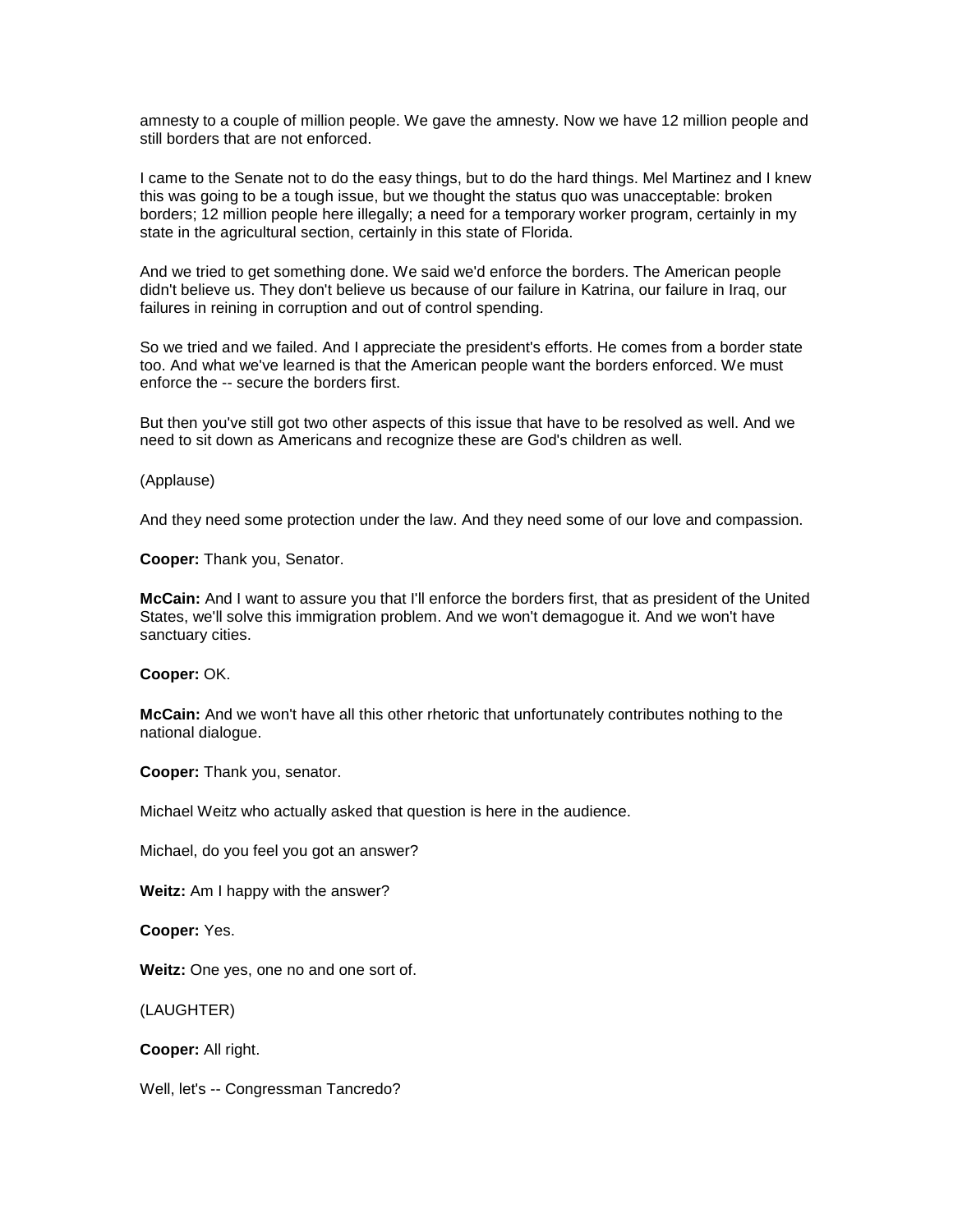# **Tancredo:** Yes.

Well, I tell you, this has been wonderful. Senator McCain may not be happy with the spirit of this debate. For a guy who usually stands on the bookend here, aside, and just listens all the time, that's kind of frustrating, you know, in other debates. I have to tell you, so far, it's been wonderful.

# (Laughter)

Because all I've heard is people trying to out-Tancredo Tancredo.

It is great. I am so happy to hear it. It is a wonderful thing. It's a good message, yes. We want to secure the borders.

**Cooper:** Our next question is actually directly to you, so let's bring it up.

**Tancredo:** Let me go ahead and answer that next question.

**Jack Brooks:** Hammered by competition with imports, our family- owned business struggles each year to find seasonal workers. We've been working with a seasonal guest-worker program, the H2B program, bringing in and sending home workers every year.

But with Congress failing to enact a comprehensive immigration and guest worker bill, I want to know whether I'll have a job next year. What are you going to do to keep these guest workers coming to the U.S. to save our business?

**Cooper:** Congressman Tancredo?

**Tancredo:** OK, the gist of the question, as I understand it, is, what I'm going to do stop guest workers from coming in here?

**Cooper:** No, no, to help. This small business needs guest workers.

**Tancredo:** I'm sorry. I could not hear that. I'm sorry. Well, I'll tell you, I'm not going to aid any more immigration into this country, because in fact, immigration...

# (Applause)

... massive immigration into the country, massive immigration, both legal and illegal, does a couple of things.

One of it is, makes it difficult for us to assimilate. The other thing is that it does take jobs.

I reject the idea -- I reject the idea, categorically, that there are jobs that, quote, "No American will take." I reject it.

(Applause)

Now, what they will do...

(Applause)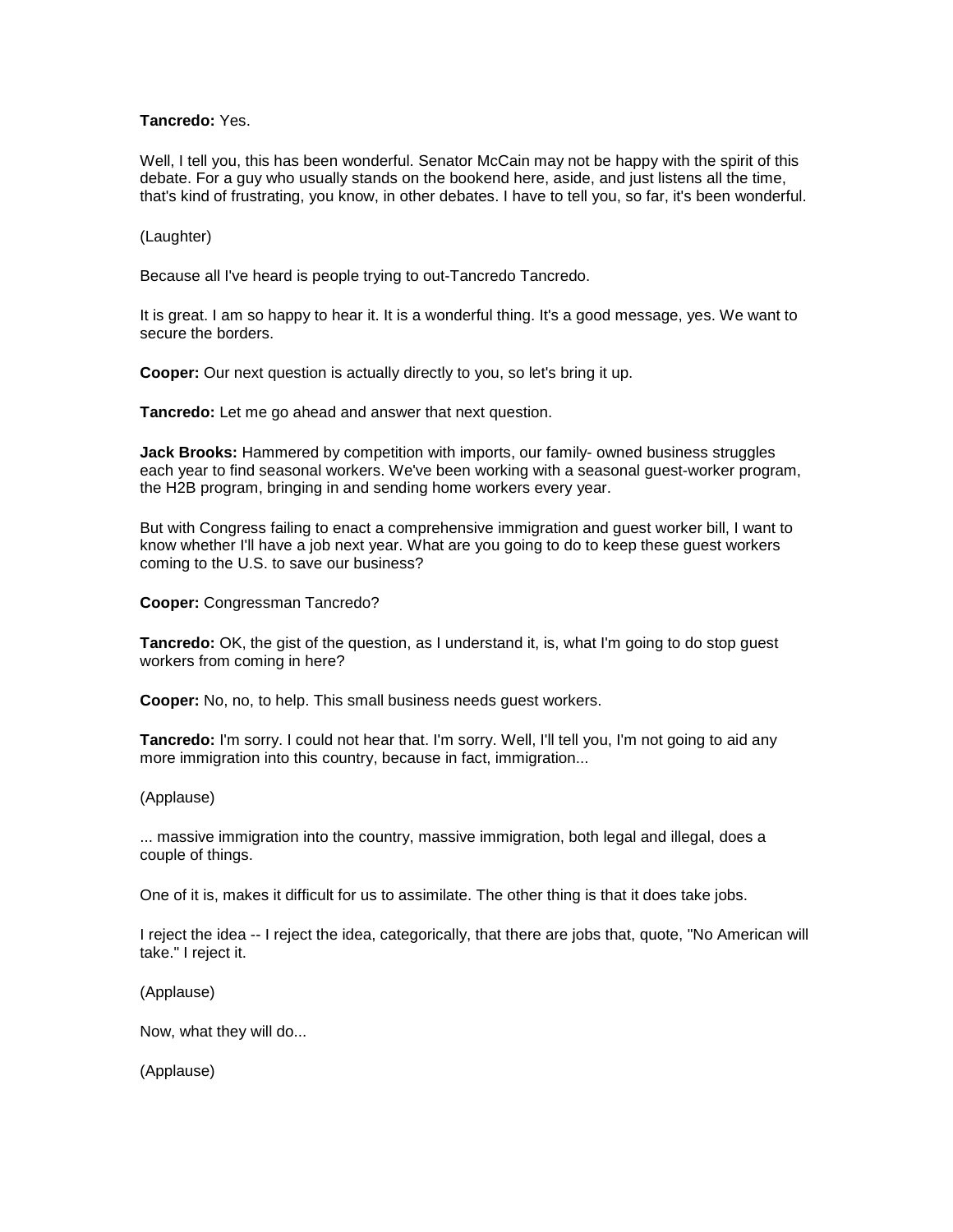... what you can say -- what you absolutely can say to these people is that there are no -- there are some jobs Americans won't take for what I can get any illegal immigrant to do that job for. Yes, that's true.

But am I going to feel sorry if a business has to increase its wages in order for somebody in this country to make a good living? No, I don't feel sorry about that and I won't apologize for it for a moment. And there are plenty of Americans who will do those jobs.

(Applause)

**Cooper:** Congressman Hunter?

**Hunter:** Yes. Cooper, a great debate. It's nice to listen to lots of statements about what the other candidates will do with respect to the borders.

I built that border fence in San Diego and it does work. It's a ...

(Applause)

You know, we built a double fence. We had the number one smuggler's corridor in America with most of the illegal aliens and most of the drugs that came into the entire country coming in through that number one corridor between Tijuana, Mexico, and San Diego, California.

We built the double-border fence with a road in between, and we reduced the smuggling of people and drugs by more than 90 percent. And as a result of that, the crime rate...

(Applause)

... the crime rate in the city of San Diego went down by 53 percent by FBI statistic. And as a result of that, I wrote the law that the president signed last October 26, incidentally, passed the Senate 80-19, that mandates 854 miles of double-border fence across Arizona, New Mexico and Texas.

Now, the administration has \$800 million on hand right now, cash on hand. They haven't built a linear inch of that fence in Texas.

As president of the United States, I would bill the double-border fence, all 854 miles, in six months.

**Cooper:** Next question is ...

(Applause)

**Hunter:** That is my commitment.

(Applause)

**Cooper:** ... on immigration as well is going to go to Governor Huckabee.

(Applause)

**Ashley:** Governor Huckabee, while governor of Arkansas, you gave a illegal aliens a discount for college in Arkansas by allow them to pay lower in-state tuition rates. However, we have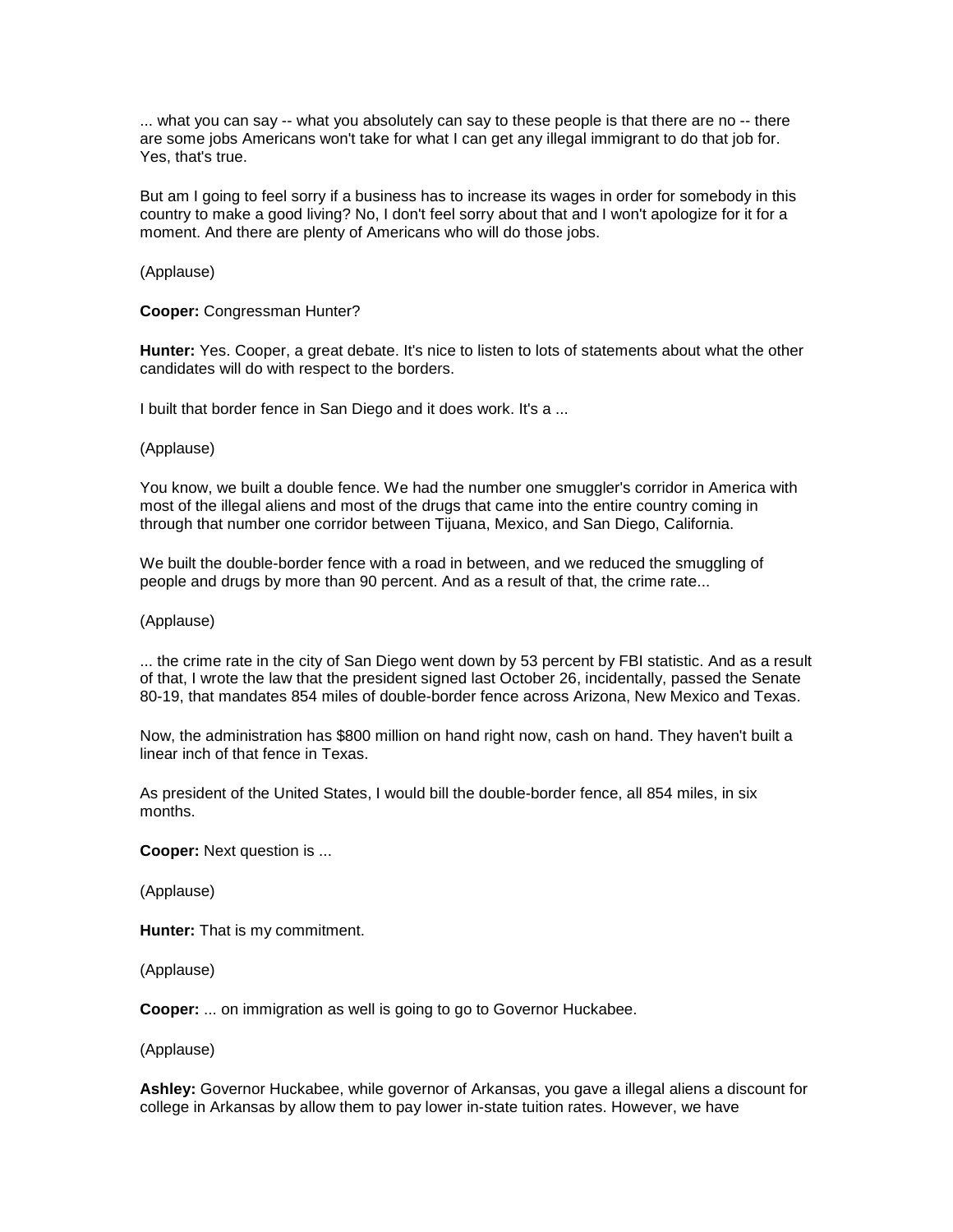thousands of military members currently serving our country in Iraq with children at home. If these children chose to move to Arkansas to attend college, they would have to pay three times the tuition rate that illegal aliens pay.

Would you support a federal law which would require any state that gives these tuition rates to illegal aliens to give the same rates to the children of our military members?

**Cooper:** Governor Huckabee, you have 90 seconds.

**Huckabee:** Thank you very much.

Ashley, first of all, let me just express that you're a little misinformed. We never passed a bill that gave special privileges to the children of illegals to go to college.

Now, let me tell you what I did do. I supported the bill that would've allowed those children who had been in our schools their entire school life the opportunity to have the same scholarship that their peers had, who had also gone to high school with them and sat in the same classrooms.

They couldn't just move in in their senior year and go to college. It wasn't about out of state tuition. It was an academic, meritorious scholarship called the Academic Challenge Scholarship.

Now, let me tell you a couple of provisions of it. And, by the way, it didn't pass. It passed the House but got in the Senate and got caught up in the same kind of controversy that this country is caught up in.

And here's what happened. This bill would've said that if you came here, not because you made the choice but because your parents did, that we're not going to punish a child because the parent committed a crime.

That's not what we typically do in this country.

It said that if you'd sat in our schools from the time you're five or six-years old and you had become an A-plus student, you'd completed the core curriculum, you were an exceptional student, and you also had to be drug and alcohol-free -- and the other provision, you had to be applying for citizenship.

It accomplished two things that we knew we wanted to do, and that is, number one, bring people from illegal status to legal status.

And the second thing, we wanted people to be taxpayers, not tax- takers. And that's what that provision did.

And finally, would we give that provision to the children of veterans, personally? What we've done with not just the children of veterans, but most importantly, veterans is disgraceful in this country.

And that's why I proposed a veterans bill of rights that, if anything, would give our veterans the most exceptional privileges of all, because they are the ones who have earned all of our freedom -- every single one of them.

**Cooper:** Governor, you called Governor Huckabee a liberal on immigration.

(Applause)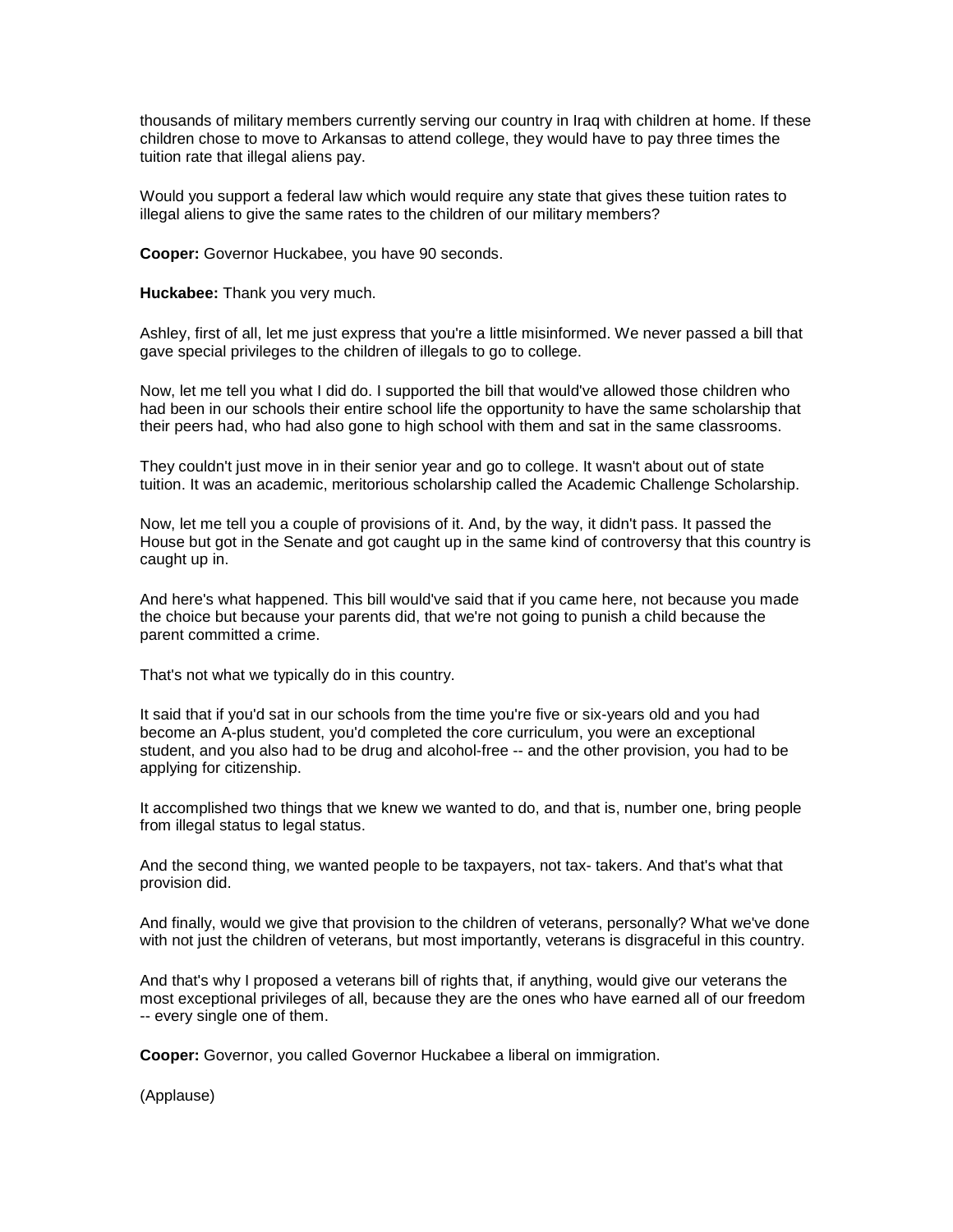**Romney:** Well, you know, I like Mike. And I heard what he just said. But he basically said that he fought for giving scholarships to illegal aliens. And he had -- he had a great reason for doing so.

It reminds me of what it's like talking to liberals in Massachusetts, all right? They have great reasons for taking taxpayer money and using it for things they think are the right thing to do.

Mike, that's not your money. That's the taxpayers' money.

(Applause)

And the right thing here is to say to people that are here legally as citizens or legal aliens, we're going to help you. But if you're here illegally, then you ought to be able to return home or get in line with everybody else. But illegals are not going to get taxpayer-funded breaks that are better than our own citizens, those that come from other states or those that come from your state.

**Cooper:** You have 30 seconds to respond.

**Huckabee:** Well, but they didn't get something better. They had to earn it.

And, you know something, I worked my way through college. I started work when I was 14 and I had to pay my own way through.

I know how hard it was to get that degree. I am standing here tonight on this stage because I got an education. If I hadn't had the education, I wouldn't be standing on this stage. I might be picking lettuce. I might be a person who needed government support, rather than who was giving so much money in taxes I want to get rid of the tax code that we've got and make it really different.

**Romney:** Well ...

**Huckabee:** Mitt, let me finish. Let me finish, Mitt.

In all due respect, we are a better country than to punish children for what their parents did. We're a better country than that.

(Applause)

**Cooper:** Another question -- we have one more question for...

**Romney:** I get a chance to just respond to that. We are not punishing children for what their parents did. I respect the fact that you worked your way through college. That's the way you are. That's wonderful. A lot of people in this country do tremendous things to get their education. But the question is, are we going to give taxpayer-funded benefits to kids that are here illegally and put them ahead of kids that are here legally?

There is only so much money to go around, and ...

**Huckabee:** No, there is ...

**Romney:** Let me finish, too.

**Huckabee:** Well, but let's just be factual.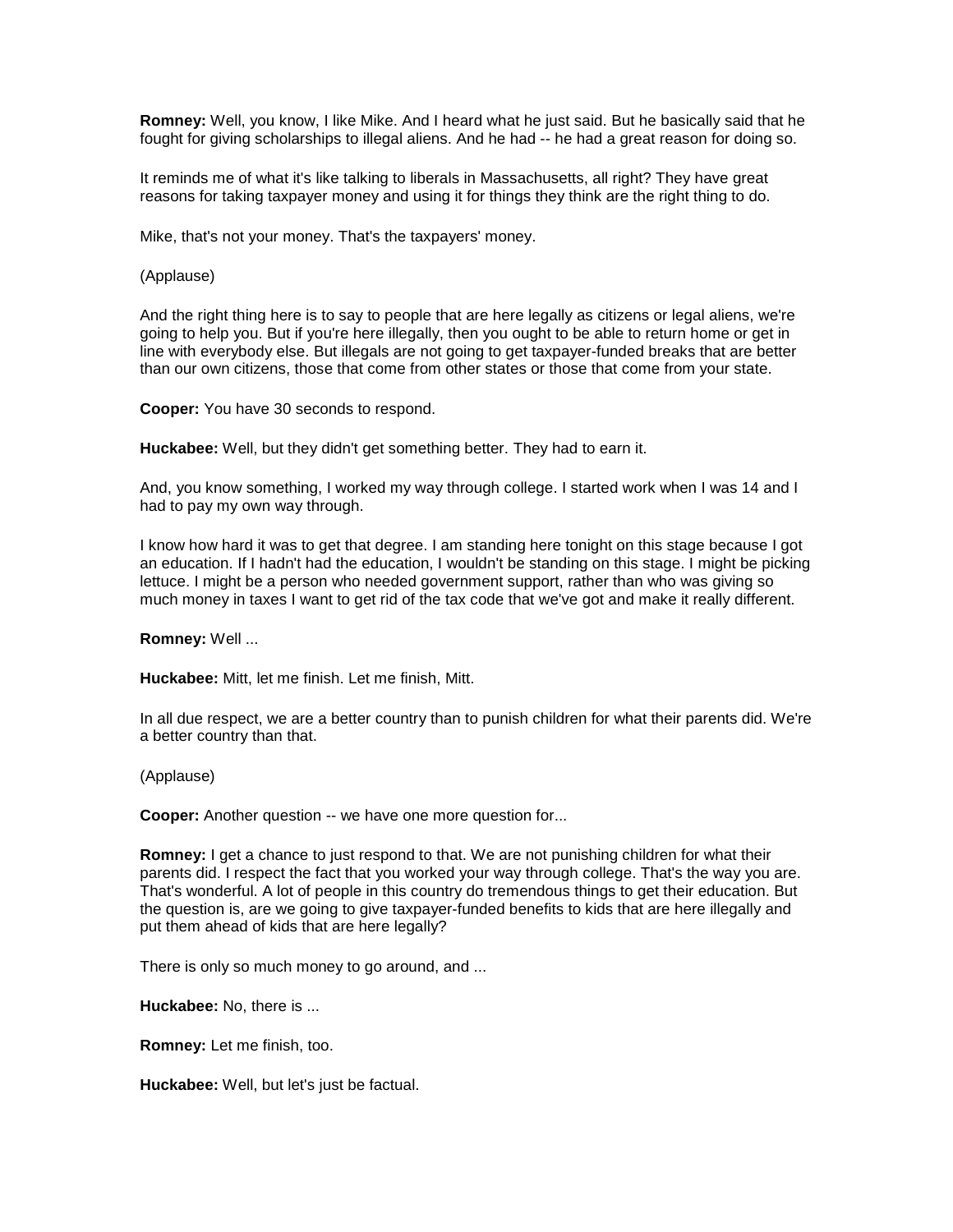**Cooper:** You've got 30 seconds. Your time is up.

**Romney:** There's only so much money. Are we going to say that kids that are here illegally are going to get a special deal? Are they going to get a deal better than other kids? Do they get benefits by virtue of coming here illegally? And the answer is no.

**Huckabee:** Because they're earning it. That was the difference. They had to earn it by their...

**Cooper:** We've got another question from a YouTube watcher. Let's watch, please.

**YouTube question:** Good evening, candidates. This is (inaudible) from Arlington, Texas, and this question is for Ron Paul.

I've met a lot of your supporters online, but I've noticed that a good number of them seem to buy into this conspiracy theory regarding the Council of Foreign Relations, and some plan to make a North American union by merging the United States with Canada and Mexico.

These supporters of yours seem to think that you also believe in this theory. So my question to you is: Do you really believe in all this, or are people just putting words in your mouth?

**Cooper:** Congressman Paul, 90 seconds.

**Paul:** Well, it all depends on what you mean by "all of this." the CFR exists, the Trilateral Commission exists. And it's a, quote, "conspiracy of ideas." This is an ideological battle. Some people believe in globalism. Others of us believe in national sovereignty.

And there is a move on toward a North American union, just like early on there was a move on for a European Union, and it eventually ended up.

And there is a move on toward a North American Union, just like early on there was a move on for a European Union, and eventually ended up. So we had NAFTA and moving toward a NAFTA highway. These are real things. It's not somebody made these up. It's not a conspiracy. They don't talk about it, and they might not admit about it, but there's been money spent on it. There was legislation passed in the Texas legislature unanimously to put a halt on it. They're planning on millions of acres taken by eminent domain for an international highway from Mexico to Canada, which is going to make the immigration problem that much worse.

So it's not so much a secretive conspiracy, it's a contest between ideologies, whether we believe in our institutions here, our national sovereignty, our Constitution, or are we going to further move into the direction of international government, more U.N.

You know, this country goes to war under U.N. resolutions. I don't like big government in Washington, so I don't like this trend toward international government. We have a WTO that wants to control our drug industry, our nutritional products. So, I'm against all that.

But it's not so much as a sinister conspiracy. It's just knowledge is out there. If we look for it, you'll realize that our national sovereignty is under threat.

**Cooper:** Congressman Paul, thank you.

(Applause)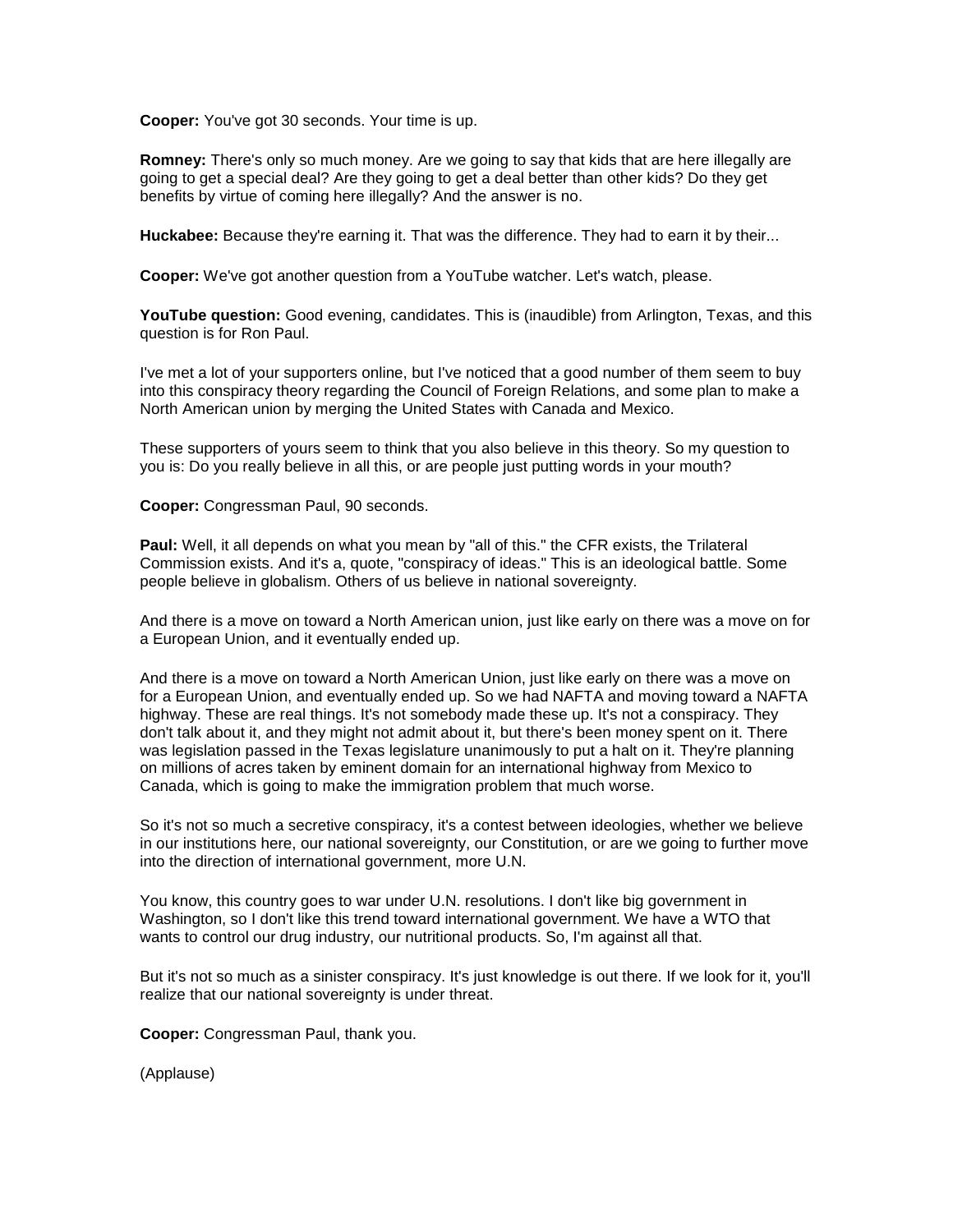**Cooper:** We've got a question -- moving on to another topic, the economy, money. Next question.

Sarah Lederach: My name is Sarah Lederach. I'm 18 years old. I'm from Scarsdale, Pennsylvania. And I'm a student at Penn State University.

Often, I've heard both politicians and voters express their concern with providing a better future for their children. A concern of my generation is the trillions of dollars of national debt and what kind of responsibility we will have for that in the future.

My question for you all is, if elected, what measures will you take to tackle the national debt and control spending?

**Cooper:** Senator McCain, have Republicans forgotten how to control spending?

**McCain:** Absolutely. Absolutely.

When we came to power in 1994, the government ...

#### (Applause)

... changed government and the government changed us.

We let spending lurch completely out of control. We spent \$3 million to study the DNA of bears in Montana -- I don't know if that was a paternity issue or a criminal issue.

## (Laughter)

We presided over a great expansion of government, the latest being the SCHIP, which was going to be paid for, supposedly, with a dollar-a-pack in increase in the tax on a pack of cigarettes.

So, we're going to help children with their health insurance and hope that they continue to smoke.

#### (Laughter)

So, I have the record of fighting against wasteful spending. I have a clear record of winning. I saved the taxpayers \$2 billion on a bogus Air Force Boeing tanker deal, where people went to jail.

I led in the Abramoff hearings in the -- in the obscure Indian Affairs Committee, for which people are still testifying and going to jail.

As president of the United States, I'd take an old veto pen that Ronald Reagan gave me, and I'd veto every single pork barrel bill that comes across my death. I'd make the authors famous.

And we've got to stop it and stop it now. And I can do it. And I've done it. And I've got the record.

#### (Applause)

And I know how Washington works. And I look forward to it.

**Cooper:** Governor Romney, what would you do to the pork spending?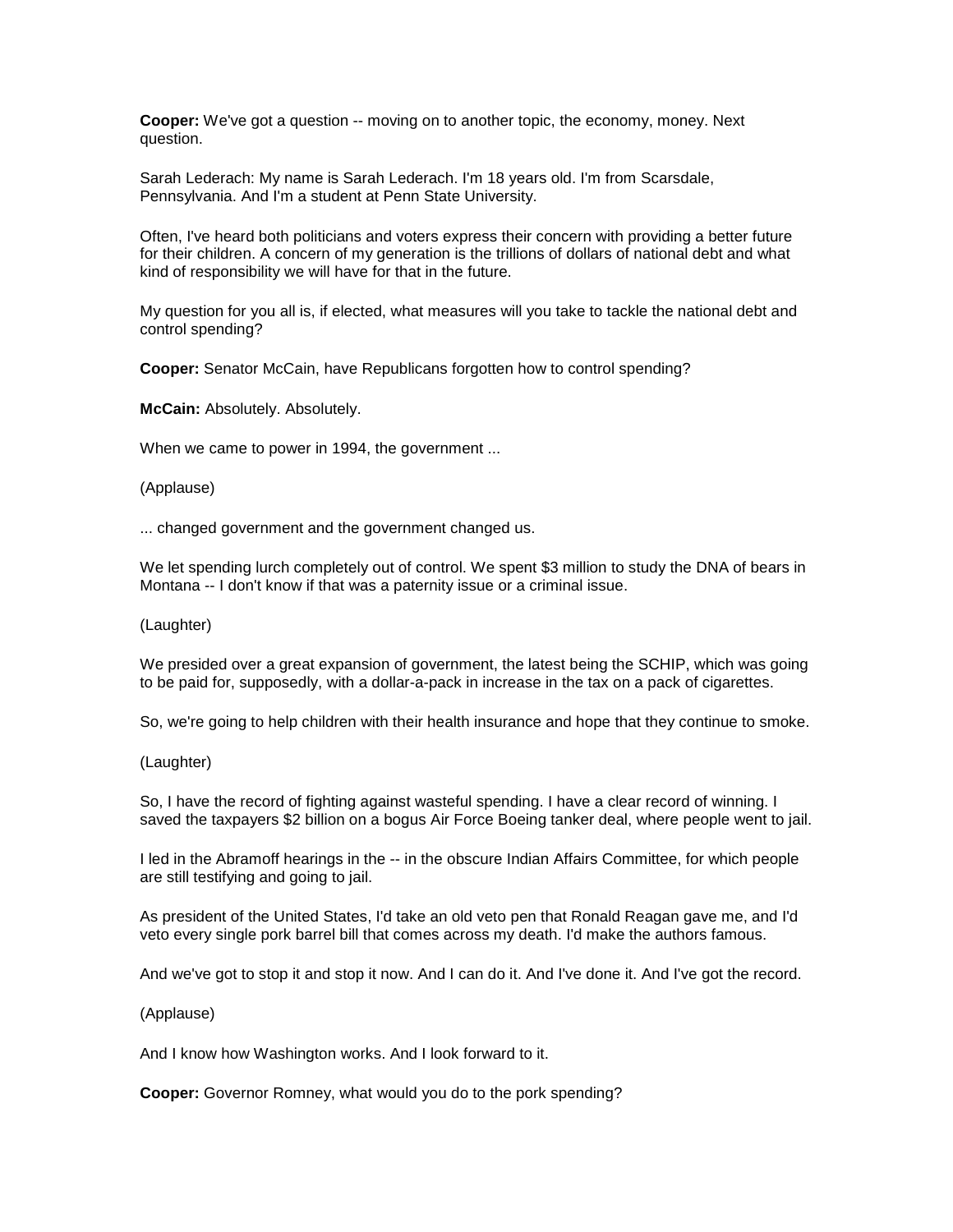**Romney:** Well, the senator is absolutely right. Every bill that comes forward that's got pork in it and earmarks that are unnecessary, we've got to veto them and send them back. And that's a - that's a lesson that's going to have to be done.

But it's gotta be broader than that. We're going to have to see fundamental change in the way Washington works. We're just -- we're just not going to get out-of-the-box thinking with inside-the-Beltway politics.

And we're going to have to fundamentally go at something like our entitlements and say we've got to reform those. I took on a major issue, which was health care, found a way to get people health insurance without having to expand government, without having to raise taxes.

We are going to have to after entitlements. We are going to have to set a cap, as I have proposed, on all nonmilitary discretionary spending, and inflation less 1 percent. Anything above that, we veto it.

# **Cooper:** Mayor Giuliani?

**Giuliani:** I think you have to across-the-board spending cuts the way Ronald Reagan did, a 5, 10 percent per civilian agency should be done right now, actually. President Bush should do it to strengthen the dollar. We should commit not to rehire half of the civilian employees that will retire in the next 10 years. That is 42 percent of the federal workforce that will retire in the next 10 years. Don't rehire half of them. Use technology, one person doing the job of two or three.

Every businses has done it. The government has to do it. And we should look at those programs. There are about 3 percent of programs that OMB finds every year are failing. They should be zeroed out. Twenty-two pecent are found to be not able to be evaluated. They should be looked at. We need that kind of approach.

**Cooper:** The next question is going to go to Senator Thompson, as well as Ron Paul.

**Emily:** Hi, I am Emily and I am from Los Angeles.

The Republican Party once stood for limited government, which meant reduced federal spending because we tax less and we spent less.

However, over the past decade, real discretionary federal spending has in fact increased 40 percent, more than half of which has been non-defense related.

So my question is: What are the names of the top three federal programs you would reduce in size in order to decrease...

(Applause)

**Cooper:** Senator Thompson?

**Thompson:** Well, it's a target-rich environment, there's no question about it. What most of these gentlemen have said absolutely correct. The difficulty is, most of the programs that we talk about, most of the ones get the headlines, would not begin to solve the problem.

Mitt's right when he mentions entitlement. That's why I have laid out a program to not attack entitlements, but to save Social Security. Everybody talks about wanting to do something about it.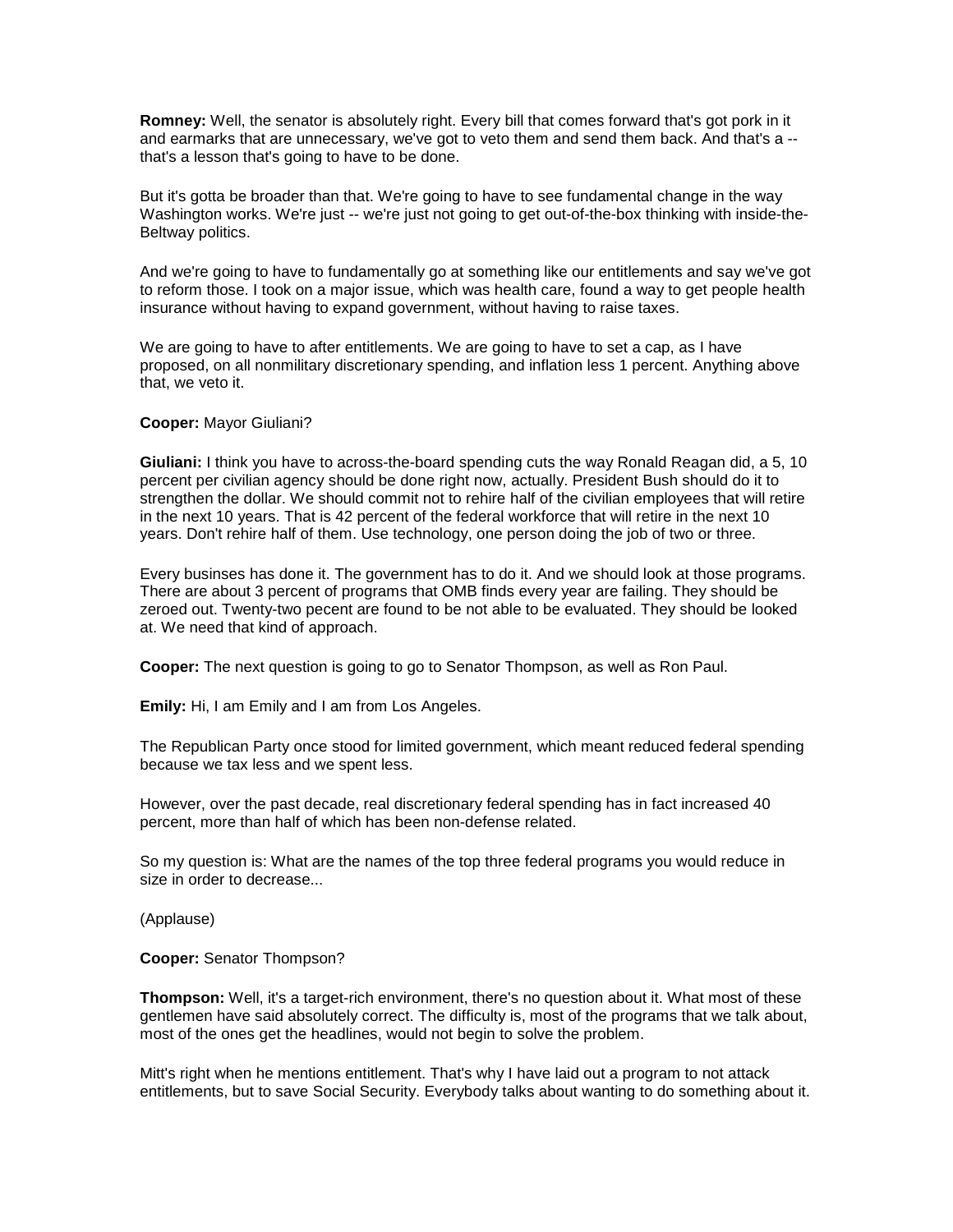Social Security and Medicare and Medicaid are the ones that we're really going to have to reform if we're going to make any headway into spending.

**Cooper:** So of the top three you would say Social Security?

**Thompson:** No. I didn't say that. There is -- the OMB has come out with a list of over 100 programs. I would take all 100 of them, the ones that are full of waste, fraud and duplication. I filed a report in 2001, when I was chairman of the Governmental Affairs Committee, and identified billions of dollars that we should be saving.

But my point is that we're going to have to reform Social Security, we're going to have to reform Medicare. I've laid out a detailed plan that will give individual retirement accounts for people, matched by the government, and also re-index the way benefits are calculated initially when a person retires. And together, that program has been said by the experts already -- to say that - have said that it would, after 75 years, make Social Security actuarily sound.

I've got the only program out there that really addresses specifically one of the programs that's going to have to be reformed.

**Cooper:** Congressman Paul, the question was three programs.

Can you name three?

**Paul:** Yes, and I would like to state that, to the statement earlier made that we all went to Washington to change Washington and Washington changed us, I don't think that applies to me; Washington did not change me.

# (Applause)

I would like to change Washington, and we could by cutting three programs, such as the Department of Education -- Ronald Reagan used to talk about that -- Department of Energy, Department of Homeland Security is the biggest bureaucracy we ever had.

#### (Applause)

And besides, what we can do is we can have a stronger national defense by changing our foreign policy. Our foreign policy is costing us a trillion dollars, and we can spend most of that or a lot of that money home if we would bring our troops home.

# (Applause)

**Cooper:** Governor Huckabee, 30 seconds, three programs.

**Huckabee:** Anderson, the first thing that I would get rid of would be the Internal Revenue Service.

# (Applause)

We'd have a complete -- getting rid of a \$10-billion-a-year industry.

I'm not being facetious. If we enacted the fair tax, one of the most researched ways to revive our economic future ...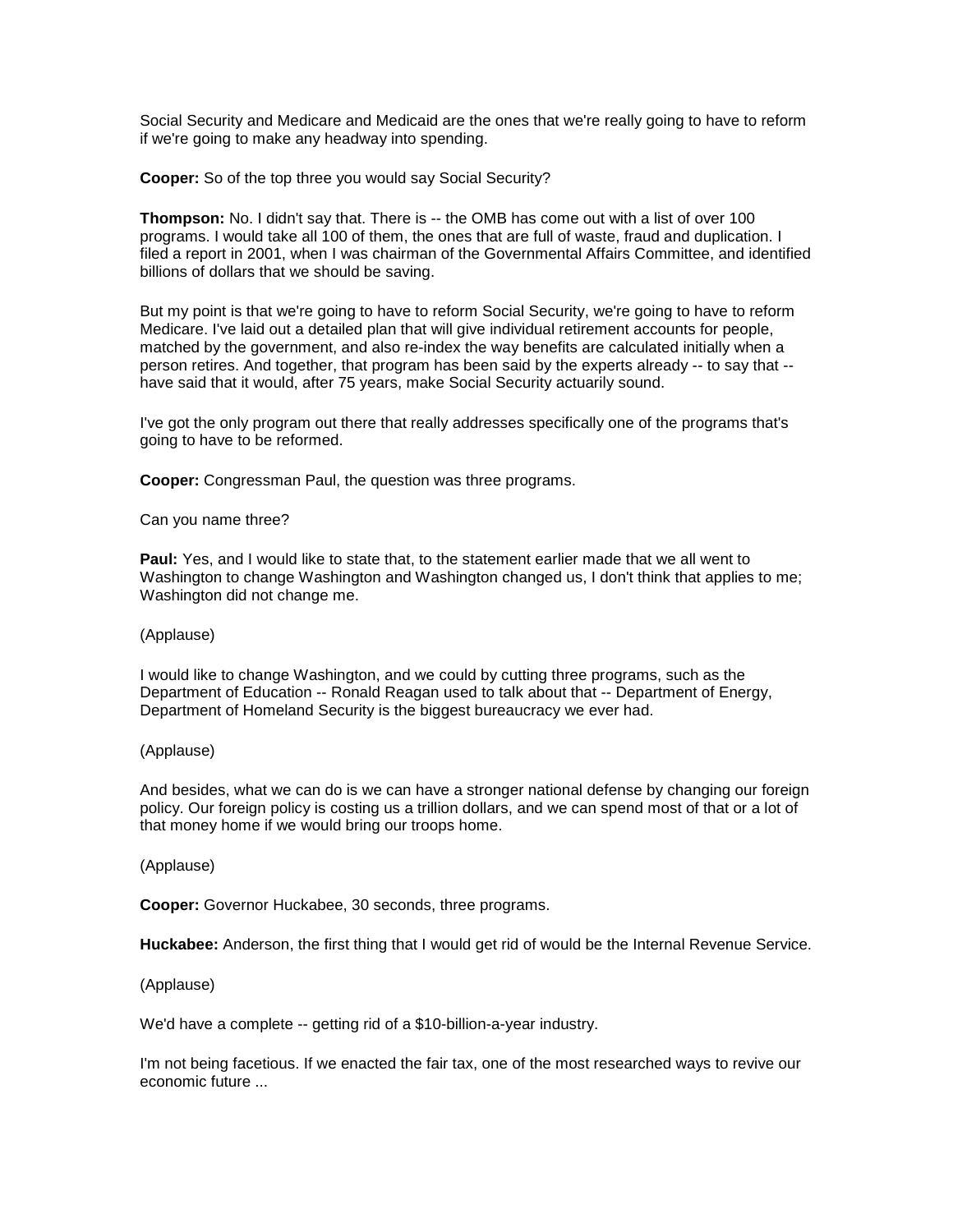# (Applause)

... we will get rid of the IRS. Secondly, I agree we need to revamp homeland security. It's a mess, and we have a real problem with the way that it's currently structured. And the third...

**Cooper:** Thirty seconds is up.

**Huckabee:** What's that?

**Cooper:** Thirty seconds is up.

**Huckabee:** Oh, OK. Get rid of the IRS, and that would account for most of the problems. Most people in this country are more afraid of an audit than they are of a mugging, and there's a reason why.

**Cooper:** We've got more questions on this topic.

(Laughter)

(Applause)

**Cooper:** This next question is for Senator McCain.

**Ronald Lanham:** My name is Ronald Lanham from Mobile, Alabama. And I want you to tell me, do you support the elimination of the federal income tax in favor of a national retail sales tax, also known as the fair tax? Thank you.

**Cooper:** Governor Huckabee supports it. Do you?

**McCain:** I do not, and I think we should look very carefully at it. And I think we should look very carefully at some of the provisions, which according to The Wall Street Journal would increase an individual's tax rate up into the 30s.

Obviously, we need a simpler, fairer tax code. Everybody knows that. We need to have a commission that reports out a credible proposal. And then we do what we do with the base closing commissions. Congress can't fool around, they either vote yes or no.

If Congress can't fix the tax code, give me the job and I'll fix it.

I just want to also say that Congressman Paul, I've heard him now in many debates talk about bringing our troops home, and about the war in Iraq and how it's failed.

(Applause)

And I want to tell you that that kind of isolationism, sir, is what caused World War II. We allowed...

(Applause)

We allowed ...

(Audience booing)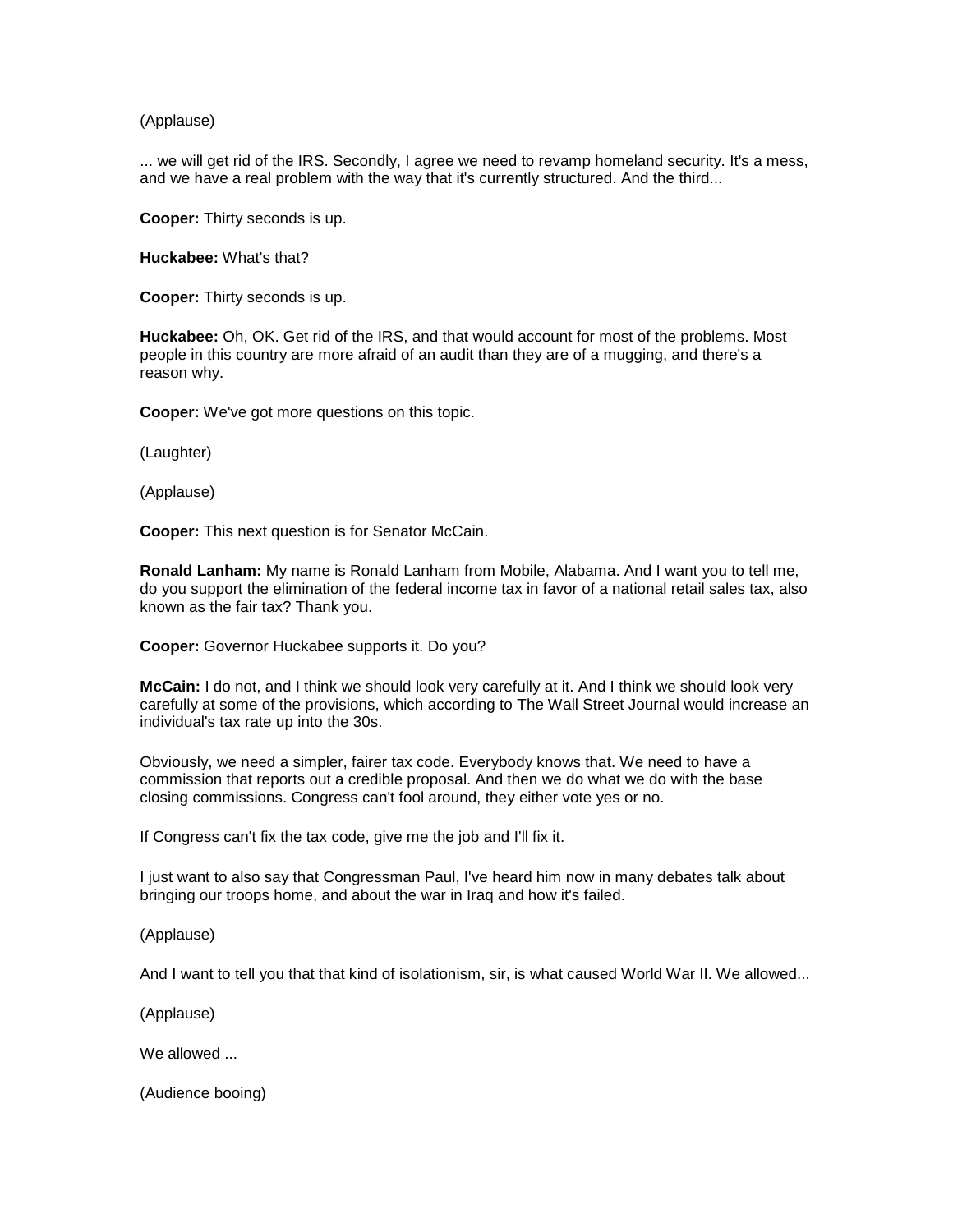**Cooper:** Allow him his answer. Allow him his answer, please.

**McCain:** We allowed -- we allowed Hitler to come to power with that kind of attitude of isolationism and appeasement.

(Audience booing)

And I want to tell you something, sir. I just finished having Thanksgiving with the troops, and their message to you is -- the message of these brave men and women who are serving over there is, "Let us win. Let us...

(Applause)

**Cooper:** We will -- please. We will get to Iraq...

(Applause)

All right. Let me just remind everyone that these people did take a lot of time to ask these questions, and so we do want direct questions to -- the answers. We will get to Iraq later, but I do have to allow Congressman Paul 30 seconds to respond.

**Paul:** Absolutely. The real question you have to ask is why do I get the most money from active duty officers and military personnel?

(Applause)

What John is saying is just totally distorted.

(Protester shouts off-mike)

**Paul:** He doesn't even understand the difference between non- intervention and isolationism. I'm not an isolationism, (shakes head) em, isolationist. I want to trade with people, talk with people, travel. But I don't want to send troops overseas using force to tell them how to live. We would object to it here and they're going to object to us over there.

(Applause)

**Cooper:** All right. We will have a lot more on Iraq coming up. It is obviously a very heated topic. Sticking on the economy, though, a familiar face asking a very simple question.

**Governor Norquist:** President Bush made a commitment when he ran for president in 2000 an 2004 that he would oppose and veto any tax increase that Congress sent him. My question to each of the candidates is: Would you promise to the people watching this right now, that you will oppose and veto any efforts to raise taxes as long as you're president?

**Cooper:** I doubt you can do it, but very short answers. Congressman Tancredo?

**Tancredo:** Yes, I can. I have the highest rating, by the way, from the American Conservative Union of anybody on this stage, and yes to Grover because he knows I have the highest rating from the Americans for Tax Reform.

(Applause)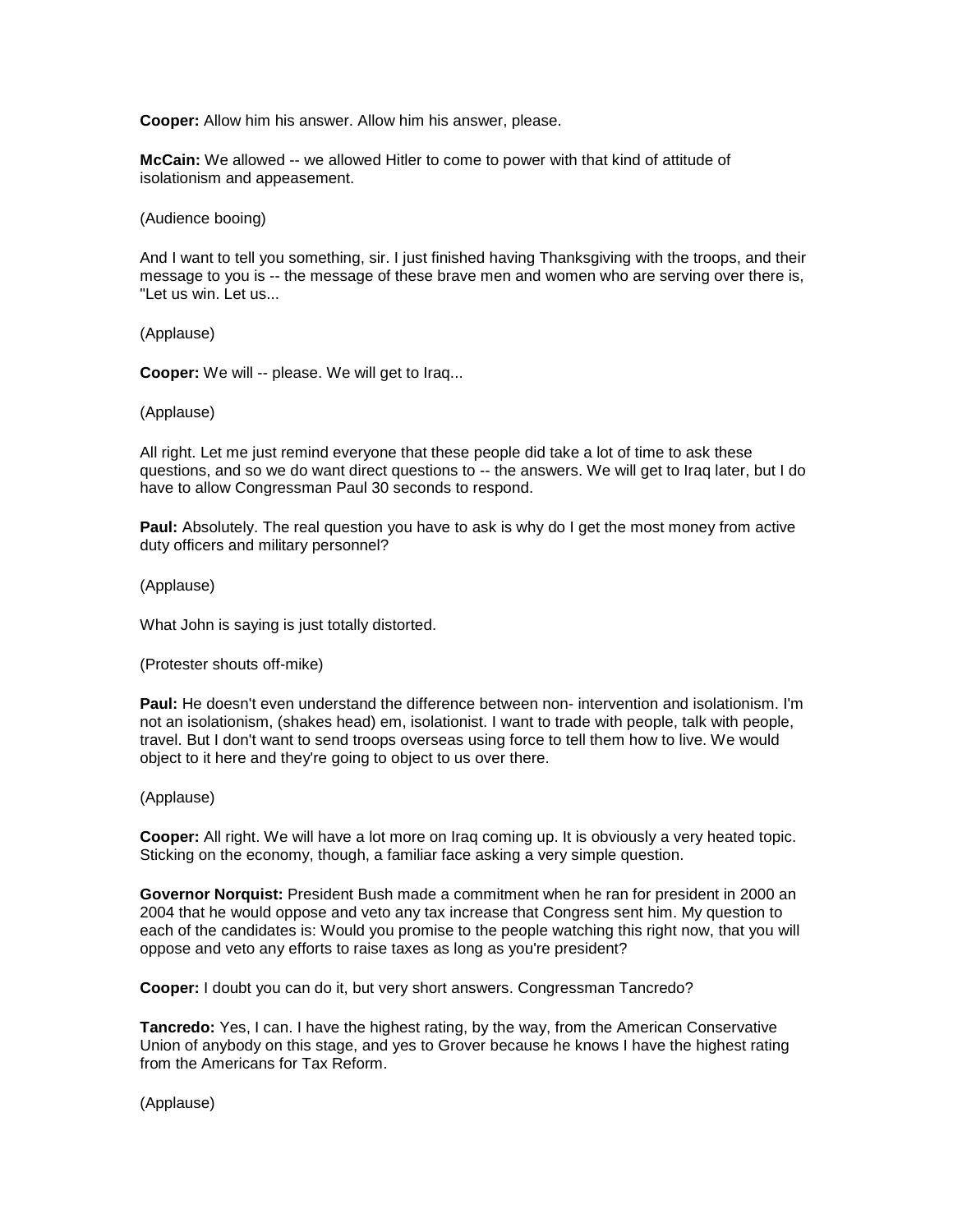**Tancredo:** Thank you very much, Grover. Appreciate it.

**Cooper:** Governor Huckabee?

**Huckabee:** I would, Anderson. In fact, I signed a pledge to that effect and would keep that pledge.

**Cooper:** Governor Romney?

**Romney:** I've signed Grover's pledge as well. I believe I was the first person on this stage to do so.

**Cooper:** Mayor Giuliani?

**Giuliani:** Yes, I would. I did it as mayor. I would do it as the president. I had one of the best records in the country for lowering taxes while I was mayor. I expect to have a great record as president.

**Cooper:** Senator Thompson?

**Thompson:** Cut -- tax cuts for eight years when I was in the United States Senate. Never met a tax I liked. I've got a tax-cut bill on the table. But I don't do pledges to anybody but the American people.

**Audience:** Go, Fred, go.

(Applause)

**Cooper:** Senator McCain?

**McCain:** I have a 24-year record of opposing tax increases and supporting tax reductions. And, no, I'm like Fred. My pledge and my record is up to the American people, not up to any other organization.

**Cooper:** Congressman Paul?

**Paul:** I have never voted for a tax increase; never will. But the tax issue is only one-half of it.

You can easily pledge not to raise taxes, but you have to cut spending.

(Applause)

**Cooper:** Congressman Hunter?

**Hunter:** You know, I came in with Ronald Reagan in 1980 to cut taxes, and I probably voted for more tax cuts than anybody here.

But you could have an emergency, a time of war, and I think it would be wrong to say, "Absolutely, I would pledge to Grover Norquist that I would never raise taxes." Could have a national emergency.

**Cooper:** All right, next question.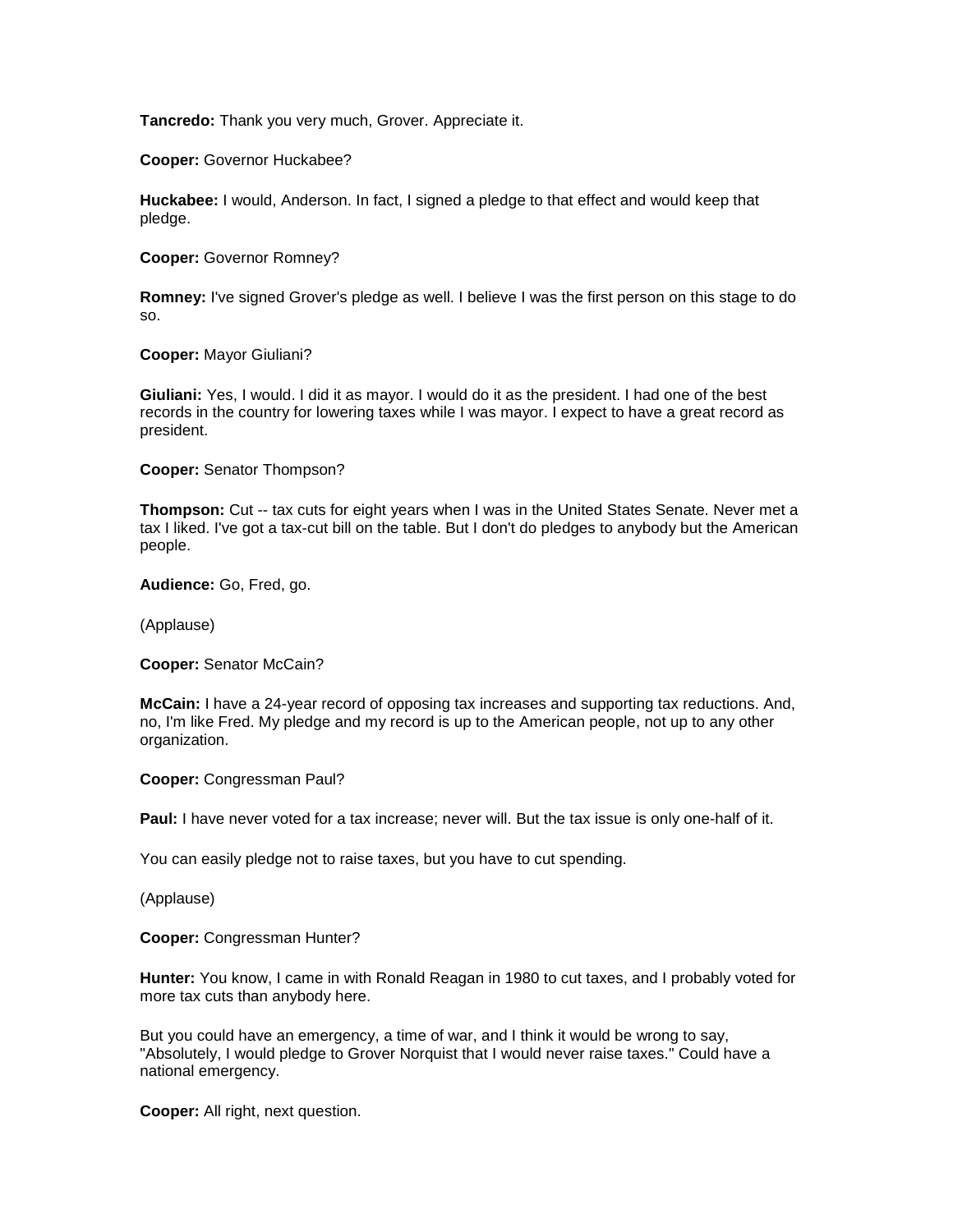**Ted Faturos:** Hi, I'm Ted Faturos from Manhattan Beach, California.

Mmmmmm, nothing says delicious like cheap corn subsidized by the American taxpayer. For a lot of Americans, however, a bitter taste is left in their mouth when they learned about how the U.S. taxpayer bankrolls billions of dollars in farm subsidies that mostly go to large item business interests.

I'm curious which candidate could label themselves fiscally responsiblee, will endorse the elimination of farm subsidies if they are elected president in 2008.

**Cooper:** Governor Romney, a lot of folks in Iowa interested in this answer.

(Laughter)

So I hear.

**Romney:** Not to mention Kansas, Missouri, North Dakota, South Dakota and so forth. We don't want to find ourselves, with regards to our food supply, in the same kind of position we're in with regards to our energy supply. And so it's important for us to make sure that our farmers are able to stay on the farm and raise the crops that we need to have a secure source of food. And so I believe in supports that will allow us to do that.

And the same time, I recognize that we're also investing in new technologies to get ourselves energy independent. And I happen to believe that some of the best sources for having renewable energy come from the farm. And so we're investing with subsidies in those areas to create new technology that otherwise wouldn't be ready for the market yet. So I support these programs.

And finally, I'd say this. We have, in our nation, about one out of three acres that are planted are for sale overseas.

We send products around the world. We're competing with European and Brazilian and other farmers, and we're competing in a marketplace where they are heavily subsidized, at great disadvantage for our farmers. And so, if we're going to change our support structure, we want to make sure that they change their support structure.

And we do this together, as opposed to unilaterally saying: We're going to put our farmers in a tough position and have the farmers in the rest of the world continue to be subsidized.

So, open markets, let our goods go around the world and secure our source of food.

**Cooper:** Mayor Giuliani, 30 seconds.

**Giuliani:** The governor's right. It isn't a level playing field. The subsidies in Europe are far higher than they are in the United States. We could reduce subsidies here if they would do it there. But we shouldn't do it on our own.

And also, we have to be very aware of the fact that we have to have our own supply of food. We can't be dependent on foreign countries for our food.

So, both of those reasons would say that although simplistically, it might seem like you'd want to get rid of all the subsidies, you've got to do this very carefully, and you have to do it in concert with these free-trade agreements and other agreements you're making so that European countries reduce their much heavier subsidies.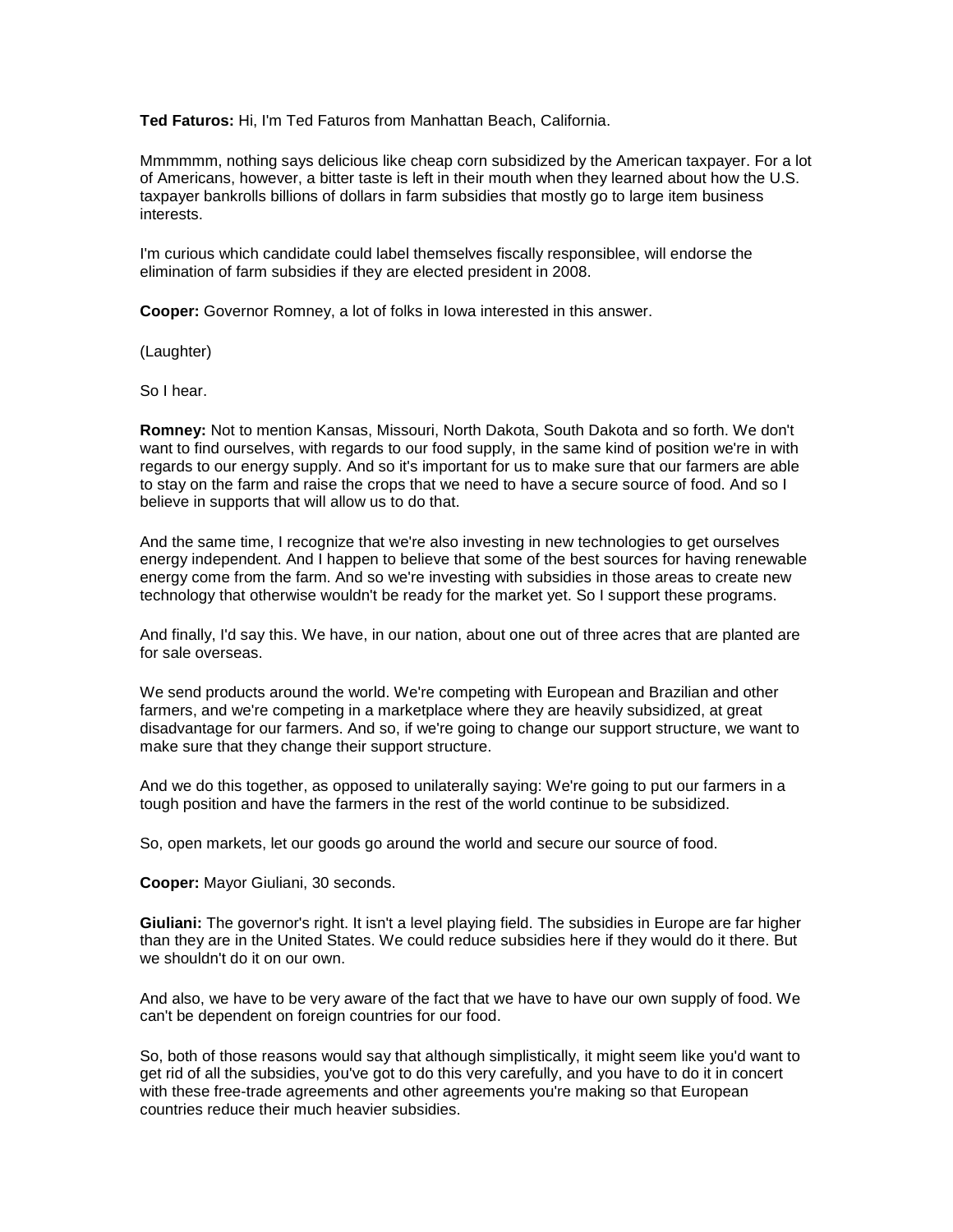**Cooper:** Since we're on fiscal matters, I would be remiss if I didn't ask this question, since it did just break a couple hours ago. This is to Mayor Giuliani. Politico broke a story a few hours ago questioning your accounting of taxpayer dollars as mayor.

They say that as mayor, the report says you took trips to the Hamptons and expensed the cost of your police detail to obscure city offices.

One, is that true? And, if so, was it appropriate?

**Giuliani:** First of all, it's not true. I had 24-hour security for the eight years that I was mayor. They followed me everyplace I went. It was because there were, you know, threats, threats that I don't generally talk about. Some have become public recently; most of them haven't.

And they took care of me, and they put in their records, and they handled them in the way they handled them. I had nothing to do with the handling of their records, and they were handled, as far as I know, perfectly appropriately.

**Cooper:** We have asked all the campaigns, we should point out, to submit 30-second or so campaign-style videos, YouTube-style videos. It was open to them to do it in any format they wanted.

Our first video -- and we're going to be playing them throughout the night, some of them out of commercials, some of them during the program -- is from Congressman Tancredo.

(Begin videotape)

**Tancredo:** This issue of immigration is one of the most serious public policy issues we face.

**Sen. Hillary Clinton:** What do we do now?

**Tancredo:** We have got to actually begin the process of assimilating people.

**Clinton:** They may not talk to you if they think you are also going to be enforcing the immigration laws.

**Tancredo:** We are obfuscating and using words like: Well, I am not for amnesty, but I am for letting them stay.

**Clinton:** Well, I don't have enough time to tell you all the mistakes I have made.

**Tancredo:** The Republicans can stop this.

(End videotape)

(Applause)

**Cooper:** All right, let's have our next question from a YouTube viewer.

**LeeAnn Anderson:** My name is LeeAnn Anderson and I am from Pittsburgh, Pennsylvania, and these are my kids Evan and May. Maya is from China and we adopted him to give her a better life. We never dreamed that she would that she'd be exposed to lead after leaving China, and now we find trains like this that are covered with lead in our home.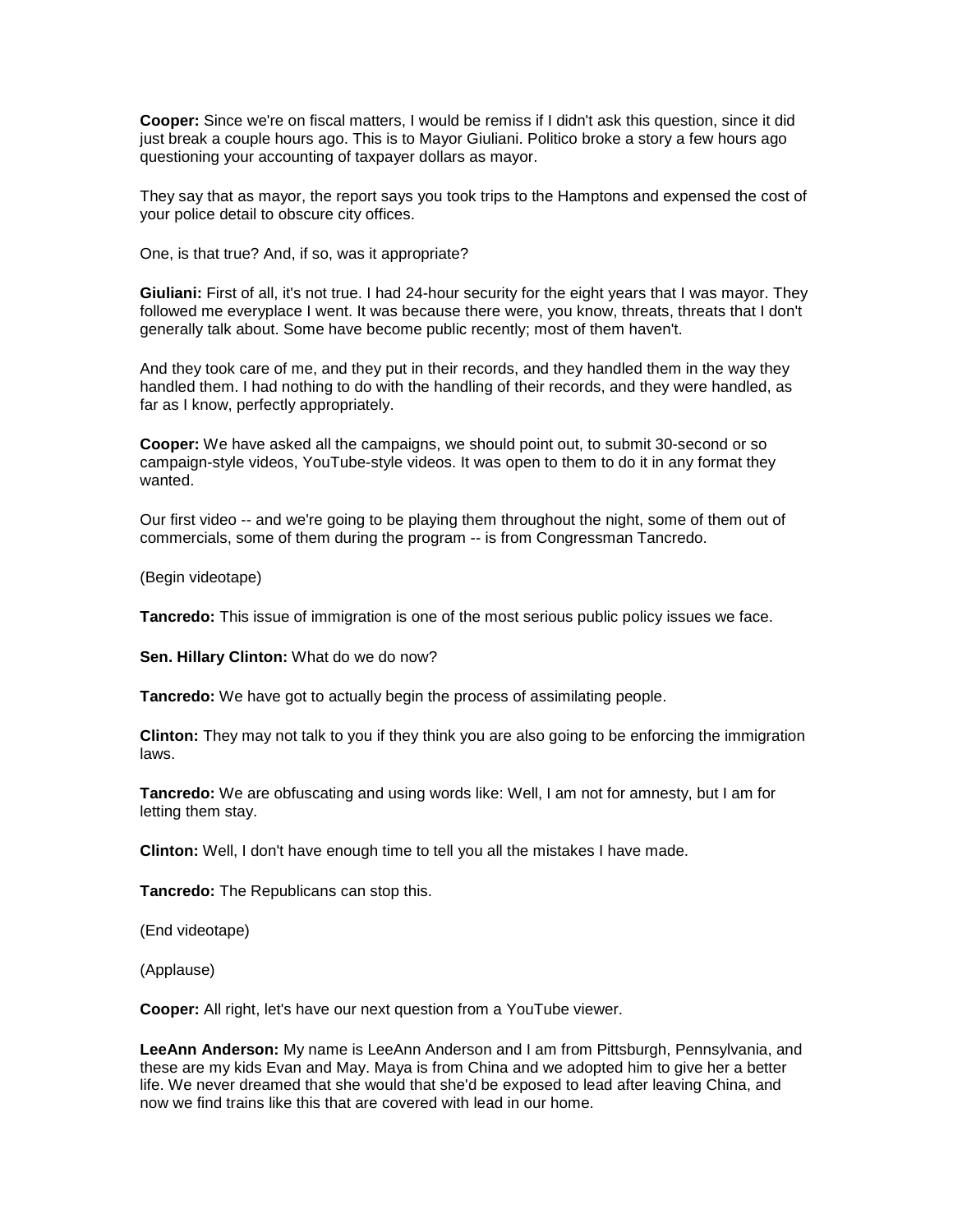My question for the candidates are, what are you going to do to make sure that these kind of toys don't make their way into our homes and that we have safe toys that are made in America again and we keep jobs in America?

**Cooper:** Congressman Tancredo, you have 90 seconds.

**Tancredo:** It is illegal to import that kind of thing. The problem is, of course, no one really pays a lot of attention to a lot of our laws, with regard to immigration of both people and, now in this case, of course, items, goods and services.

I voted against permanent normalized trade relations with China -- this is one reason why. It wasn't -- that was never devised simply to be a place for us to sell our products; it was devised to be a place where we could get cheap labor to then import products to the United States.

So, one of the things you'd have to do, and I certainly would intend to do, is to change our trade arrangement entirely -- with China, by the way, in particular, but with other countries, as well, that violate those agreements.

**Cooper:** Congressman Hunter, you have 30 seconds.

#### (Applause)

**Hunter:** China is cheating on trade, and they're using that \$200 billion trade deficit over the United States to buy ships, planes and missiles. They are clearly arming.

And it's in the interest of the United States...

# (Applause)

... to stop China's cheating. My bill, incidentally, that's up right now would do that.

But what we all ought to do in this Christmas season, with about a month to go before Christmas is buy American.

That might hire the young person. That'll result in a...

#### (Applause)

You know, that just might keep your neighbor from losing his job, and it might help that young person coming back from Iraq and Afghanistan in uniform to have a job when they get back.

Let's buy American this Christmas season.

**Cooper:** All right. We're going to have three commercial breaks throughout this entire debate. This is the first one. And as we go to it, we go to another campaign-style video, this one from Senator Fred Thompson.

#### (Begin videotape)

**Romney:** I believe that abortion should be safe and legal in this country. I believe that since Roe v. Wade has been the law for 20 years, that we should sustain and support it.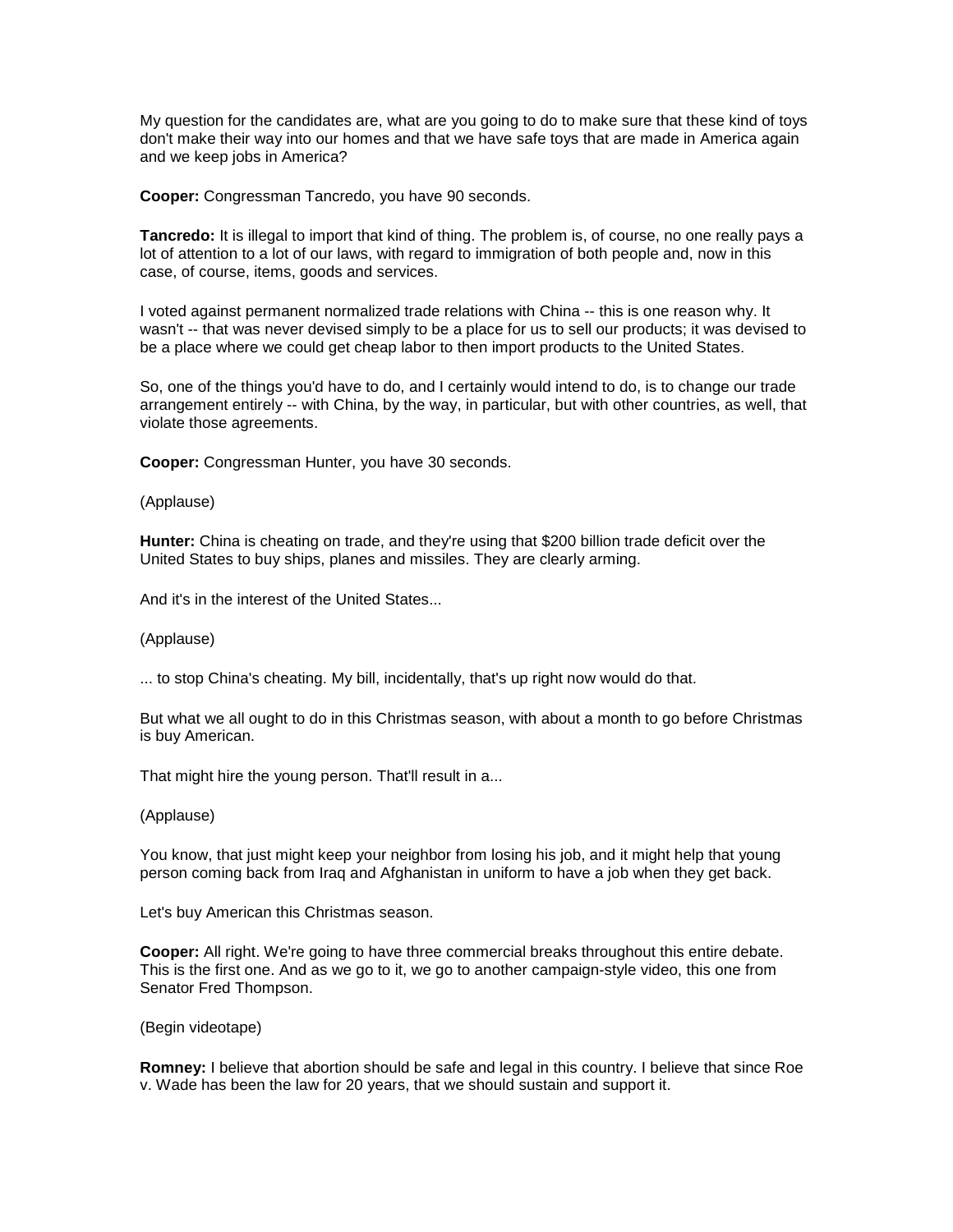**Huckabee:** Others have suggested a surcharge on the income tax. That's acceptable. I'm fine with that. Others have suggested, perhaps, a sales tax. That's fine.

(End videotape)

**Cooper:** Actually, given the nature of that video, we're not going to go to break right now.

(Laughter)

I think it's something we should talk about.

Senator Thompson, what's up with that?

(Laughter)

**Thompson:** I just wanted to give my buddies here a little extra airtime.

(Laughter)

(Applause)

Listen, I mean, what do you mean what's up with it? These are their words.

**Cooper:** OK. I should allow time to respond.

Governor Romney?

**Romney:** I'm not sure who that young guy was at the beginning of that film, but I can tell you this, which is, I don't know how many times I can tell it. I was wrong. All right. I was effectively prochoice when I ran for office.

(Applause)

If people in this country are looking for someone who's never made a mistake on a policy issue and is not willing to admit they're ever wrong, why then they're going to have to find somebody else, because on abortion I was wrong.

# (Applause)

And I changed my mind as the governor. This didn't just happen the last couple of weeks or the last year. This happened when I was governor the first time a bill came to my desk that related to life. I could not sign a bill that would take away human life. I came down on the side of life every single instance as governor of Massachusetts. I was awarded by the Massachusetts Citizens for Life with their leadership award for my record.

I'm proud to be pro-life, and I'm not going to be apologizing for people for becoming pro-life.

(Applause)

**Cooper:** Governor Huckabee, 30 seconds to respond.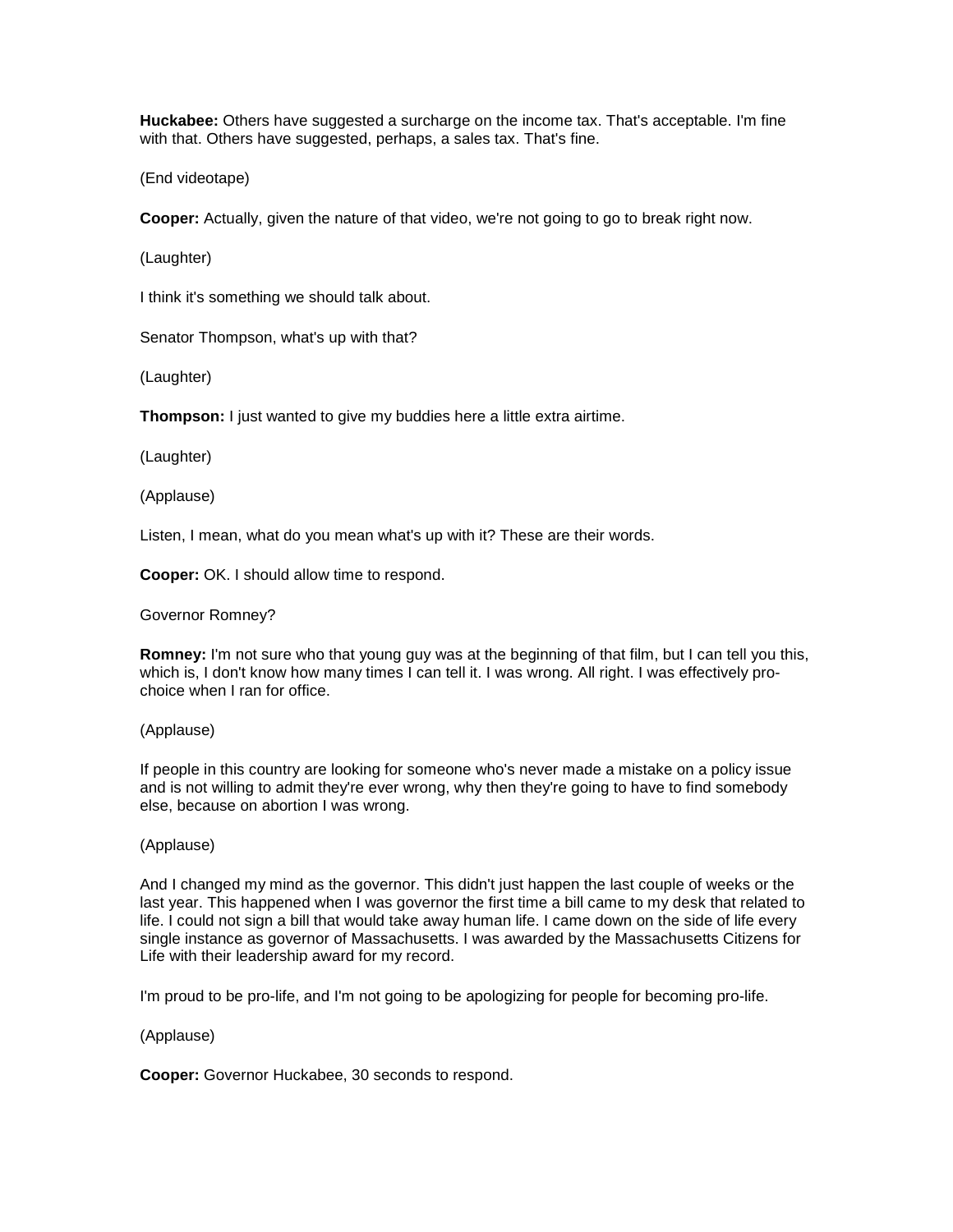**Huckabee:** Well, I was governor nearly 11 years, and in that time I cut 90 taxes. Over that period of time, the income tax remained exactly what it was. The sales tax is one penny higher.

But I did do a number of tax cuts that helped a lot of people all over the place, like eliminating the marriage penalty, doubling the child care tax credit, getting rid of capital gains on the sale of a home, cutting capital gains on other things.

I have a great record on fiscal conservativism. But one thing I've learned, you know, when you get attacked, it's not always bad. It's like my old pastor used to tell me, when they're kicking you in the rear, it's just proving you're still out front.

(Applause)

**Cooper:** I'm sure there's some campaign chair who might want to change their videos that they've given us after seeing Senator Thompson's, but it's too late to do that. We're going to take a short break. We'll be right back.

(Commercial break)

**Jay Fox:** I'm Jay Fox, lifetime member of the NRA. Now, I am from a small town and as in any small time, we like our big guns. My question to you is: What is your opinion of gun control? And don't worry, you can answer however you like.

(Laughter)

(Applause)

**Cooper:** Congressman Hunter? You have 90 seconds.

**Hunter:** Well, first I've got to inform Jay that as a guy who got his first hunting license at the age of 10 and really believes in the right to keep and bear arms, and used them in the military, as my son did in Fallujah, you should never throw a gun to a person. He should have taken that gun handed-off from his fellow hunter. So you have to be safe with guns, Jay.

But the right to keep and bear arms is an important element of community security, home security, and national security. I think it is a tradition of the American soldier.

From Bunker Hill to New Orleans to the rooftops of Fallujah, the right to keep and bear arms and use them effectively is an important part of America's security. And I will strongly enforce the Second Amendment as president of the United States.

**Cooper:** All right. On the same topic, another question. Let's watch.

**Andrew Fink:** Hello. My name is Andrew Fink, and I have a question for Rudy Giuliani.

Mr. Giuliani, at a recent NRA convention, you stated that it's every American's right to be secure. Yet, on March 21 of the year 2000, The Boston Globe quoted you as saying, "Anyone wanting to own a gun should have to pass a written exam."

Considering the Constitution grants us the right to bear arms as a means of protection, why do you believe that citizens should be required to pass an exam in order to exercise their right to protect themselves and their families?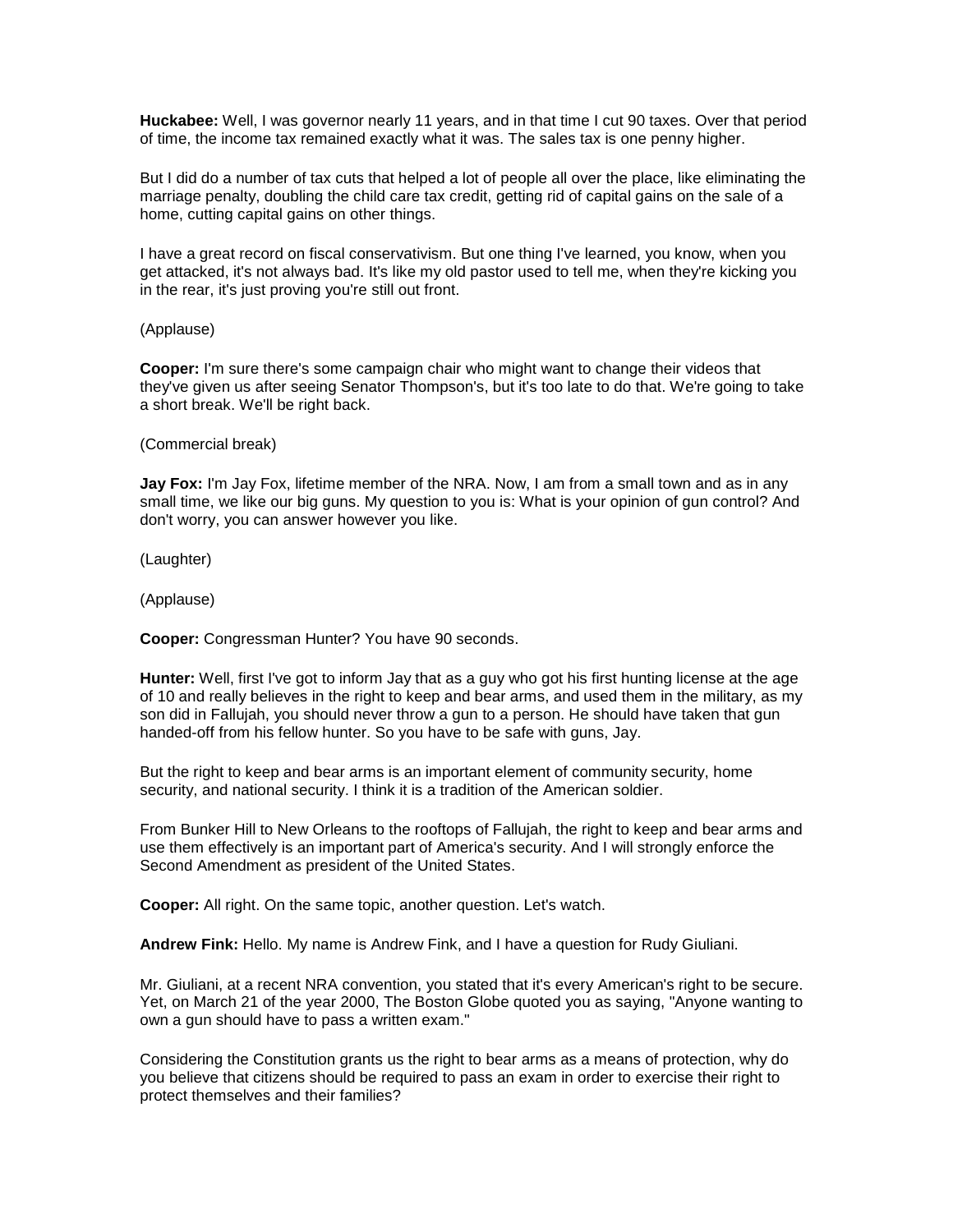## Thank you.

**Cooper:** Mayor Giuliani, 90 seconds.

**Giuliani:** Andrew, what I believe is that we have to be very aggressive about enforcing the gun laws that exist. I had a city in which, when I took over, there were 2,000 murders a year, 10,000 felonies a week. And I enforced the gun laws very aggressively.

I enforced all laws very aggressively. And that's the reason we reduced shootings by 74 percent. We reduced homicide by 67 percent. And we went from being one of the most dangerous cities in the country to being one of the safest.

As far as that's concerned, what I believe is, the Second Amendment gives people an individual right to keep and to bear arms. Government can impose reasonable regulations. Generally, those reasonable regulations would be about...

(Audience booing)

**Cooper:** Let him answer.

**Giuliani:** Let me finish. Generally, those reasonable regulations would be about criminal background, background of mental instability, basically the ones that are outlined in the opinion of the judge who wrote the Parker decision, Judge Silverman. And if those regulations go beyond that, then those are unconstitutional.

I think states can have a little bit of leeway. New York could have a somewhat stricter rule than, let's say, Kentucky. Texas might have different rules than Ohio. But generally, you've got to comply with this rule.

Now, the Supreme Court's going to decide this. The Supreme Court's going to decide this, probably within the next six months. The Parker (ph) case has been taken to the Supreme Court. They're going to decide whether it's a right that pertains to the militia -- which I don't believe it is - or is it a right that is a personal right. I believe that it is.

And I will live by that. And people will be allowed to have guns. I'm not going to interfere with that. Generally, decisions are going to be made on a state basis. And they're going to have to comply with the Constitution.

**Cooper:** Senator Thompson, last week you said that you don't think Mayor Giuliani's ever been a supporter of the Second Amendment. Why did you say that -- 30 seconds.

**Thompson:** Well, the mayor has supported a wide array of gun control laws. I'm not sure there's ever one that didn't come up for consideration in terms of legislation that he didn't support - signing ceremonies with people from President Clinton's Cabinet and that sort of thing when they came up.

The Second Amendment is not a choice thing. I mean, it's in the Constitution of the United States -- that's the protection that the people have against...

## (Applause)

The case that the mayor refers to is the Washington D.C. case, and they were taking the same position, basically, the mayor took, as far as the city of New York is concerned.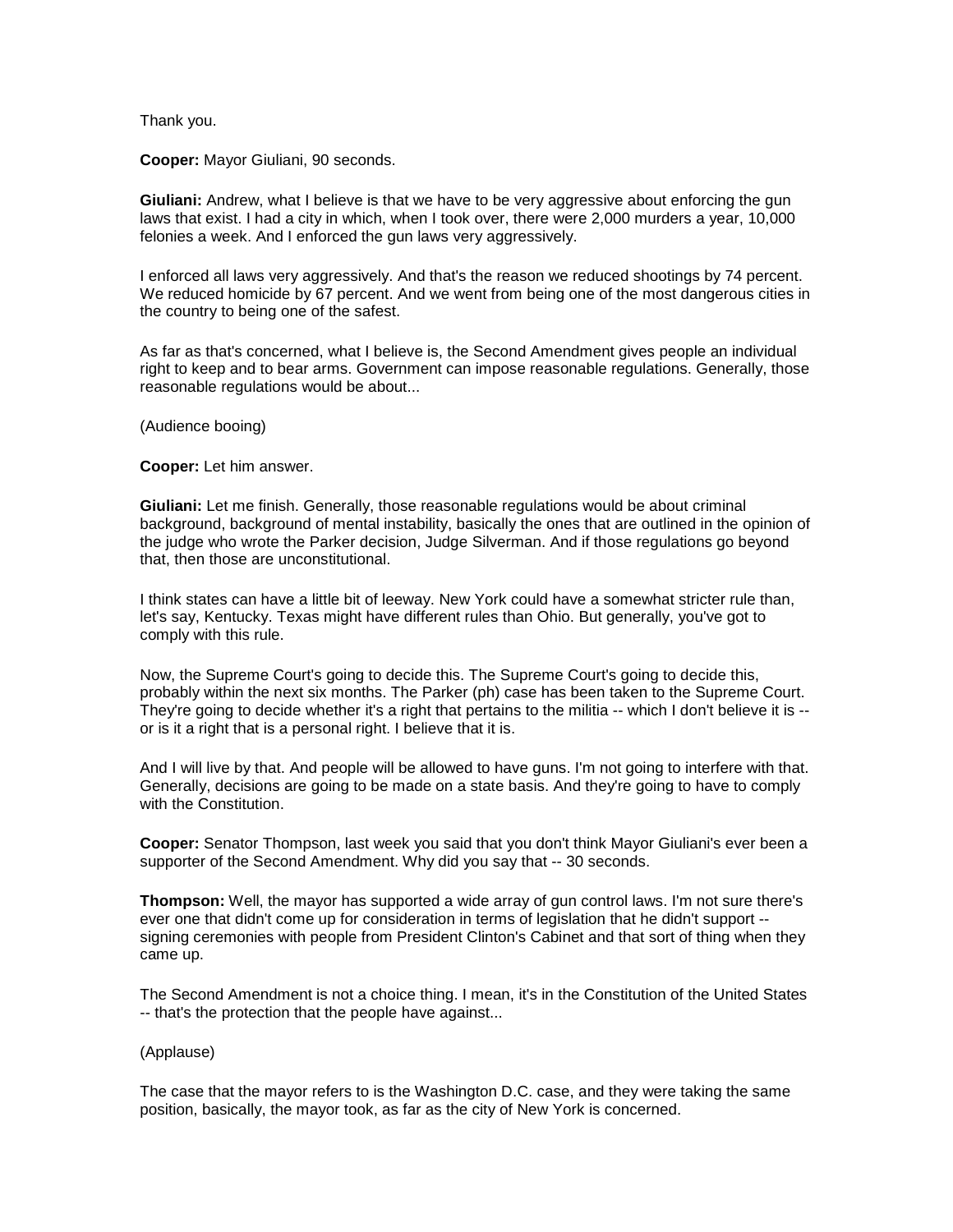They said, "You know, it will make a safer city if we outlaw law- abiding citizens having the right to posses a firearm." It didn't make them a safer city.

The D.C. Court of Appeals held that it was a violation of their Second Amendment rights and, hopefully, the Supreme Court will uphold the D.C. court.

## **Cooper:** Mayor?

**Giuliani:** I agree with the senator that it didn't make it a safer city. And some of these gun laws do not make a city a safer city.

The things we did in New York, indisputably, made New York City a much safer city. And the law in the District of Columbia and the law in New York are different.

The law in the District of Columbia made it impossible for you to have a firearm. And if New York City went that far, it should also be declared unconstitutional.

The Second Amendment clearly gives you the right to carry and to bear arms. In my reading of it, it's an individual right, and I believe the Supreme Court will declare that. And that protection comes from the Constitution, not just a president.

**Cooper:** Staying on the topic, another question from a viewer.

**Eric Bentson:** Hi there. I'm Eric Bentson from Phoenix, Arizona. Got a quick question for all you candidates.

Any of you all want to tell us about your gun collection, roughly how many you own, what your favorite make, model and caliber is, if any of them require a tax stamp?

**Cooper:** (Off-mike) if you have a machine gun or a silencer.

Senator Thompson?

**Thompson:** I own a couple of guns, but I'm not going to tell you what they are or where they are.

(Laughter)

(Applause)

**Cooper:** Senator McCain?

**McCain:** For a long time I used a lot of guns, including carrying a .45 as a pilot flying in combat over Vietnam.

I know how to use guns. I don't own one now.

**Cooper:** Congressman Hunter?

**Hunter:** I have an old 20-gauge L.C. Smith that is just like the gun that my dad used to carry when I would walk behind him as a 9- year-old kid and pick up the shells when he was hunting quail. I finally got a chance to buy one of those a few years ago, the same gun that he had had and given to me when I was nine or ten year old when I bought my first hunting license.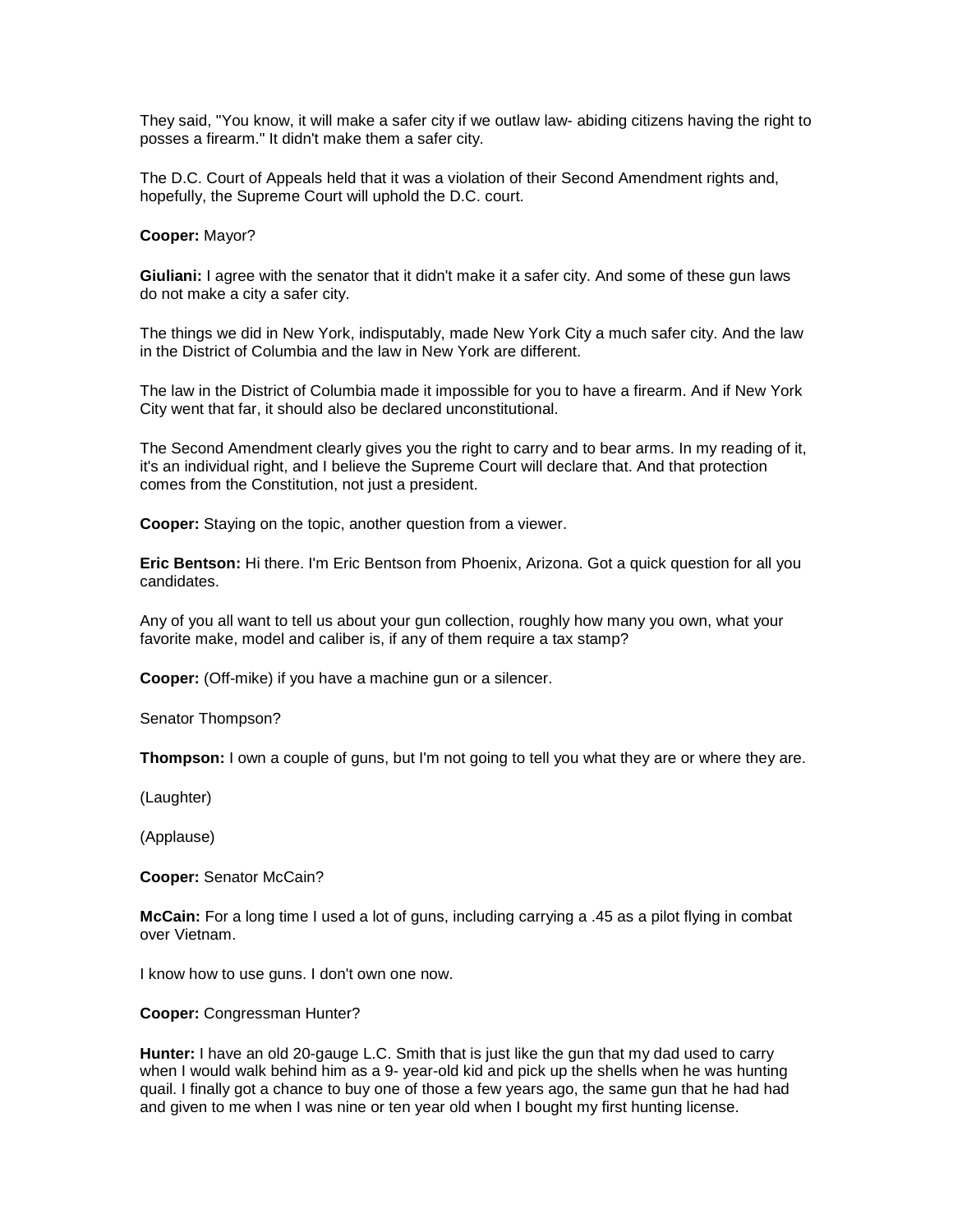The right to keep and bear arms in the Second Amendment is a large part protection. It is also a large part family tradition.

**Cooper:** Is there anyone here besides Senator McCain who does not own a gun? Mayor Giuliani? Governor Romney?

**Romney:** I have two guns in my home. They are owned by my son Josh.

**Cooper:** All right, there you have it.

We have another question on a similar topic.

**Romney:** He buys expensive things for me.

**YouTube question:** Hi, this is me and my son Prentiss. We're from Atlanta. I want to ask you guys a question (inaudible) every year. But what about the war going on in our country, black on black crime? Two hundred to 400 black men die yearly in one city alone. What are you going to do about that war? It feels like the (inaudible) is right outside.

**Cooper:** He's talking about black-on-black crime, crime in the inner cities.

Governor Romney?

**Romney:** Well, first of all, Printes is pretty fortunate because he's got a dad standing next to him that apparently loves him by all appearances there, and that's probably the best thing you can do for a kid is to have a mom and a dad.

# (Applause)

And it's time in this country that we go back to the kind of values that allow kid to have moms and dads. In the African-American community today, 68 percent of kids born are born out of wedlock. And so we're going to try and once again reinculcate in this country the try of values that have made us so strong: family values.

Secondly ...

**Cooper:** The question is, what are you going to do about the war in the inner city?

**Romney:** Well, one, about the war in the inner city -- number one is to get more moms and dads. That's number one. And thank heavens Bill Cosby said it like it was. That's where the root of crime starts.

Number two, we've got to have better education in our schools.

I think that the civil rights issue of our time is the failure of inner-city schools to prepare kids in the inner city for the jobs of tomorrow. And number three, of course, you have to do a better job with our policing. And I was very proud that I added one state police class after another.

We had the largest state police in the history of our state during my term. We put in place tough laws related to drunk driving. Sex offenders, they have their pictures now posted on the Internet. We took actions to be tough on crime. And I was pleased that violent crime in my state during my term reduced by 7 percent.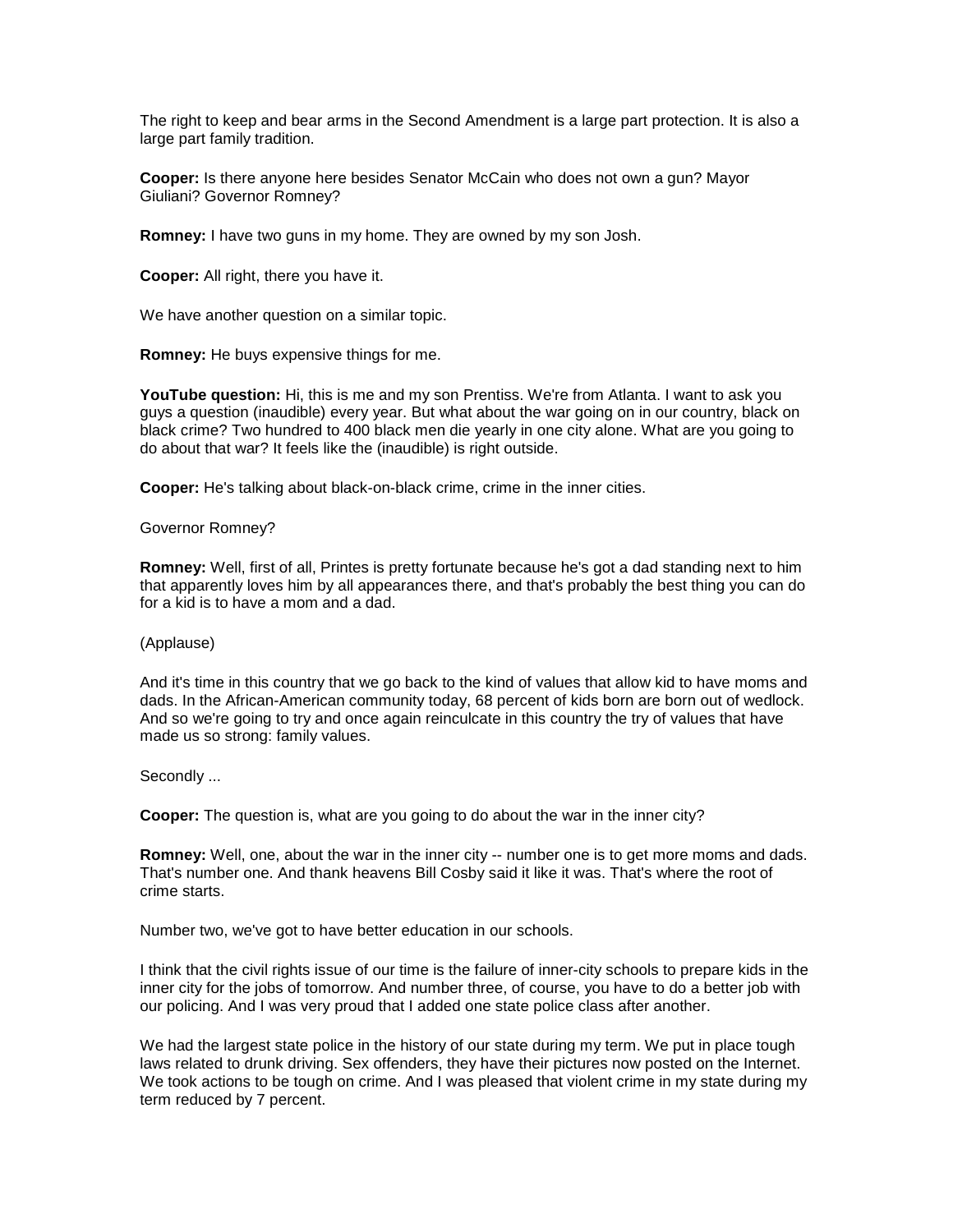**Cooper:** Mayor Giuliani, your campaign manager week called Governor Romney a mediocre one-term governor. On the issue of fighting crime, is he a crime fighter?

**Giuliani:** The governor has a mixed record in fighting crime. For example, murder went up by 7.5 percent. Burglary went up. One other category of violent crime went up. Some categories of violent crime went down. So, it would be fair to say it's a mixed record.

The reality is, I had a very strong record in doing precisely what the young man was asking about. And that is reducing crime in specifically neighborhoods that would be regarded as poor neighborhoods, the neighborhoods that had the most crime.

For example, in Harlem, we reduced crime by about 80 percent. We reduced shootings, overall in the city, by 74 percent.

The city of New York was one of the most dangerous cities in America, and particularly in the neighborhoods this young man is worried about, they were really dangerous.

They are not that way anymore and we made the changes with the CompStat program, the broken windows theory and with very, very good leadership.

**Cooper:** Governor Romney, I have to allow you 30 seconds to respond.

**Romney:** I think we all recognize that the mayor did a wonderful job at reducing crime in the City of New York.

I'm not a mayor, I'm not running for a mayor's job; I didn't have a police commissioner. But I did take the actions that I could, as a state governor, to improve our state police, to strengthen our state police, to be able to put in place the DNA laboratory -- we more than tripled the size of our DNA laboratory -- and did the things we could to improve crime -- our crime enforcement.

And I'm proud of the fact that we were able to reduce crime during my tenure.

**Cooper:** The next topic is abortion.

Next question?

**Journey:** Hi. My name is Journey. I'm from Texas. And this question is for all (inaudible) pro-life candidates.

In the event that abortion becomes illegal and a woman obtains an abortion anyway, what should she be charged with, and what should her punishment be? What about the doctor who performs the abortion?

**Cooper:** Congressman Paul, 90 seconds.

**Paul:** You know, it's not a federal function to determine the penalties for a crime of abortion if it's illegal in a state. It's up to the state, it's up to the juries. And it should be up to discretion because it's not an easy issue to deal with. But the first thing we have to do is get the federal government out of it. We don't need a federal abortion police. That's the last thing that we need.

(Applause)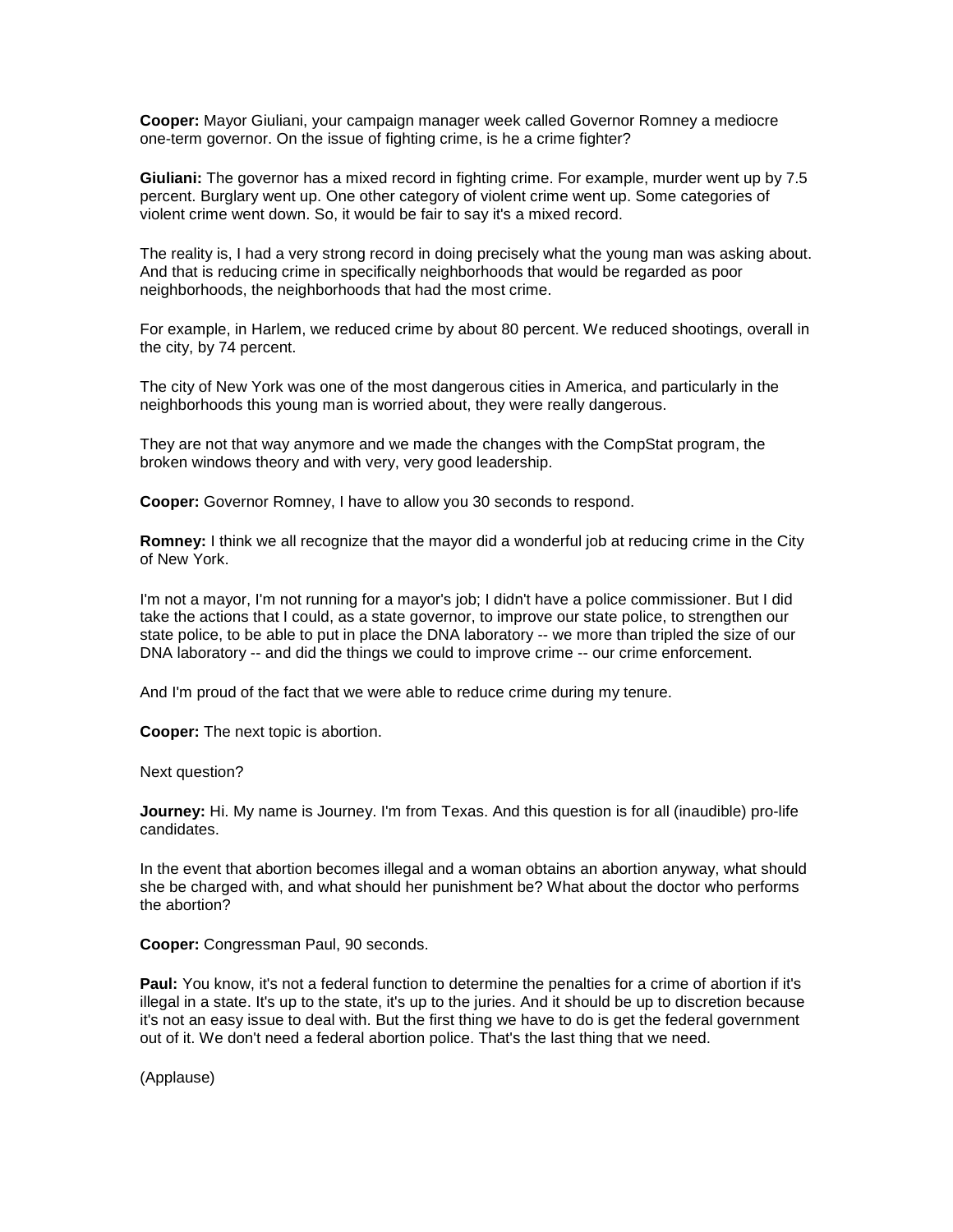But for the ...

**Cooper:** Should a woman be charged with a crime?

**Paul:** Pardon me?

**Cooper:** Should a woman be charged with a crime?

**Paul:** I don't personally think so. I'm an O.B. doctor, and I practiced medicine for 30 years, and I of course never saw one time when a medically necessary abortion had to be done.

But so I think it certainly is a crime. But I also understand the difficulties. I think when you're talking about third trimester deliberate abortion and partial birth abortions, I mean, there has to be a criminal penalty for the person that's committing that crime. But I really think it's the person who commits the crime. And I think that is the abortionist.

**Cooper:** So you're saying a doctor should be punished.

What sort of punishment should they get?

**Paul:** Well, I think it's up to the states. I'm not in the state -- I'm not running for governor. And I think it's different, and I don't think it should be all 50 states the same way. So, I don't think that should be up to the president to decide that.

**Cooper:** Senator Thompson?

**Thompson:** Yes. The young lady's question is...

(Applause)

... the young lady's question is premised on if abortion becomes illegal. That presumes Roe v. Wade is overturned, which I think should be our number one focus right now. And that has to do with the kind of Supreme Court justices we put on the bench.

(Applause)

I'm getting there. I'm getting there.

That would mean that it goes back to the states, and then the states would have to outlaw it at an earlier stage than they outlaw it now. Then the question would be, who gets penalized and what should the penalty be.

I think it should be fashioned along the same lines it is now. Most states have abortion laws pertain and prohibit abortion after viability. It goes to the doctor performing the abortion, not the girl, or the young girl, or her parents, whoever it might be. I think that same pattern needs to be followed. It could just be moved up earlier, or much earlier in the process if the state so determined.

**Cooper:** Another question.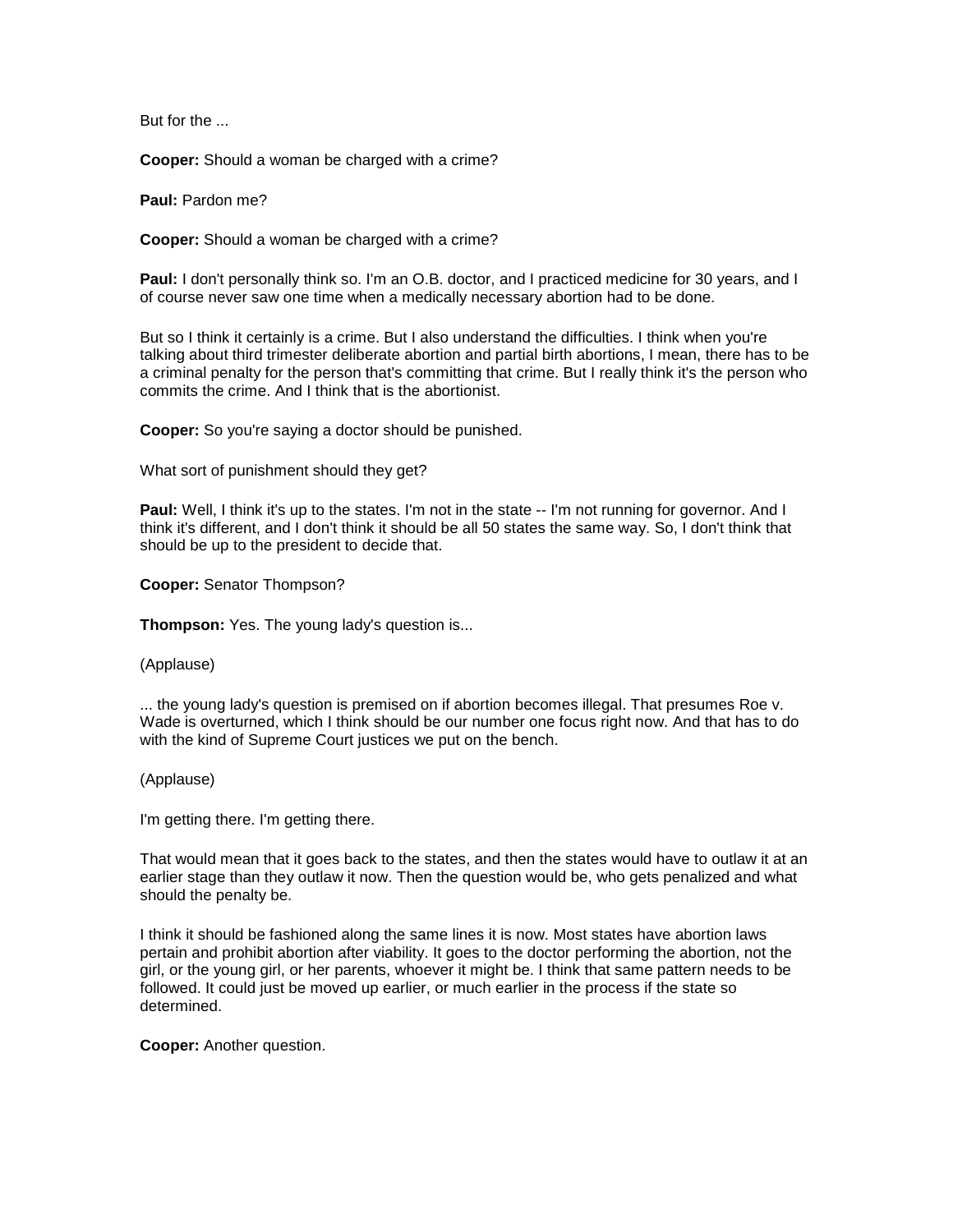**Questioner:** Hello, my name is AJ. I'm from Millstone, New Jersey. I would all of the candidates to give an answer on this. If hypothetically, Roe v. Wade was overturned, and the Congress passed a federal ban on all abortions and it came to your desk, would you sign it? Yes or no?

**Cooper:** Mayor Giuliani?

**Giuliani:** If Congress passed a ban on all abortions throughout the United States?

**Cooper:** If Roe v. Wade was overturned and Congress passed a federal ban on all abortions and it came to your desk, would you sign it, yes or no?

**Giuliani:** I probably would not sign it. I would leave it to the states to make that decision.

## (Applause)

I think that that -- the problem with Roe against Wade is that it took the decision away from the states. If Roe against Wade were overturned because it was poorly decided, if the justices decide that, it would them go back to the states, and it would seem to me that that would be the answer.

The answer is that each state would make a different decision. I don't believe, in the circumstance that you asked before, that it should be criminalized. I think that would be a mistake unless we're talking about partial birth abortion or late-term abortion.

I think you should have parental consent. I think we should have access to adoptions instead of abortion. But, ultimately, I think these decisions should be made on a state-by-state basis.

**Cooper:** Governor Romney?

**Romney:** I agree with Senator Thompson, which is we should overturn Roe v. Wade and return these issues to the states.

I would welcome a circumstance where there was such a consensus in this country that we said, we don't want to have abortion in this country at all, period. That would be wonderful. I'd be delighted.

**Cooper:** The question is: Would you sign that bill?

**Romney:** Let me say it. I'd be delighted to sign that bill. But that's not where we are. That's not where America is today. Where America is is ready to overturn Roe v. Wade and return to the states that authority. But if the Congress got there, we had that kind of consensus in that country, terrific.

**Cooper:** All right. The next question is for Governor Huckabee. Let's listen.

**Tyler Overman:** Hi. This is Tyler Overman from Memphis, Tennessee. And I have a quick question for those of you who would call yourselves Christian conservatives. The death penalty, what would Jesus do?

**Cooper:** Governor Huckabee?

**Huckabee:** You know, one of the toughest challenges that I ever faced as a governor was carrying out the death penalty. I did it more than any other governor ever had to do it in my state.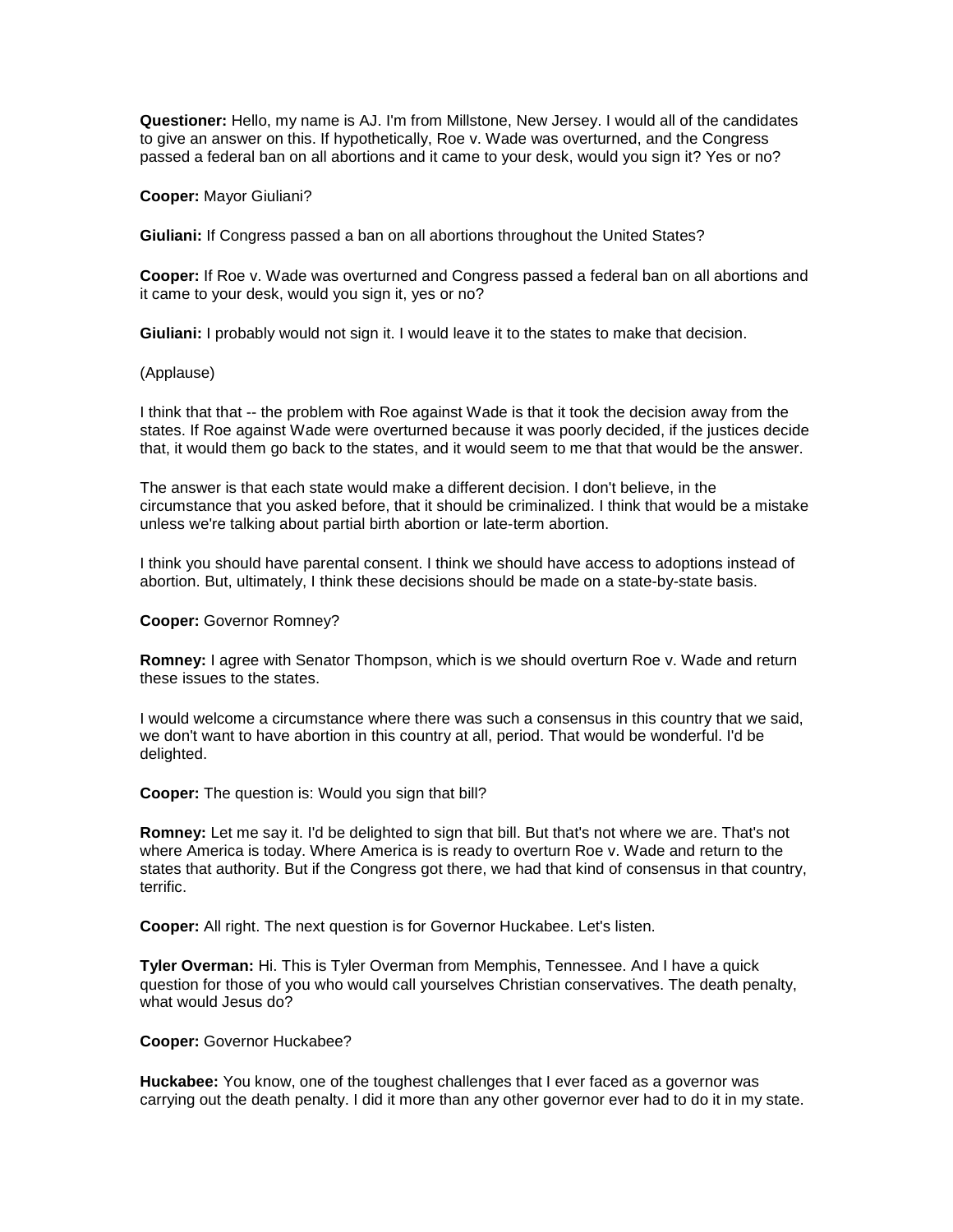As I look on this stage, I'm pretty sure that I'm the only person on this stage that's ever had to actually do it.

Let me tell you, it was the toughest decision I ever made as a human-being. I read every page of every document of every case that ever came before me, because it was the one decision that came to my desk that, once I made it, was irrevocable.

Every other decision, somebody else could go back and overturn, could fix if it was a mistake. That was one that was irrevocable.

I believe there is a place for a death penalty. Some crimes are so heinous, so horrible that the only response that we, as a civilized nation, have for a most uncivil action is not only to try to deter that person from ever committing that crime again, but also as a warning to others that some crimes truly are beyond any other capacity for us to fix.

#### (Applause)

Now, having said that, there are those who say, "How can you be pro-life and believe in the death penalty?"

Because there's a real difference between the process of adjudication, where a person is deemed guilty after a thorough judicial process and is put to death by all of us, as citizens, under a law, as opposed to an individual making a decision to terminate a life that has never been deemed guilty because the life never was given a chance to even exist.

**Cooper:** Governor?

**Huckabee:** That's the fundamental difference.

(Applause)

**Cooper:** I do have to though press the question, which -- the question was, from the viewer was? What would Jesus do? Would Jesus support the death penalty?

**Huckabee:** Jesus was too smart to ever run for public office, Anderson. That's what Jesus would do.

(Applause)

**Cooper:** Congressman Tancredo, 30 seconds.

**Tancredo:** The question is: What would Jesus do? Well, I'll tell you this. I would pray to him for the wisdom and the courage to do the right thing. And I believe that with prayer, he would give it to me.

And I believe that justice was done in the situations that the governor has explained. And, as I say, I look to him for guidance in all those kinds of situations.

**Cooper:** Time. A similar question. Let's watch.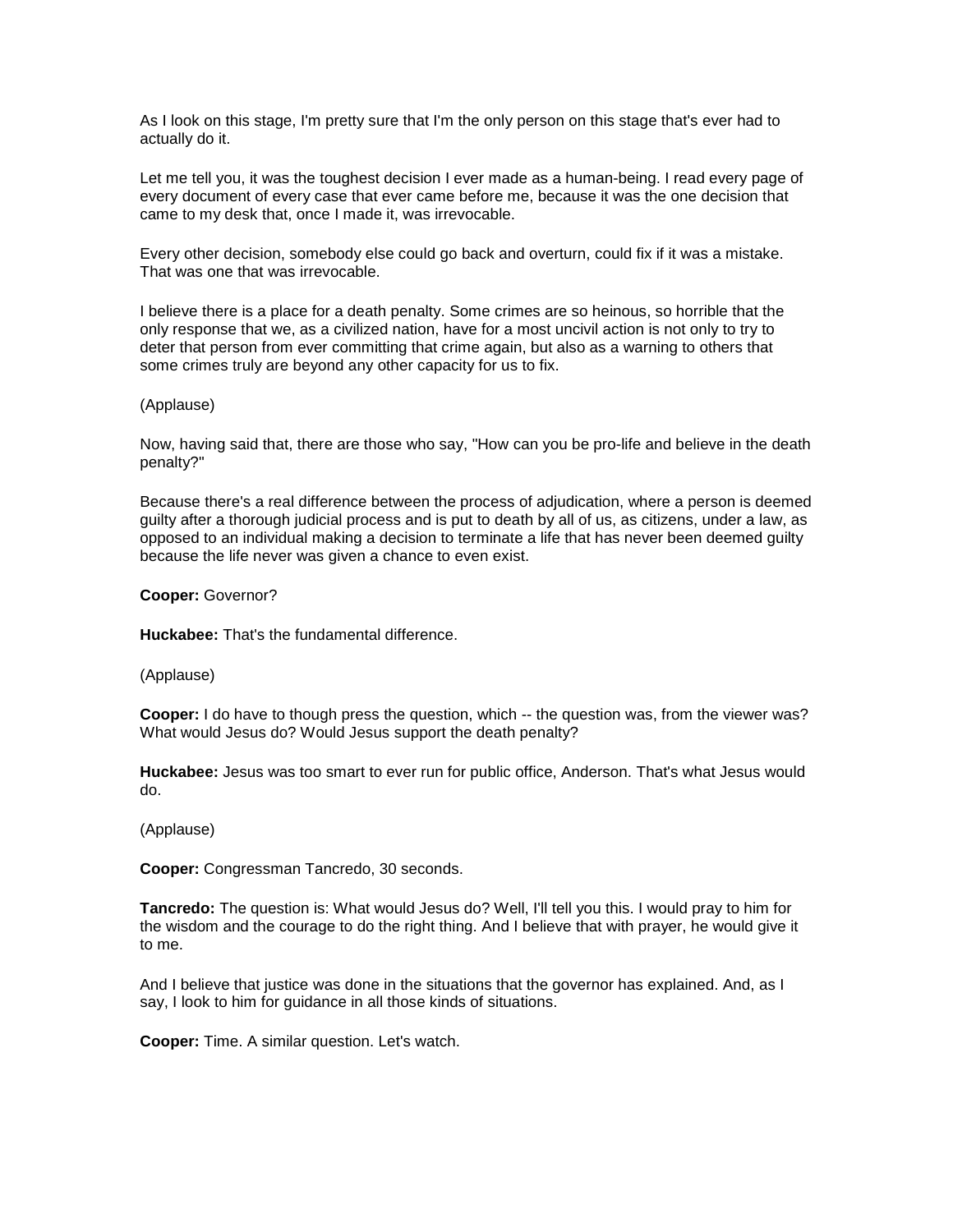**Joseph:** I am Joseph. I am from Dallas, Texas, and how you answer this question will tell us everything we need to know about you. Do you believe every word of this book? Specifically, this book that I am holding in my hand, do you believe this book?

**Cooper:** I think we've got a question.

Mayor Giuliani?

**Huckabee:** Do I need to help you out, Mayor, on this one?

(Laughter)

(Applause)

**Giuliani:** Wait a second, you're the minister. You're going to help me out on this one.

**Huckabee:** I'm trying to help you out.

Giuliani: OK. The reality is, I believe it, but I don't believe it's necessarily literally true in every single respect.

**Giuliani:** I think there are parts of the Bible that are interpretive. I think there are parts of the Bible that are allegorical. I think there are parts of the Bible that are meant to be interpreted in a modern context.

So, yes, I believe it. I think it's the great book ever written. I read it frequently. I read it very frequently when I've gone through the bigger crises in my life, and I find great wisdom in it, and it does define to a very large extent my faith. But I don't believe every single thing in the literal sense of Jonah being in the belly of the whale, or, you know, there are some things in it that I think were put there as allegorical.

**Cooper:** Governor Romney?

**Romney:** I believe the Bible is the word of God, absolutely. And I try...

(Applause)

... I try to live by it as well as I can, but I miss in a lot of ways. But it's a guide for my life and for hundreds of millions, billions of people around the world. I believe in the Bible.

**Cooper:** Does that mean you believe every word?

**Romney:** You know -- yes, I believe it's the word of God, the Bible is the word of God.

The Bible is the word of God. I mean, I might interpret the word differently than you interpret the word, but I read the Bible and I believe the Bible is the word of God. I don't disagree with the Bible. I try to live by it.

**Cooper:** Governor Huckabee?

**Huckabee:** Sure. I believe the Bible is exactly what it is. It's the word of revelation to us from God himself.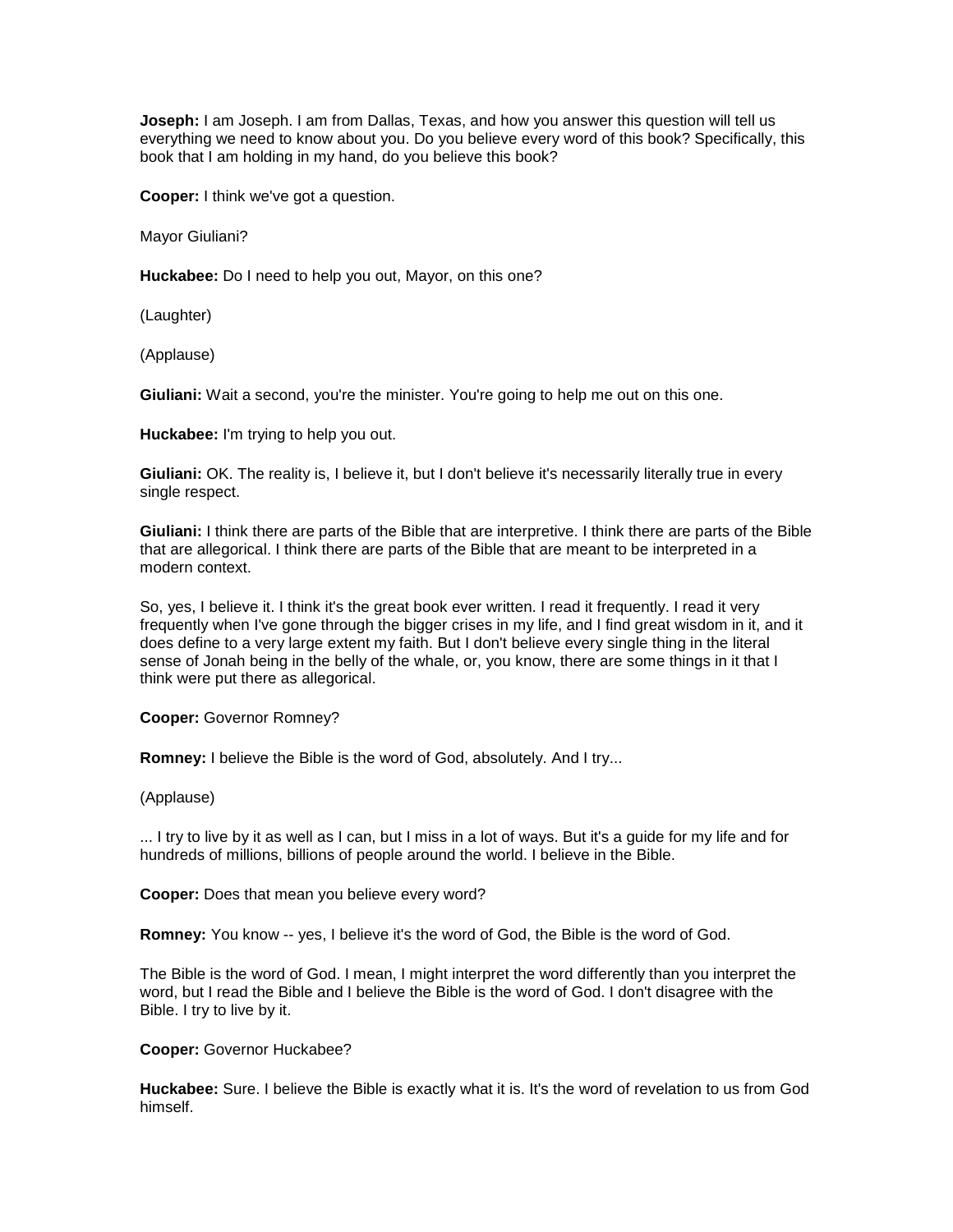## (Applause)

And the fact is that when people ask do we believe all of it, you either believe it or you don't believe it. But in the greater sense, I think what the question tried to make us feel like was that, well, if you believe the part that says "Go and pluck out your eye," well, none of us believe that we ought to go pluck out our eye. That obviously is allegorical.

But the Bible has some messages that nobody really can confuse and really not left up to interpretation. "Love your neighbor as yourself."

And as much as you've done it to the least of these brethren, you've done it unto me. Until we get those simple, real easy things right, I'm not sure we ought to spend a whole lot of time fighting over the other parts that are a little bit complicated.

And as the only person here on the stage with a theology degree, there are parts of it I don't fully comprehend and understand, because the Bible is a revelation of an infinite god, and no finite person is ever going to fully understand it. If they do, their god is too small.

**Cooper:** We've got a lot more coming up. We're going to take a short break, and as we go to the break, we'll watch a video, this time from the campaign of Governor Romney.

(Begin videotape)

**Announcer:** It's an election like no other. An enemy lurks, waiting to strike. Our Main Street economy is competing with mainland China. Legal versus illegal doesn't seem to matter. Basic values like marriage are suddenly open to debate.

For these challenges, ordinary isn't good enough. We need the leader who gets the big stuff done. Take charge, demand results, no excuses. Mitt Romney, the right experience, the right values, the right time.

**Romney:** I'm Mitt Romney, and I approve this message.

(End videotape)

(Commercial break)

(Begin videotape)

**Announcer:** As mayor of New York, Rudy Giuliani faced unheard of challenges: runaway taxes, out of control crime, and, of course, the city's nemesis, King Kong.

Yet, Rudy prevailed. Crime down by half, taxes cut, and annual snowfall dramatically reduced.

Time called Rudy person of the year. Newsweek -- the new mayor of America. And when asked, Hillary Clinton called him -- but she probably planted the question.

(End videotape)

(Laughter)

(Applause)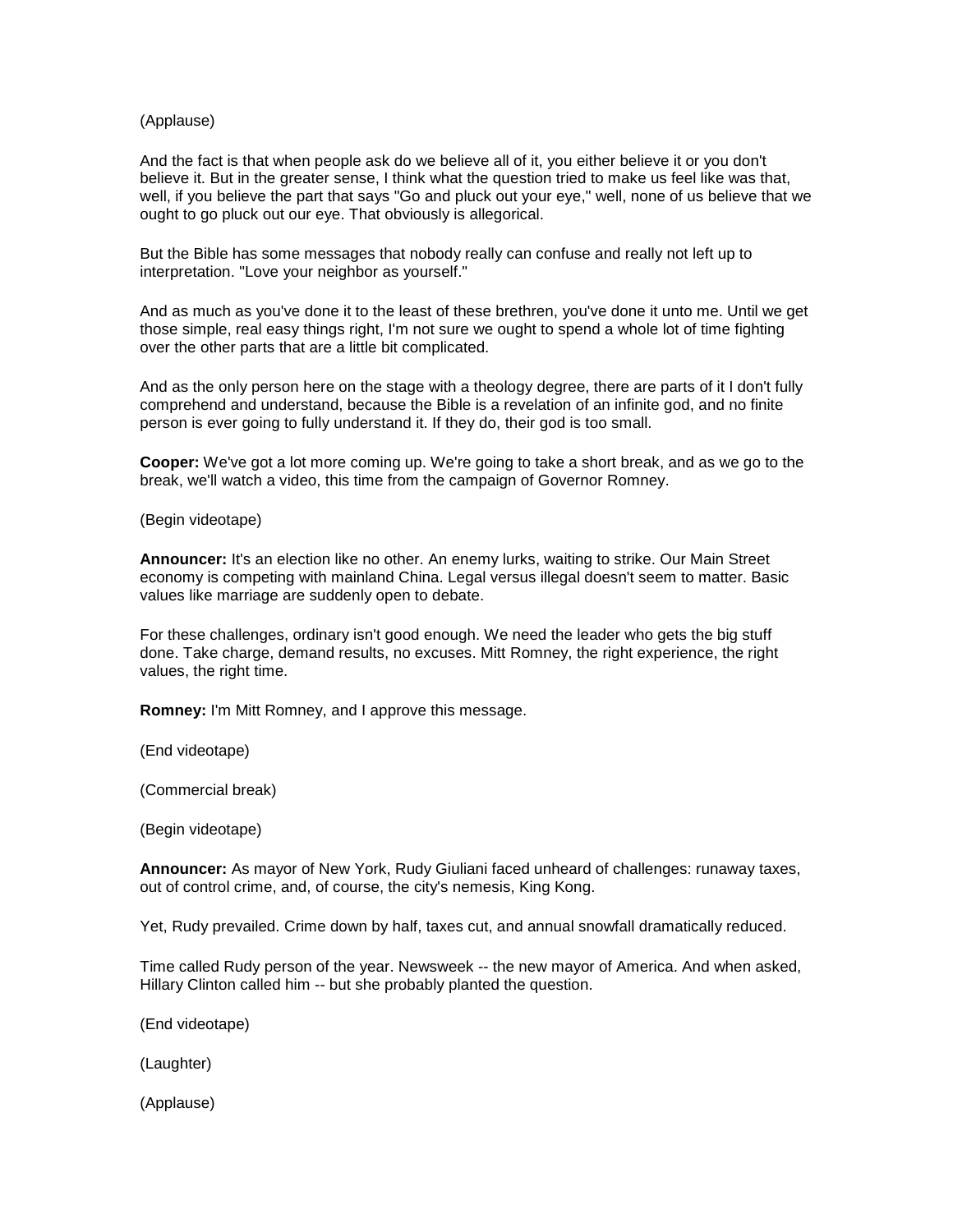**Cooper:** That was the campaign commercial by the Giuliani campaign. Obviously, we are playing these commercials all throughout this two-hour debate.

Let's go to our next topic, which is foreign policy.

Our first question:

**Yasmin:** Good evening, gentlemen. My name is Yasmin and I hail from Huntsville, Alabama.

My question has to do with the current crisis in Iraq, as well as the U.S. efforts in Afghanistan.

After living abroad, personally, in the Middle East for a year, I realized just how much damage the Iraq war and the perception of invasion has done to the image of America. What would you do as president to repair the image of America in the eyes of the Muslim world?

**Cooper:** Mayor Giuliani, 90 seconds?

**Giuliani:** Well, the most important thing to do is to make certain we remain on offense against Islamic terrorism.

#### (Applause)

And then make it clear that what that means is this is a small group of people, Islamic terrorists, who have defiled a great religion, that the vast majority of people who are Islamic, the vast majority of people who are Arabs, the vast majority of people living in these countries are good people. We should be trading with them. We should have contact with them. We should expand our contacts with them. We should have cultural exchanges with them.

The night of September 11th, 2001, when we were beginning to recover -- or, not really recover, but maybe just first catch our breath after the attack of September 11th, you'll see one of the first things I said was I said to the people of my city and then probably to the people of America that we should not engage in group blame.

We shouldn't do the thing that we're being attacked for. We shouldn't blame an entire group of people for the horrible acts of a few people who have distorted a great religion. They have turned it into an ideology of hatred and an ideology of violence.

By the same token, we can't do what the Democrats do. We can't put our head in the sand. You've got a Democratic debate and not a single one of those Democratic candidates used the word "Islamic terrorism." I don't know who they think they're offending. The people they're offending are the people we want to offend -- the Islamic terrorists ...

#### (Applause)

... and not decent people like Yasmin. We are intelligent enough and good enough as Americans to make this distinction.

## **Cooper:** Senator McCain?

**McCain:** Well, I would do a lot of things, but the first and most important and vital element is to continue this surge which is succeeding and we are winning the war in Iraq.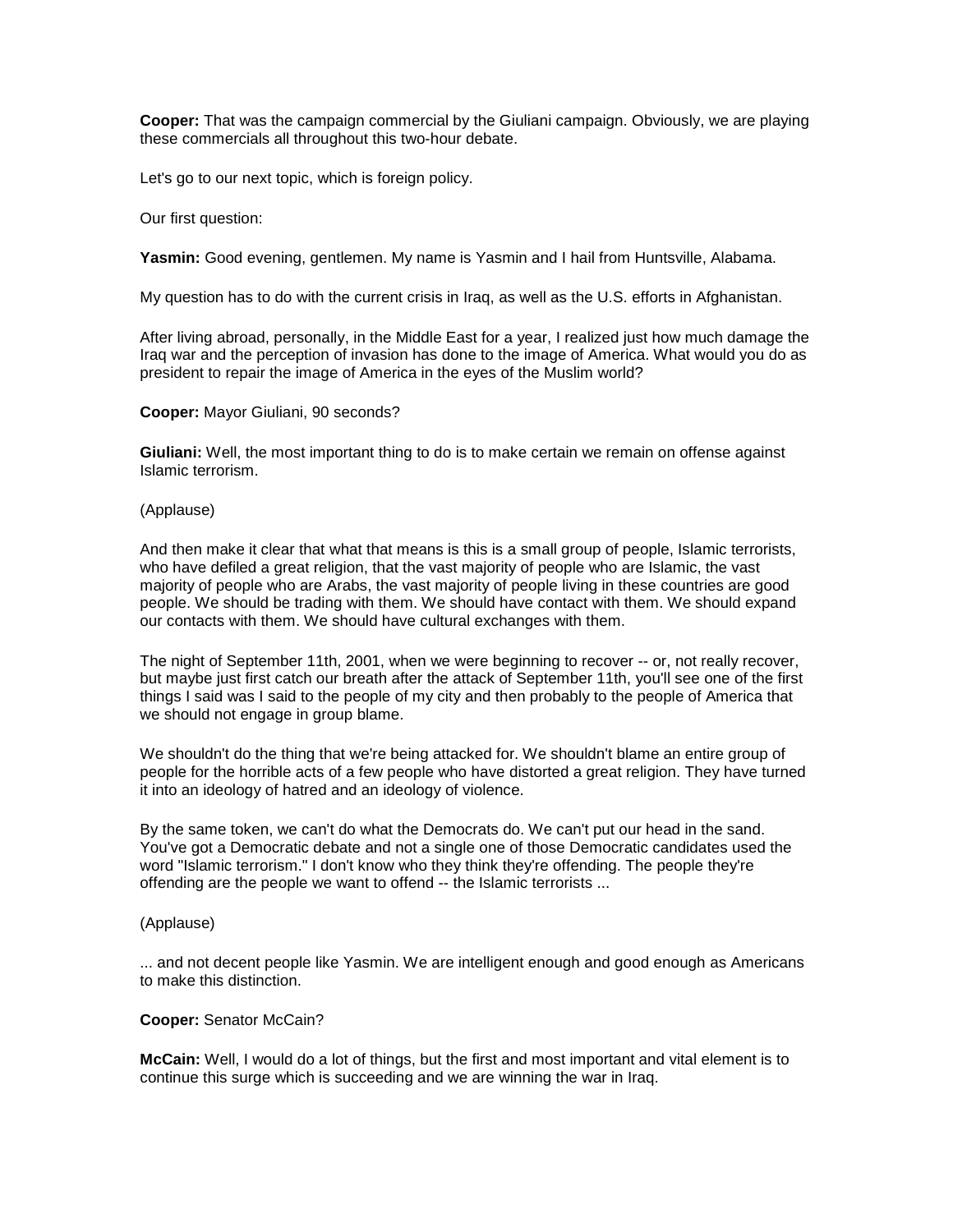# (Applause)

That's the first thing I would do. I would make sure that we do what we can to help reconstruct the country, to help the Maliki government move forward as rapidly as possible to train the police.

But I'll tell you one other thing we're -- I'm going to do, is we're going to fight back the Democrats' efforts to set a date for withdrawal which is a date for surrender.

#### (Applause)

Now, my friends, I'm the only one on this stage -- I'm the only one on this stage -- that said that the Rumsfeld strategy was failing and was doomed to failure. I'm the only one on this stage that said we've got to have a new strategy, and that's the strategy we're employing now.

And I got a lot of heat when I said that that strategy was failing and it had to be changed, because I've had the experience and the background and the knowledge of every national security issue we've faced in the last 20 years.

And I'm telling you, that if we continue this strategy, we can succeed. And if we had done what the Democrats said to do six months ago, Al Qaida would be telling the word they beat America.

#### **Cooper:** Time.

**McCain:** There's a lot at stake here, my friends, and thank God for the young men and women who are sending the message I repeat to you again, after having been there over Thanksgiving weekend, let me win, let us win.

#### (Applause)

**Cooper:** Thirty seconds, Congressman Hunter. The question is, how do you repair the image of America in the Muslim world?

**Hunter:** Cooper, Cooper, very simply, to the critics of America I would say this. When you were faced with disease and starvation, the Americans brought food and medicine. When you had earthquakes and tsunamis and floods, the Americans came and helped you. And when you were threatened from outside, the Americans left the safety of their own homes to come and defend you.

I will never apologize for the United States of America.

#### (Applause)

**Cooper:** Our next question -- our next question comes from Seattle, Washington.

**Andrew Jones:** Hello, gentlemen. I'm Andrew, and I'm a college student from Seattle, Washington.

Recently, Senator McCain has come out strongly against using waterboarding as an instrument of interrogation.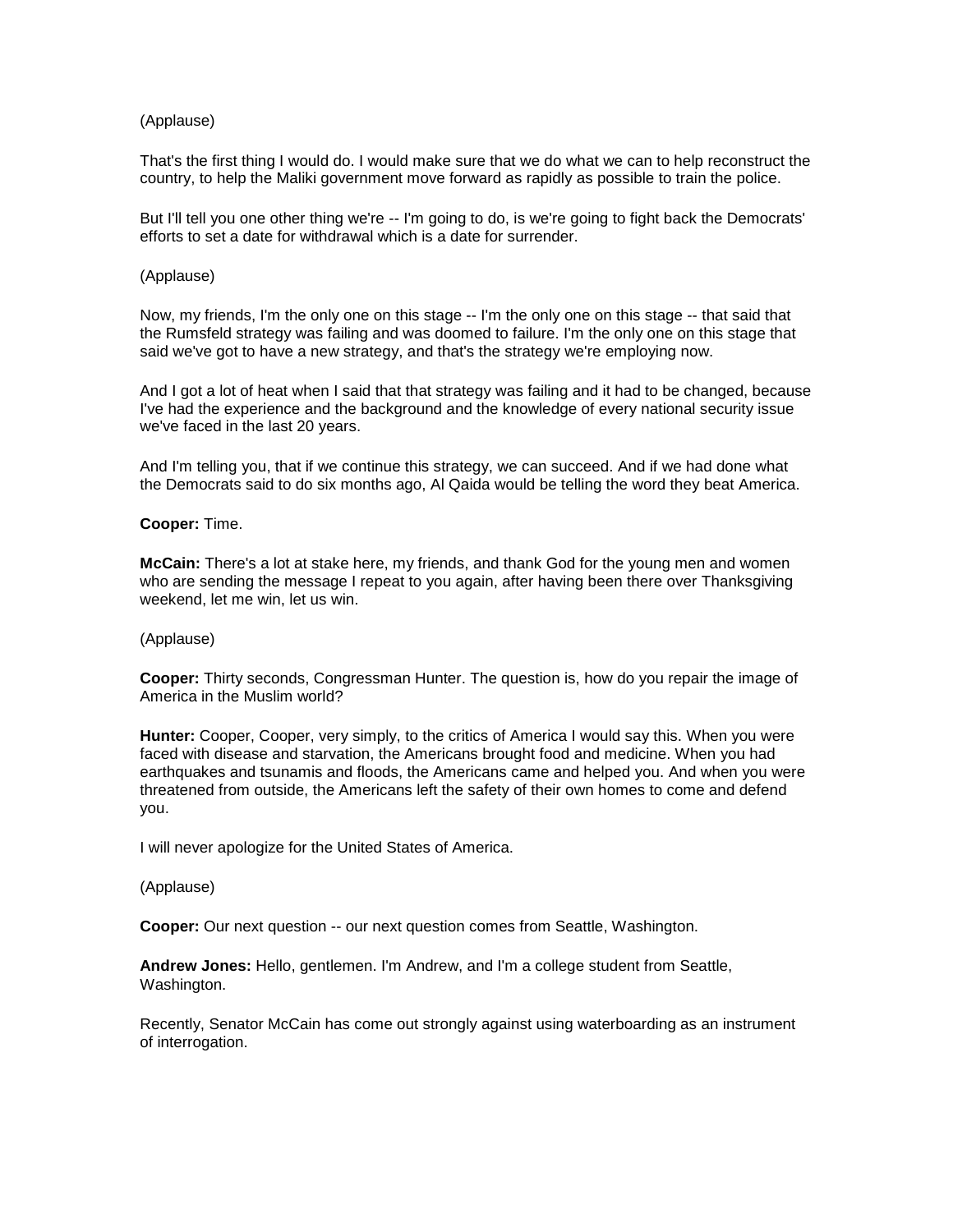My question for the rest of you is, considering that Mr. McCain is the only one with any firsthand knowledge on the subject, how can those of you sharing the stage with him disagree with his position?

**Cooper:** Governor Romney?

**Romney:** Well, he certainly is an expert and I certainly would want to get his counsel on a matter of this nature, but I do not believe that as a presidential candidate, it is wise for us to describe precisely what techniques we will use in interrogating people.

I oppose torture. I would not be in favor of torture in any way, shape or form.

**Cooper:** Is waterboarding torture?

**Romney:** And as I just said, as a presidential candidate, I don't think it's wise for us to describe specifically which measures we would and would not use.

And that is something which I would want to receive the counsel not only of Senator McCain, but of a lot of other people.

And there are people who, for many, many years get the information we need to make sure that we protect our country.

And, by the way, I want to make sure these folks are kept at Guantanamo. I don't want the people that are carrying out attacks on this country to be brought into our jail system and be given legal representation in this country. I want to make sure that what happened ...

(Applause)

... to Khalid Sheikh Mohammed happens to other people who are terrorists. He was captured. He was the so-called mastermind of the 9/11 tragedy. And he turned to his captors and he said, "I'll see you in New York with my lawyers." I presume ACLU lawyers.

(Laughter)

Well, that's not what happened. He went to Guantanamo and he met G.I.s and CIA interrogators. And that's just exactly how it ought to be.

(Applause)

**Cooper:** Senator McCain?

(Crosstalk)

**(Unknown):** There were reports Khalid Sheikh Mohammed was waterboarded.

**McCain:** Well, governor, I'm astonished that you haven't found out what waterboarding is.

**Romney:** I know what waterboarding is, Senator.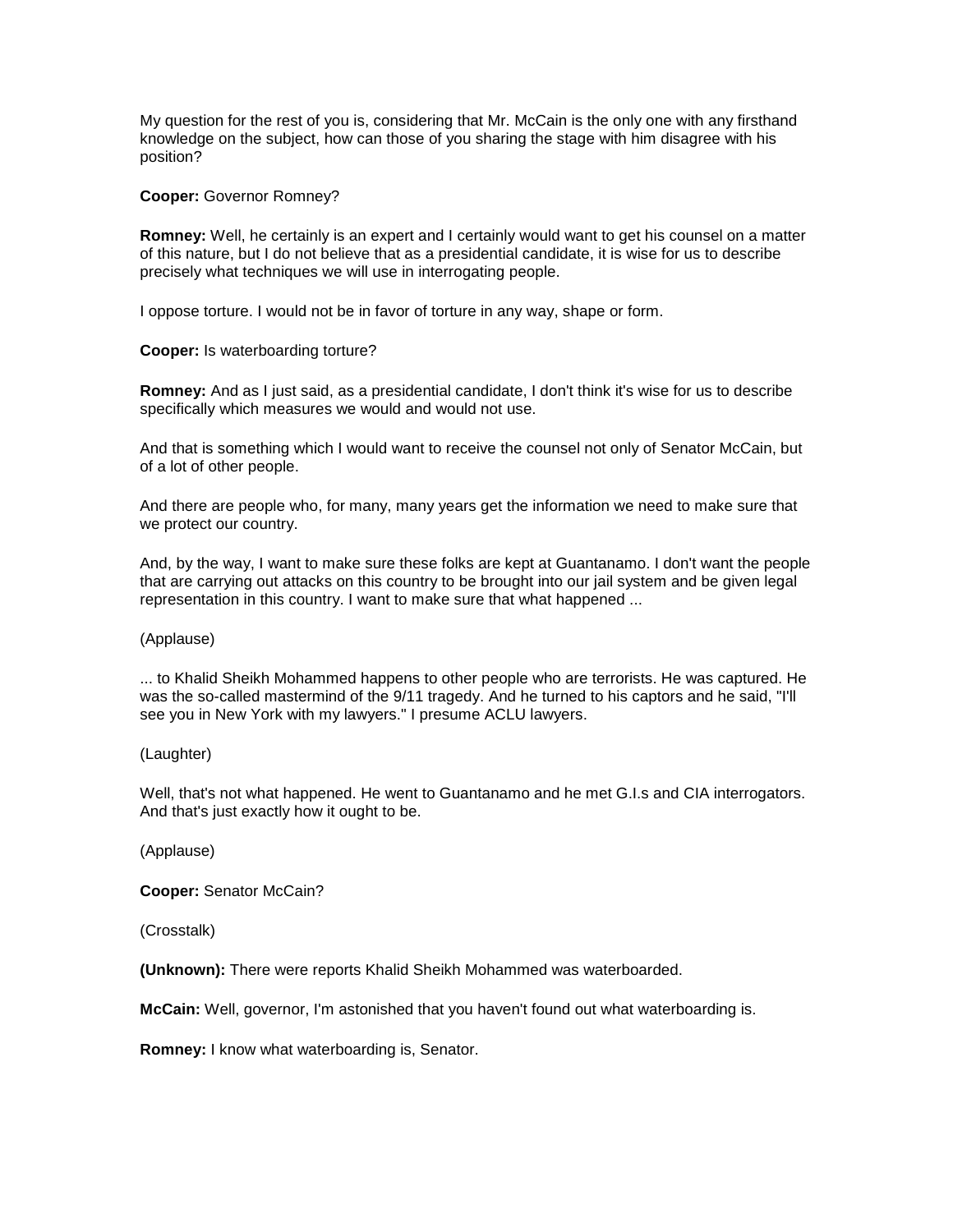**McCain:** Then I am astonished that you would think such a -- such a torture would be inflicted on anyone in our -- who we are held captive and anyone could believe that that's not torture. It's in violation of the Geneva Convention. It's in violation of existing law...

# (Applause)

And, governor, let me tell you, if we're going to get the high ground in this world and we're going to be the America that we have cherished and loved for more than 200 years. We're not going to torture people.

We're not going to do what Pol Pot did. We're not going to do what's being done to Burmese monks as we speak. I suggest that you talk to retired military officers and active duty military officers like Colin Powell and others, and how in the world anybody could think that that kind of thing could be inflicted by Americans on people who are held in our custody is absolutely beyond me.

**Cooper:** Governor Romney, 30 seconds to respond.

## (Applause)

**Romney:** Senator McCain, I appreciate your strong response, and you have the credentials upon which to make that response. I did not say and I do not say that I'm in favor of torture.

I am not. I'm not going to specify the specific means of what is and what is not torture so that the people that we capture will know what things we're able to do and what things we're not able to do. And I get that advice from Cofer Black, who is a person who was responsible for counterterrorism in the CIA for some 35 years.

I get that advice by talking to former generals in our military...

# **Cooper:** Time.

**Romney:** ... and I don't believe it's appropriate for me, as a presidential candidate, to lay out all the issues one by one...

**Cooper:** Time.

**Romney:** ... get questioned one by one: Is this torture, is that torture?

**Cooper:** Senator McCain...

**Romney:** And so, that's something which I'm going to take your and other people's counsel on.

**Cooper:** Senator McCain, 30 seconds to respond.

**McCain:** Well, then you would have to advocate that we withdraw from the Geneva Conventions, which were for the treatment of people who were held prisoners, whether they be illegal combatants or regular prisoners of war. Because it's clear the definition of torture. It's in violation of laws we have passed.

And again, I would hope that we would understand, my friends, that life is not "24" and Jack Bauer.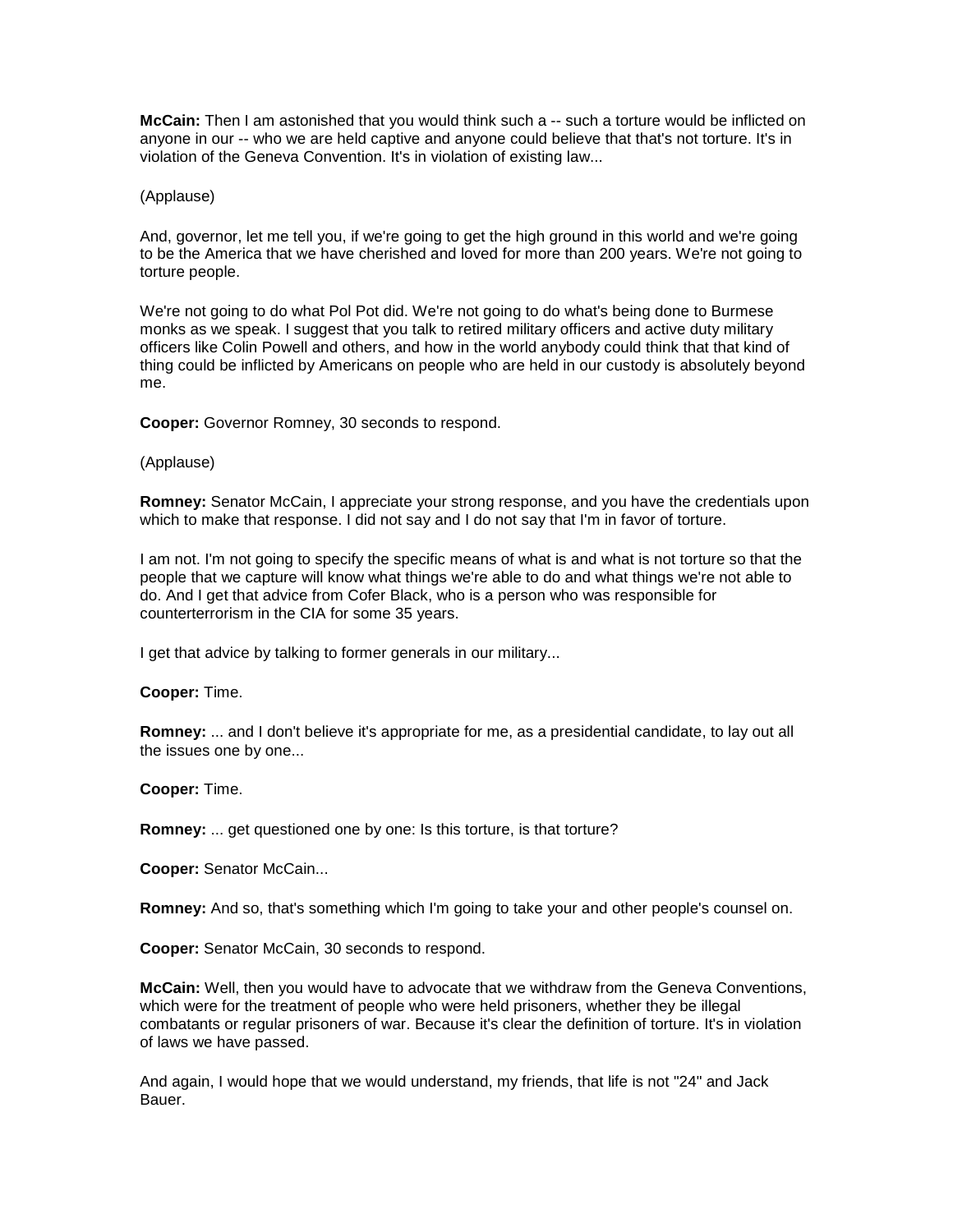Life is interrogation techniques which are humane and yet effective. And I just came back from visiting a prison in Iraq. The Army general there said that techniques under the Army Field Manual are working and working effectively, and he didn't think they need to do anything else.

My friends, this is what America is all about. This is a defining issue and, clearly, we should be able, if we want to be commander in chief of the U.S. Armed Forces, to take a definite and positive position on, and that is, we will never allow torture to take place in the United States of America.

(Applause)

**Cooper:** Staying on this issue, let's watch.

**Buzz Brockway:** Hello. My name is Buzz Brockway from Lawrenceville, Georgia. All the talk about the war in Iraq centers around how quickly we can get out. I think that's the wrong question. We need to make a permanent or long-term military commitment to the region.

By staying in Iraq, we provide long-term stability to the region, we provide support for our allies, and we act as a deterrent to the trouble-makers in the region. Which presidential candidate will make a permanent of long-term military commitment to the people of Iraq?

Thank you.

**Cooper:** Senator Thompson?

**Thompson:** We shouldn't be in there longer than necessary, and we don't know how long that will be. But we should be there absolutely as long as it takes to complete our mission there. It will make for a safer United States of America.

We're all focused, understandably, on Iraq and Afghanistan right now, but it is part of a much bigger picture. Islamic terrorism has declared war on us and Western civilization. They would like nothing better than to kill millions of people as they bring us down. They would like to be able to advertise to young radicals around the world that, "You, too, could help bring down the United States of America."

Iran is waiting there to fill that vacuum. You think \$90, \$100 a barrel is high for oil now, wait until that happens.

But more importantly, it would make for a less secure United States of America. We have to do what's necessary. We have to take the opportunity that we have now.

John's absolutely right. What's going on there is progress; it's called progress.

Too many people in this country are vested in a scenario of defeat. I'm vested in a scenario of victory and I see it happening there in Iraq today.

(Applause)

**Cooper:** Congressman Paul, 30 seconds.

**Paul:** The best commitment we can make to the Iraqi people is to give them their country back. That's the most important thing that we can do.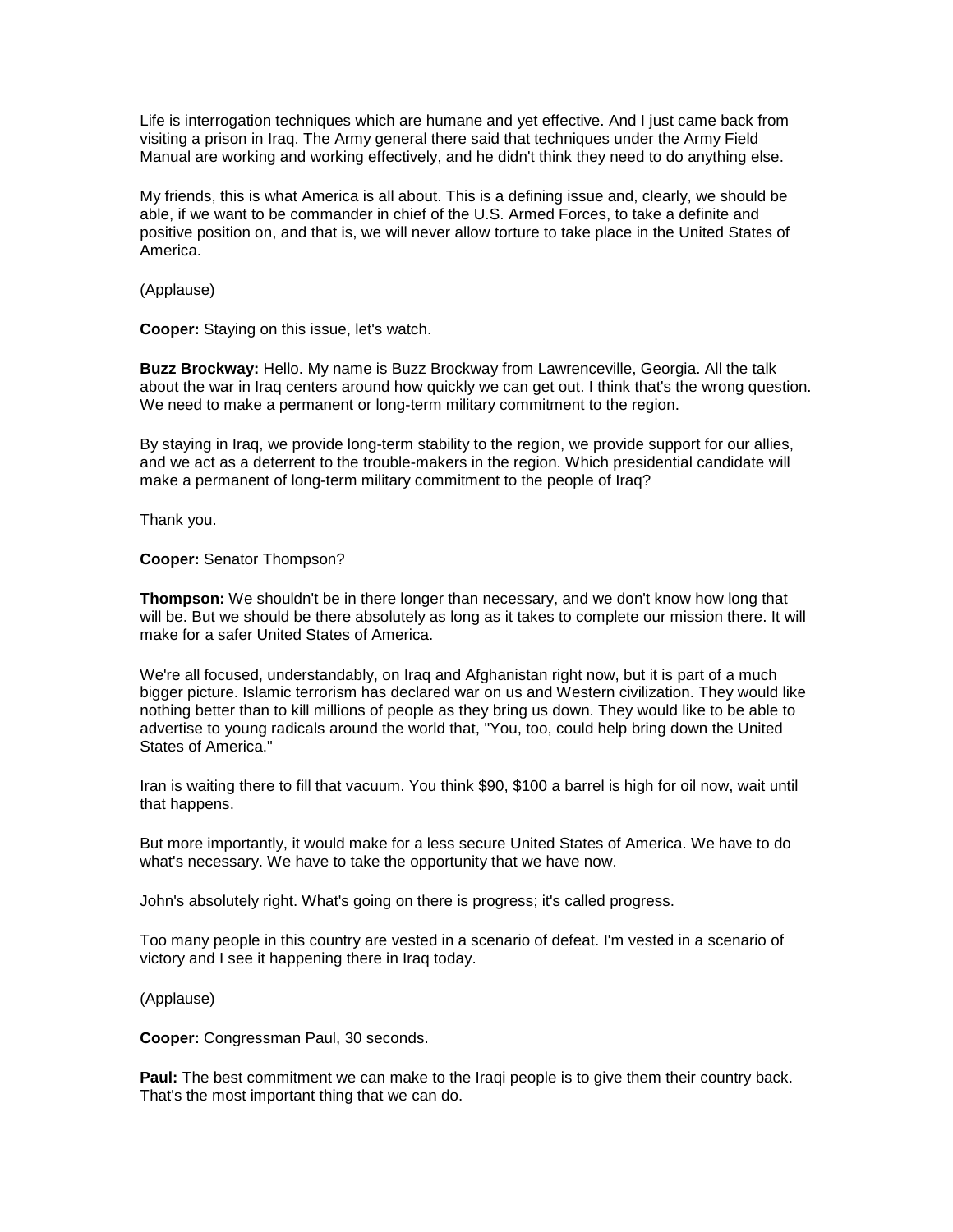## (Applause)

Already, part of their country has been taken back. In the south, they claim the surge has worked, but the surge really hasn't worked. There's less violence, but al-Sadr has essentially won in the south.

The British are leaving. The brigade of Al Sadr now is in charge, so they are getting their country back. They're in charge up north -- the Shia -- the people in the north are in charge, as well, and there's no violence up there or nearly as much.

So, let the people have their country back again. Just think of the cleaning up of the mess after we left Vietnam. Vietnam now is a friend of ours -- we trade with them, the president comes here.

What we achieved in peace was unachievable in 20 years of the French and the Americans being in Vietnam.

So it's time for us to take care of America first.

(Applause)

**Cooper:** Senator McCain?

**McCain:** Well, let me remind you, Congressman, we never lost a battle in Vietnam. It was American public opinion that forced us to lose that conflict.

#### (Applause)

I think it's important for all Americans to understand the fundamental difference. After we left Vietnam, they didn't want to follow us home. They wanted to build their own workers' paradise. If you read Zarqawi, if you read bin Laden, if you read Zawahiri, read what they say. They want to follow us home. They want Iraq to be a base for Al Qaeda to launch attacks against the United States. Their ultimate destination is not Iraq.

Their ultimate destination is New York City, Washington, D.C., Chicago and Phoenix, Arizona. This is a transcendent challenge of our time.

(Audience booing)

**McCain:** I believe that we can meet it and we will defeat it.

(Applause)

**Cooper:** Congressman Paul, I know -- we'll get everyone in on this. Congressman Paul, just wanted to allow you to respond.

**Paul:** Shortly after the Vietnam War ended, Colonel Tu and Colonel Summers met, and they were talking about this. And our -- and the American colonel said, "You know, we never lost one battle." And Colonel Tu, the Vietnamese says, "Yes, but that's irrelevant."

And it is irrelevant. But we have to realize why they want to come here. Wolfowitz even admitted that one of the major reasons that the Al Qaida was organized and energized was because of our military base in Saudi Arabia.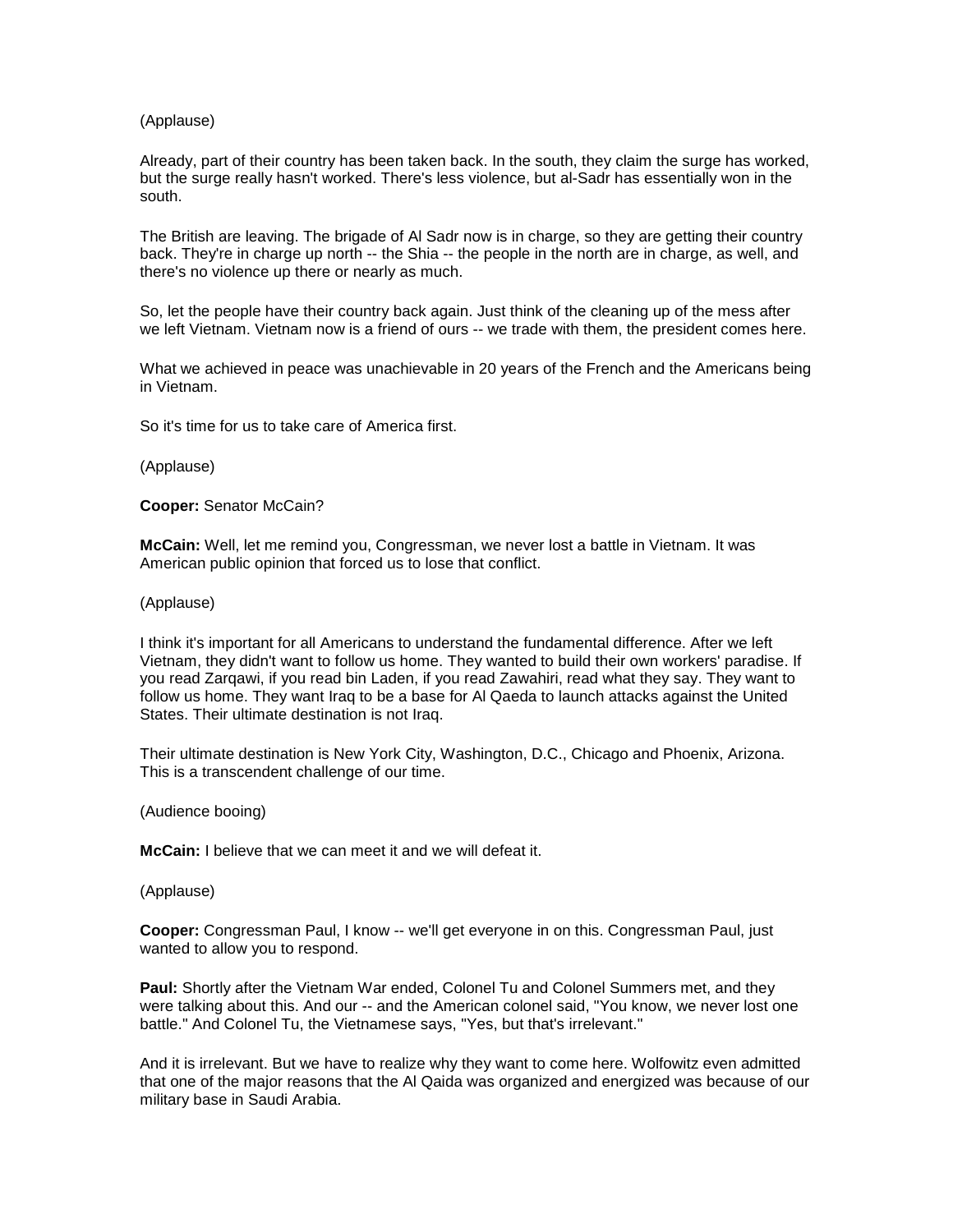He says, "Oh, now, we can take the base away." He understood why they came here. They come here because we're occupying their country, just as we would object if they occupied our country.

(Audience booing)

**Cooper:** Well, it's Congressman Tancredo. And we're running short on time. So, please, let's try to get to these.

You have 30 seconds.

**Tancredo:** I wish that we lived in the world that Ron is describing -- I wish that we lived in a world where we did not have to worry. By simply removing our forces, we would be safe.

Unfortunately, Ron, honest to God, I don't believe that that is the case. We are living in a world where we are threatened. It is radical Islam.

(Applause)

It is -- the ideology, the political and religious ideology of radical Islam is a threat to America, and it would be a threat to America if we never had a single person serving anywhere outside this country.

**Cooper:** We've got another question for Mayor Giuliani.

**Sam Garcia:** Hi. My name is Sam Garcia.

I'm from Colorado Springs, Colorado. The following question is for Rudy Giuliani. Mr. Giuliani, a while back, a friend and I were having a discussion about you and some of the other Republican candidates.

He blatantly made this statement somewhere along the line: Rudy Giuliani is using September 11, 2001, to propel himself into the White House. My question to you is: How do you respond to this accusation and other accusations similar to it?

**Cooper:** Ninety seconds.

**Giuliani:** Sam, what I say is, I would like people to look at my whole record. Long before September 11, 2001, I was the third-ranking official in the Reagan justice department.

During that period of time, I actually did something about illegal immigration. I played a large part in stopping the Haitian illegal immigration into south Florida. I negotiated the agreement with the Haitian government that allowed us to put a Coast Guard cutter in the waters outside Port-au-Prince, as well as the legal agreements that were necessary to do the examinations there.

And this terrible problem that was going on that was also leading to the loss of life was ended, or at least ameliorated tremendously.

I was United States attorney in the Southern District of New York. I prosecuted thousands of organized crimes figures. I prosecuted Sicilian Mafia members, never done before in an American court.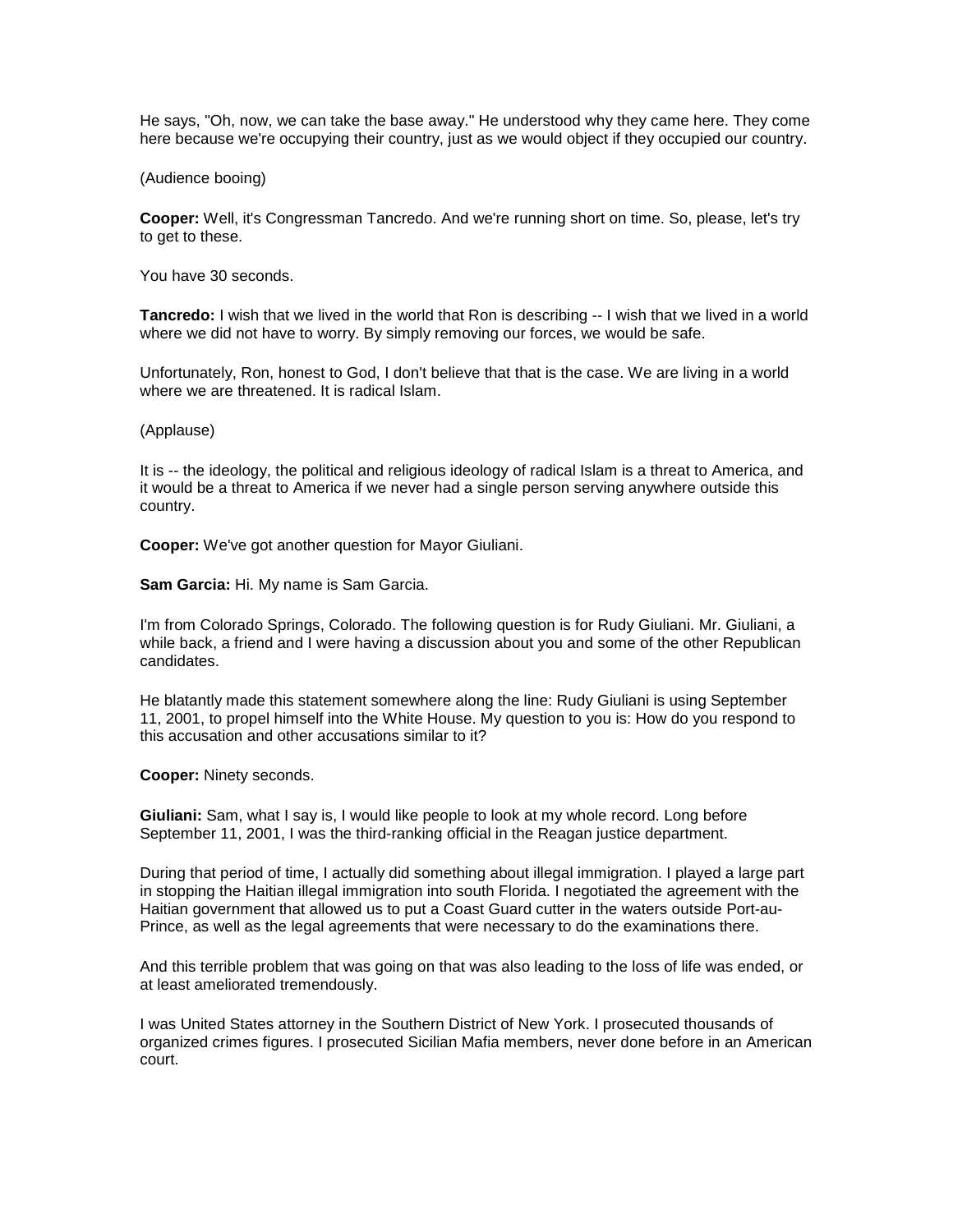I was mayor of a city that was described as one of the greatest turnarounds of any city in the history of America. George Will said I ran the most conservative government in this country, most successful conservative government in this country in the last 50 or 60 years. This is all before September 11th, 2001. I reduced taxes. I reduced spending. I reduced welfare. I reduced abortions, increased adoptions.

These are all things that I did before September 11, 2001. And the reason that I believe I'm qualified to be president of the United States is not because of September 11th, 2001. It's because I've been tested. I've been tested in a way in which I ran the third-largest government in this country, the 17th-largest economy in the world, and I got very, very remarkable results.

And that is the evaluation of other people, not me.

**Cooper:** All right. We've got a question ...

(Applause)

Definitely a reminder this is a YouTube/CNN debate. Let's watch.

**Nick Anderson as Dick Cheney cartoon character:** Yes. Will you grant your vice president as much power and influence as I've had?

And remember, before you answer, I'm watching you.

(Laughter)

**Cooper:** Funny video, serious question.

Senator Thompson, would you have a vice president ...

**Thompson:** First of all, I'm greatly relieved. For a second there, I thought that was me.

# (LAUGHTER)

**Cooper:** The power of the vice president.

**Thompson:** I think that the vice president, of course, has a dual role. He has a place in the executive branch of government. He also presides over the Senate, so he has a place in the legislative branch also.

But a vice president ought to be chosen, basically, on his ability to serve as president of the United States, if that situation were called for.

Therefore, he needs to be brought into the administration. I think that a vice president ought to have substantial authority; I think especially on national security areas. Expertise in that area is especially beneficial to a president who is having to deal with all the issues a president has to deal with, but certainly some expertise either in the domestic area or the national security area.

Some legal training also might be helpful. I think one of the most important things that we're going to be facing for this next president is the selection of United States judges to the Supreme Court. So I think that all those are things that you have to take into consideration in deciding what kind of authority the vice president should have.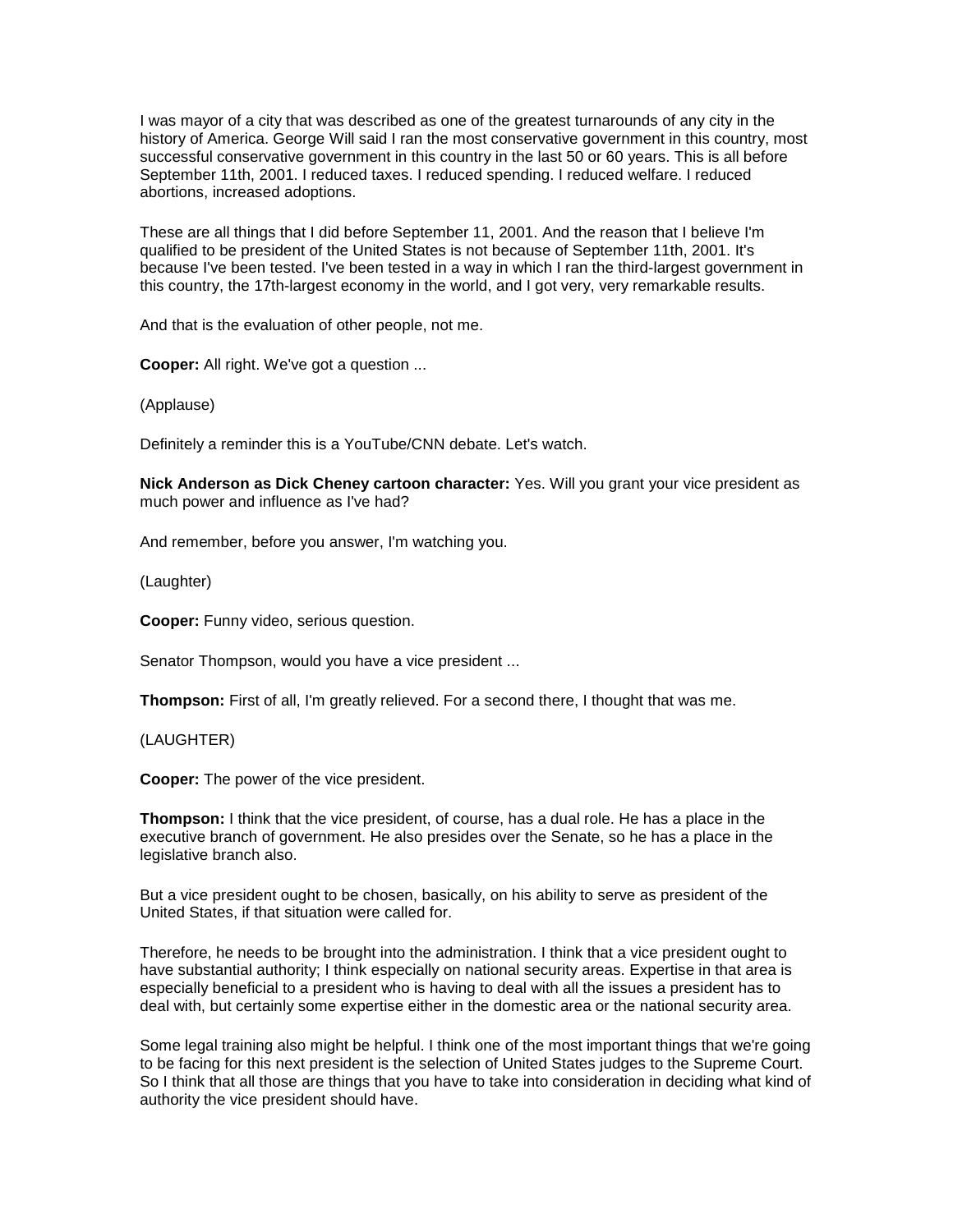Basically, he should have the authority that the president gives him, and he should adhere to that authority.

**Cooper:** Senator McCain, has this president given too much authority to the vice president?

**McCain:** Look, I am going to give you some straight talk. This president came to office in a time of peace, and then we found ourselves in 2001.

And he did not have as much national security experience as I do. So he had to rely more on the vice president of the United States, and that's obvious. I wouldn't have to do that. I might have to rely on a vice president that I select on some other issues. He may have more expertise in telecommunications, on information technology, which is the future of this nation's economy. He may have more expertise in a lot of areas.

But I would rely on a vice president of the United States -- but was Fred said, the primary responsibility is to select one who will immediately take your place is necessary. But the vice president of the United States is a key and important issue, and must add in carrying out the responsibilities of the president of the United States.

**Cooper:** We've got a short break, our last break of the debate. We'll watch a video, this one from the Hunter campaign, as we go to break.

(Begin videotape)

**Gen. Chuck Yeager (USAF, Ret.):** Yes, I'm General Chuck Yeager, retired Air Force, and I support Duncan Hunter for president of the United States.

**Announcer:** Duncan Hunter -- he built the border fence between California and Mexico. As chairman of the House Armed Services Committee, he kept our military strong and kept defense jobs in America. And when liberal judges tried to take down the Veterans' Memorial, Duncan Hunter's bill saved it.

For a real conservative for president, join our team now. Gohunter08.com.

**Hunter:** I'm Duncan Hunter, and I approved this message.

(End video clip)

(Commercial break)

(Begin videotape)

**Huckabee:** Faith doesn't just influence me. It really defines me. I don't have to wake up every day wondering what do I need to believe?

Let us never sacrifice our principles for anybody's politics. Not now, not ever.

I believe life begins at conception.

We believe in some things. We stand by those things. We live or die by those things.

I'm Mike Huckabee, and I approve this message.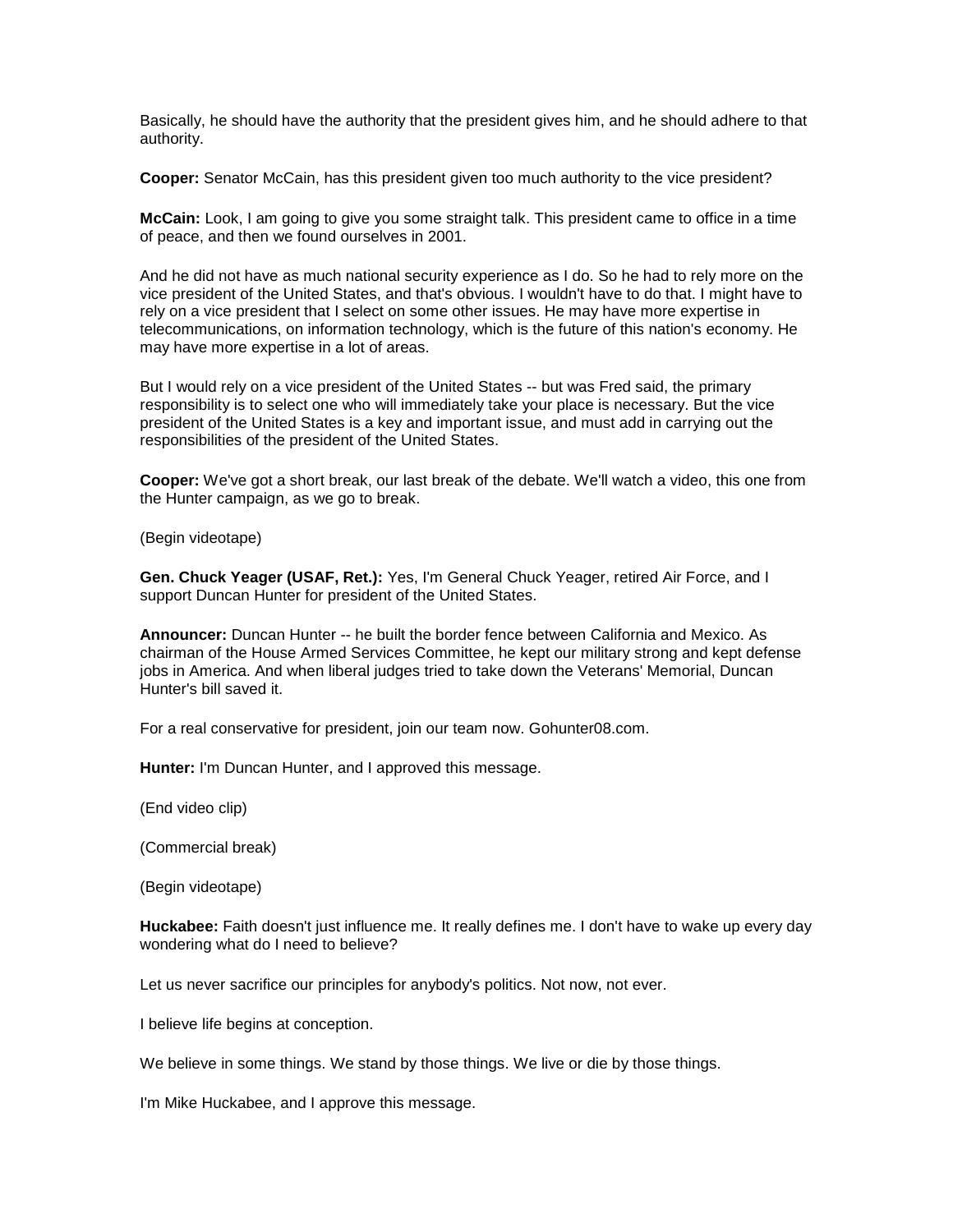(End video clip)

**Cooper:** A campaign commercial from the Huckabee campaign. 11:00 tonight eastern time on CNN Campbell Brown has a one-hour special, a "Broken Government" special called "Campaign Special."

It's about attack ads. It's an interesting show starting at 11:00 East Coast time tonight.

All right, let's get back to the debate. Another question from a YouTube viewer. Let's watch.

**Brigadier Gen. Keith Kerr (Ret.):** My name's Keith Kerr, from Santa Rosa, California. I'm a retired brigadier general with 43 years of service. And I'm a graduate of the Special Forces Officer Course, the Commanding General Staff Course and the Army War College. And I'm an openly gay man.

I want to know why you think that American men and women in uniform are not professional enough to serve with gays and lesbians.

**Cooper:** I want to point out that Brigadier General Keith Kerr is here with us tonight. I'm glad you're here.

(Applause)

Again, the question to Congressman Hunter.

**Hunter:** General, thanks for your service, but I believe in what Colin Powell said when he said that having openly homosexual people serving in the ranks would be bad for unit cohesion.

The reason for that, even though people point to the Israelis and point to the Brits and point to other people as having homosexuals serve, is that most Americans, most kids who leave that breakfast table and go out and serve in the military and make that corporate decision with their family, most of them are conservatives.

They have conservative values, and they have Judeo-Christian values. To force those people to work in a small tight unit with somebody who is openly homosexual goes against what they believe to be their principles, and it is their principles, is I think a disservice to them. I agree with Colin Powell that it would be bad for unit cohesion.

**Cooper:** I want to direct this to Governor Huckabee.

Thirty seconds.

**Huckabee:** The Uniform Code of Military Justice is probably the best rule, and it has to do with conduct. People have a right to have whatever feelings, whatever attitudes they wish, but when their conduct could put at risk the morale, or put at risk even the cohesion that Duncan Hunter spoke of, I think that's what is at issue. And that's why our policy is what it is.

**Cooper:** Governor Romney, you said in 1994 that you looked forward to the day when gays and lesbians could serve, and I quote, "openly and honestly in our nation's military." Do you stand by that?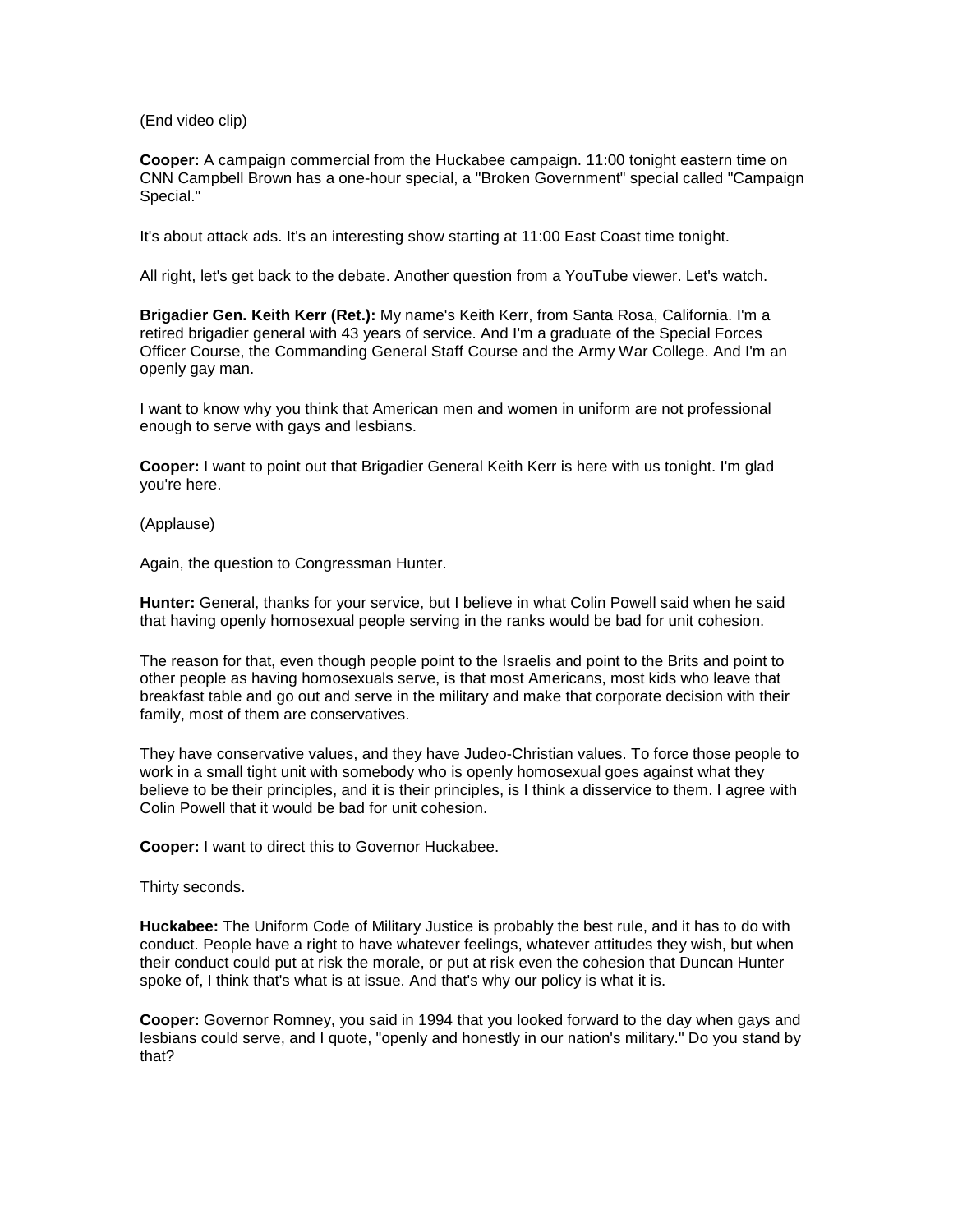**Romney:** This isn't that time. This is not that time. We're in the middle of a war. The people who have...

**Cooper:** Do you look forward to that time, though, one day?

**Romney:** I'm going to listen to the people who run the military to see what the circumstances are like. And my view is that, at this stage, this is not the time for us to make that kind of...

**Cooper:** Is that a change in your position...

**Romney:** Yes, I didn't think it would work. I didn't think "don't ask/don't tell" would work. That was my -- I didn't think that would work. I thought that was a policy, when I heard about it, I laughed. I said that doesn't make any sense to me.

And you know what? It's been there now for, what, 15 years? It seems to have worked.

**Cooper:** So, just so I'm clear, at this point, do you still look forward to a day when gays can serve openly in the military or no longer?

**Romney:** I look forward to hearing from the military exactly what they believe is the right way to have the right kind of cohesion and support in our troops and I listen to what they have to say.

(Audience booing)

**Cooper:** All right. General Kerr is -- as I said -- is here.

Please stand up, General. Thank you very much for being with us.

Did you feel you got an answer to your question?

**Kerr:** With all due respect, I did not get an answer from the candidates.

(Applause)

**Cooper:** What do you feel you did not...

**Kerr:** American men and women in the military are professional enough to serve with gays and lesbians.

For 42 years, I wore the army uniform on active duty, in the Reserve, and also for the state of California. I revealed I was a gay man after I retired.

Today, "don't ask/don't tell" is destructive to our military policy.

Every day, the Department of Defense discharges two people, not for misconduct, not for the unit cohesion...

**Cooper:** Wait, the mike is -- you've lost me. Is the microphone not working? Please, just finish your -- what is your question?

**Kerr:** Not for the unit cohesion that Congressman Hunter is talking about, but simply because they happen to be gay.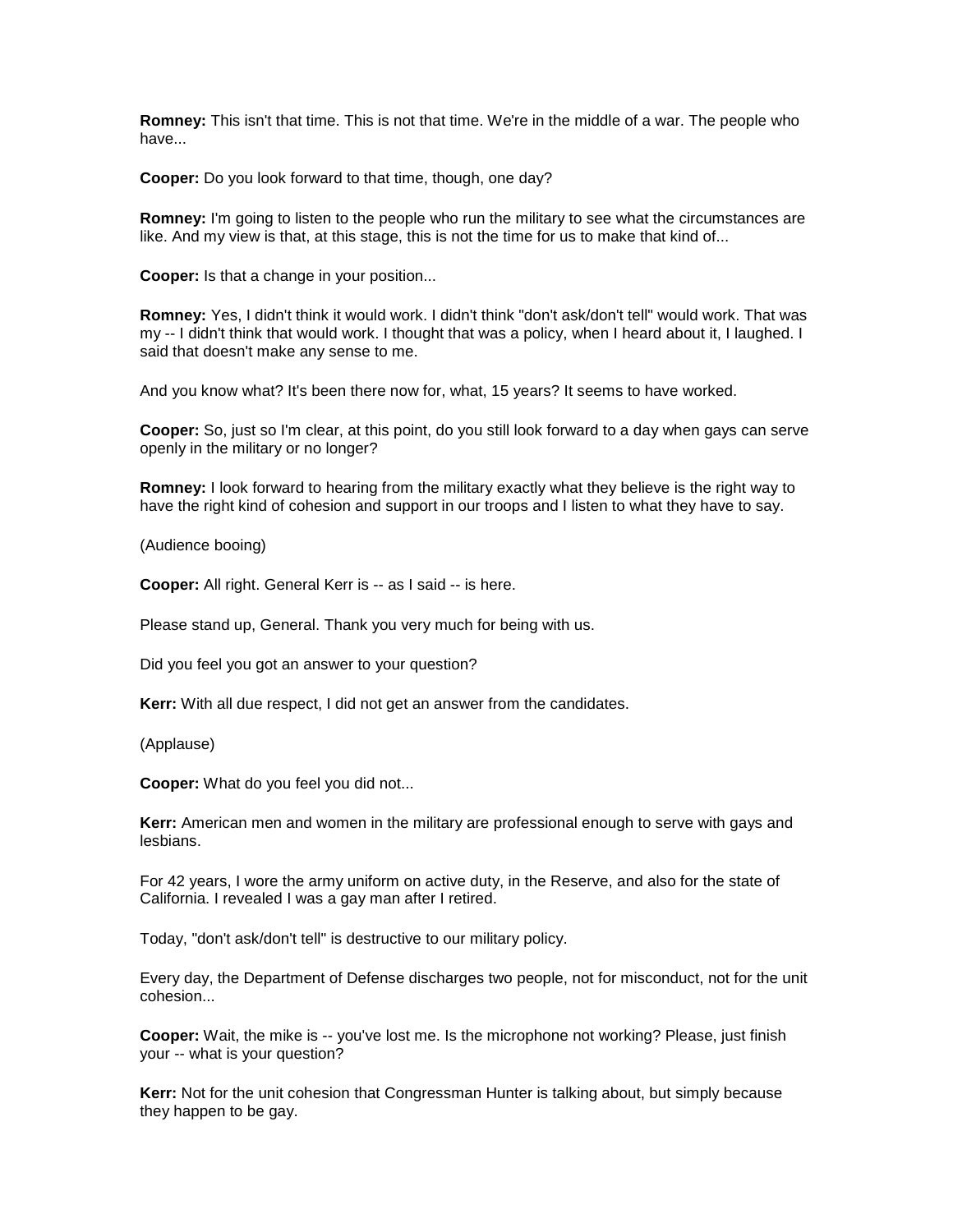**Cooper:** OK. Senator McCain ...

KERR: And we're talking about doctors, nurses, pilots, and the surgeon who sews somebody up when they're taken from the battlefield.

**Cooper:** I appreciate your comments.

Senator McCain, I want to give you 30 seconds. You served in the military.

**McCain:** General, I thank you for your service to our nation. I respect it. All the time, I talk to our military leaders, beginning with our joint chiefs of staff and the leaders in the field, such as General Petraeus and General Odierno and others who are designated leaders with the responsibility of the safety of the men and women under their command and their security and protect them as best they can.

Almost unanimously, they tell me that this present policy is working, that we have the best military in history, that we have the bravest, most professional, best prepared, and that this policy ought to be continued because it's working.

**Cooper:** All right. We've got another question. Let's listen.

**David Cercone:** Hi, my name is David Cercone. I'd like to ask all the candidates if they accept the support of the Log Cabin Republicans, and why should the Log Cabin Republicans support their candidacy?

**Cooper:** Governor Huckabee, would you support -- would you allow support from the Log Cabin Republicans, a group of gay Republicans?

**Huckabee:** You know, in my position in this entire election, I need the support of anybody and everybody I can get.

(Applause)

(Crosstalk)

**Huckabee:** Sure, they should. I disagree with them, strongly disagree with them on the idea of same-sex marriage, but in a democracy we can have disagreements over some policies and still agree on the greater things that make us Republicans.

So would I accept their support? Of course. Would I change my position on same-sex marriage? No, I wouldn't. But if they're willing to support me, I'll be their president. I'll be anybody's president, but I'll be true to my convictions, and I think that's what Americans look for -- not someone they're going to agree with on everything, but somebody who at least has some convictions, sticks with them, can explain them, and can at least have respect for people who have different ones.

(Applause)

**Cooper:** Another question about the local economy.

**Adam Florzak:** This is Adam Florzak of Illinois. The national debt is now growing so quickly it will have increased by over half- million dollars in just the time it takes to ask this question. Over the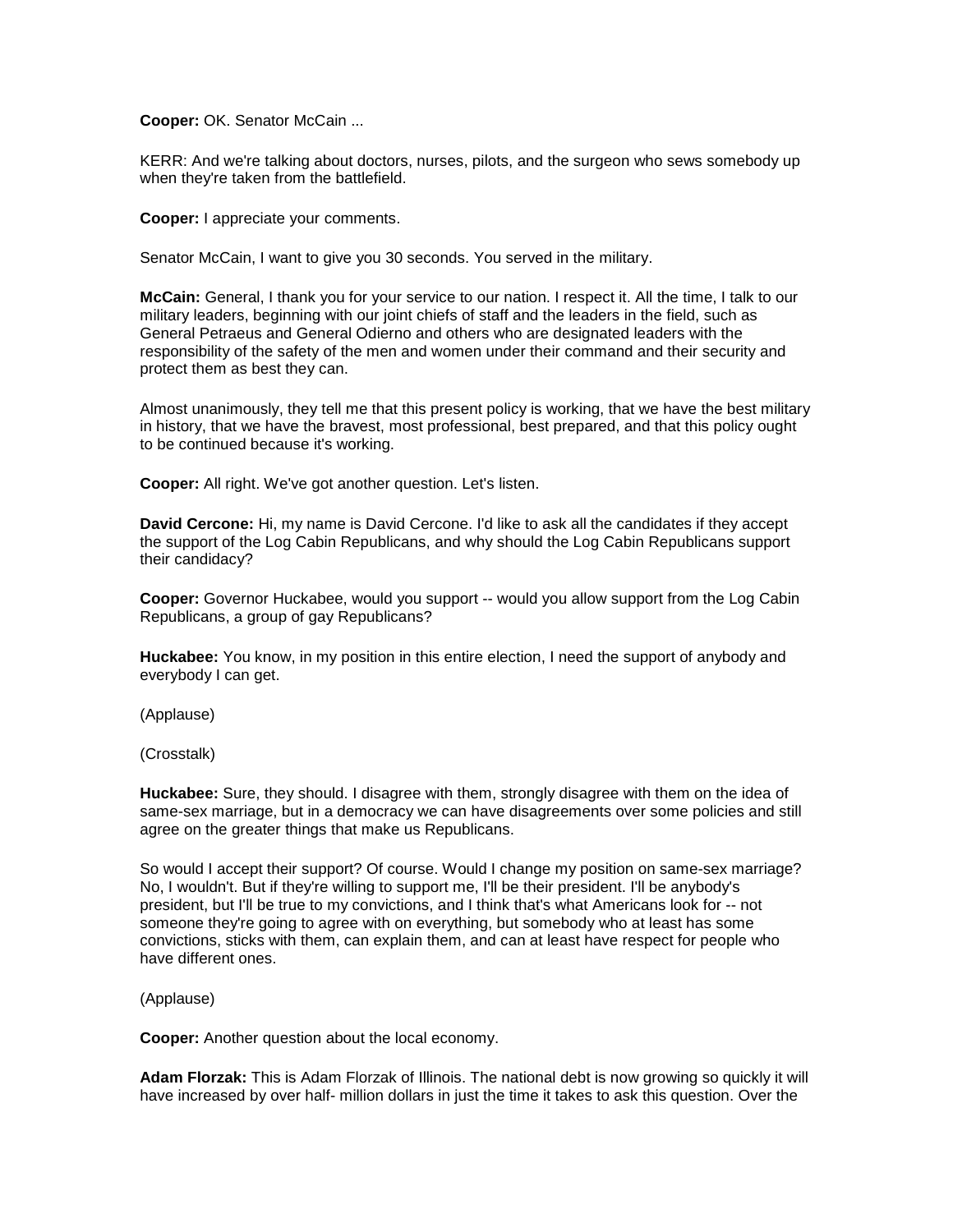years, politicians have borrowed just under \$2 trillion from the Social Security trust fund to cover these massive budget deficits, and now the retirements of our generation are at risk. What will you do as president to help repay this money and restore the trust?

**Cooper:** Senator Thompson, a lot of retirees here in Florida. Ninety seconds.

**Thompson:** One of the things I would do for his generation is protect him from our generation.

## (Applause)

He's absolutely right, we're spending his money, we're spending his children's money, and we're spending the money of kids yet to be born.

In 2017, Social Security will be in the red. Pretty soon it'll be out of money, it'll go bankrupt. In fact, our entitlement programs put together will take over the entire budget by about 2040.

So that's why I get back to the point I made earlier. All these programs that we talk about in the news every day are a thimbleful in ocean compared to the entitlement tsunami that's coming to hit us.

Now, we can do some things now, as I've proposed about Social Security, without having to really hurt anybody, and give people to invest for their future while they're still working. Or we can wait and let our grandkids or children, depending on how old they are, solve this problem that we have left them. It's not only a fiscal issue; it's a moral issue, as far as I'm concerned.

**Cooper:** Governor McCain?

(Applause)

I'm sorry -- Governor Romney, 30 seconds.

**Romney:** Thank you.

That's one of the problems we face, and a big one, which is the over-spending in Washington and the debt and the obligations we have.

We also face tough new competition coming from Asia. We face global jihad, which we just talked about very briefly. We face a whole series of extraordinary problems -- over-use of oil, entitlement is out of control.

It's time for us to recognize we're going to have to take a new course in this country -- not follow Hillary Clinton off to the left; instead, to follow the pathway Ronald Reagan blazed, which is to say we're going to have a stronger America with a stronger economy and have somebody who understands how jobs come and go, who understands what propels our economy, will strengthen our economy, strengthen our military and strengthen our families.

**Cooper:** I want to get as many of the YouTube questions in as possible.

Let's get another one here from another viewer.

**Steve Nielson:** My name is Steve Nielson. And this question comes to you from Denver, Colorado.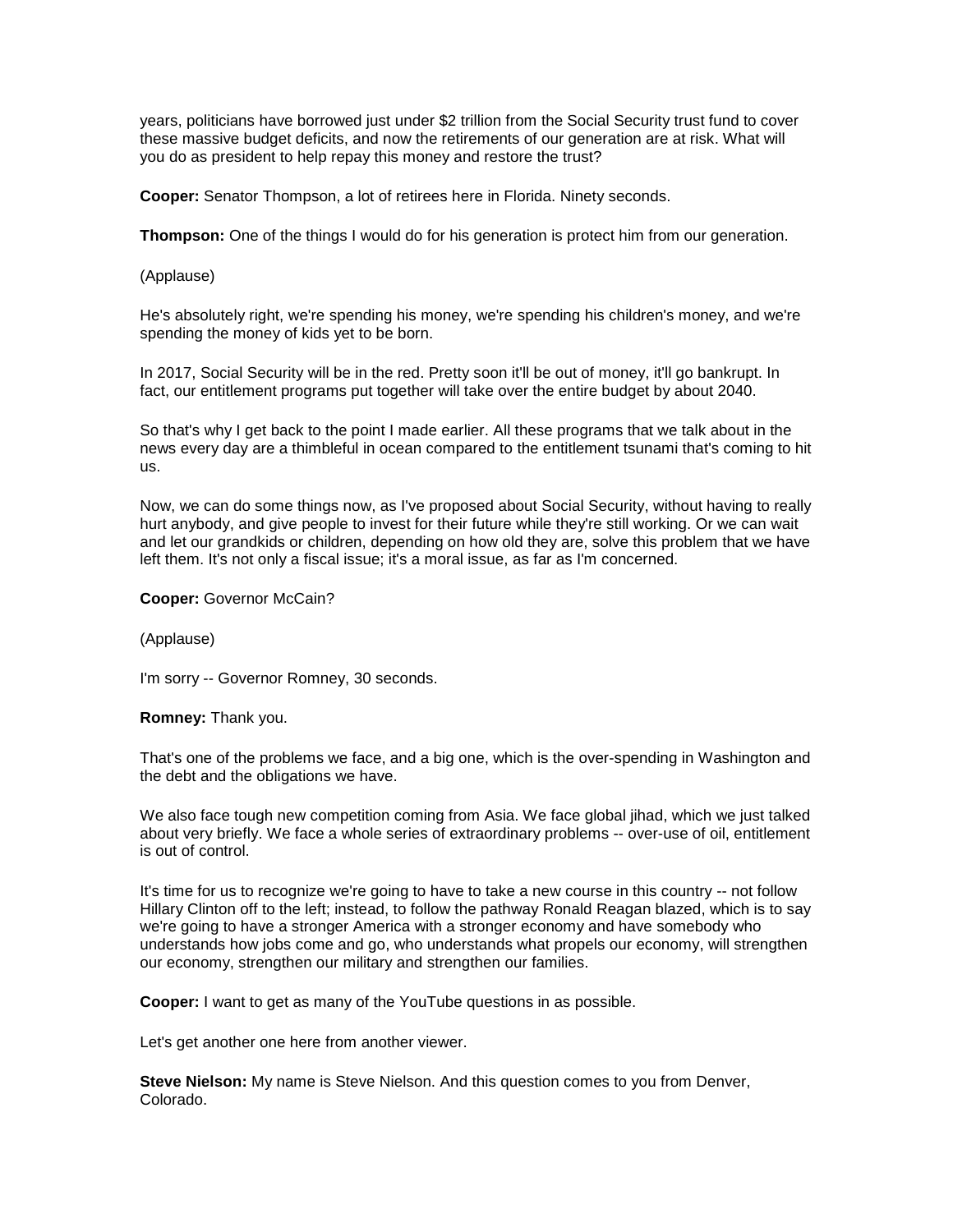JFK's vision put a man on the moon from a nonexistent space program in about seven years. The new vision for space exploration has provided about 15 years for that same feat.

Meanwhile, Congress is pulling funding for human-to-Mars research altogether.

Is there a candidate amongst you willing to take a pledge on behalf of the Mars Society of sending an American to the surface of Mars by 2020? If not, what is your vision for human space exploration?

## **Cooper:** Governor Huckabee?

NASA pumps some -- let's see, how many -- \$5 billion into Florida's economy.

**Huckabee:** Whether we ought to go to Mars is not a decision that I would want to make, but I would certainly want to make sure that we expand the space program, because every one of us who are sitting here tonight have our lives dramatically improved because there was a space program -- whether it's these screens that we see or the incredible electronics that we use, including the GPS systems that got many of you to this arena tonight.

## (Laughter)

Some of you were late because you didn't have one, by the way. Or whether it's the medical technologies that saved many of our lives or the lives or our families, it's the direct result of the space program, and we need to put more money into science and technology and exploration.

Now, whether we need to send somebody to Mars, I don't know. But I'll tell you what: If we do, I've got a few suggestions, and maybe Hillary could be on the first rocket to Mars.

#### (Laughter)

**Cooper:** Congressman Tancredo, 30 seconds, please.

**Tancredo:** The question is a serious one and it deserves a serious answer, and that is this: Look, we've been -- how many times up here, how many questions have dealt with the issue of deficit spending, the debt out of control? And yet, we have somebody saying, "But would you spend more money on going to Mars?"

And the suggestion that we need to spend more money on space exploration. This is it, folks. That's why we have such incredible problems with our debt, because everybody's trying to be everything to all people.

We can't afford some things, and by the way, going to Mars is one of them.

**Cooper:** All right. Let's move on. Another question here from Los Angeles.

Actually, let's show -- all right.

**David McMillan:** Hi, my name is David McMillan, and I'm from Los Angeles, California. On a variety of specific issues -- gay marriage, taxes, the death penalty, immigration, faith-based initiatives, school vouchers, school prayer -- many African Americans hold fairly conservative views.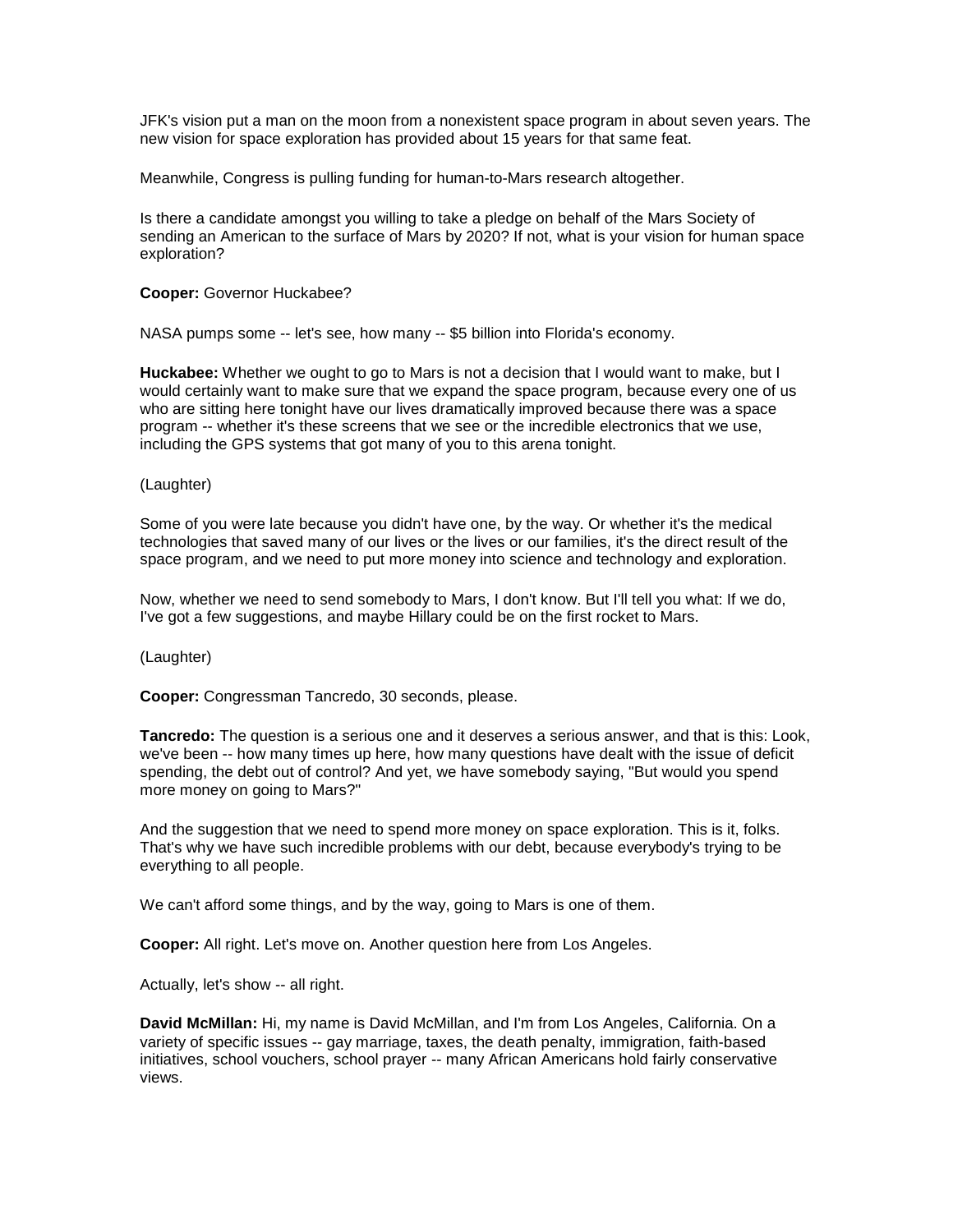And yet, we overwhelmingly vote Democrat in most elections. So my question to any of the Republican candidates here is, why don't we vote for you?

(Laughter)

## **Cooper:** Mayor Giuliani?

GIULIANI: We probably haven't done a good enough job as a party in pointing out that our solutions, our philosophy, is really the philosophy that would be the most attractive to the overwhelming majority of people in the African American and Hispanic community.

Whether they are upper middle class, rich, middle class or poor, the -- good education is something that everyone in all these communities and all communities want. The idea of choice in education is something that would totally turn around education in this country. It's something that large percentages of African American and Hispanic parents support. They would like to be able to choose a private school, a parochial school, a charter school, home-schooling for their children.

Instead, they have the government telling them that their child has to go to an inadequate school.

So there are many, many issues on which we can reach out. I found that one of the best was moving people off welfare. I moved 640,000 people off welfare, most of them to jobs. I change the welfare agency into a job agency, and all of a sudden I had people that had a future, people that had great hope in life.

I think the reason that crime not only declined in New York more than anyplace else, but continues to decline, is that many of those people who were hopeless 10, 12 years ago, now have hope. They have a future. They have gotten the genius of the American way of life. We haven't made it available to all people, and we have to do that.

We will be a very popular party in those communities.

**Cooper:** Time. Governor Huckabee, 30 seconds.

# (Applause)

**Huckabee:** Well, according to your network's exit polls, some 48 percent of the African-Americans in my state did, in fact, vote for me, which is unusually high for African-Americans voting for a Republican. Here's the reason why: because I asked for their vote, and I didn't wait until October of the election year to do it.

And, while I was governor, I tried to make sure that we included people not only in appointments and employment, but also in the programs that would truly make a difference, like putting disproportionate amounts of help for health problems specifically targeted to African-Americans like hypertension and AIDS and diabetes. So there's a reason. And I just want to express that our party had better reach out not just to African-Americans, but to Hispanics and to all people of this country.

I don't want to be a part of a Republican party that is a tiny, minute and ever decreasing party, but one that touches every American from top to bottom, regardless of race.

**Cooper:** Our next question -- let's watch: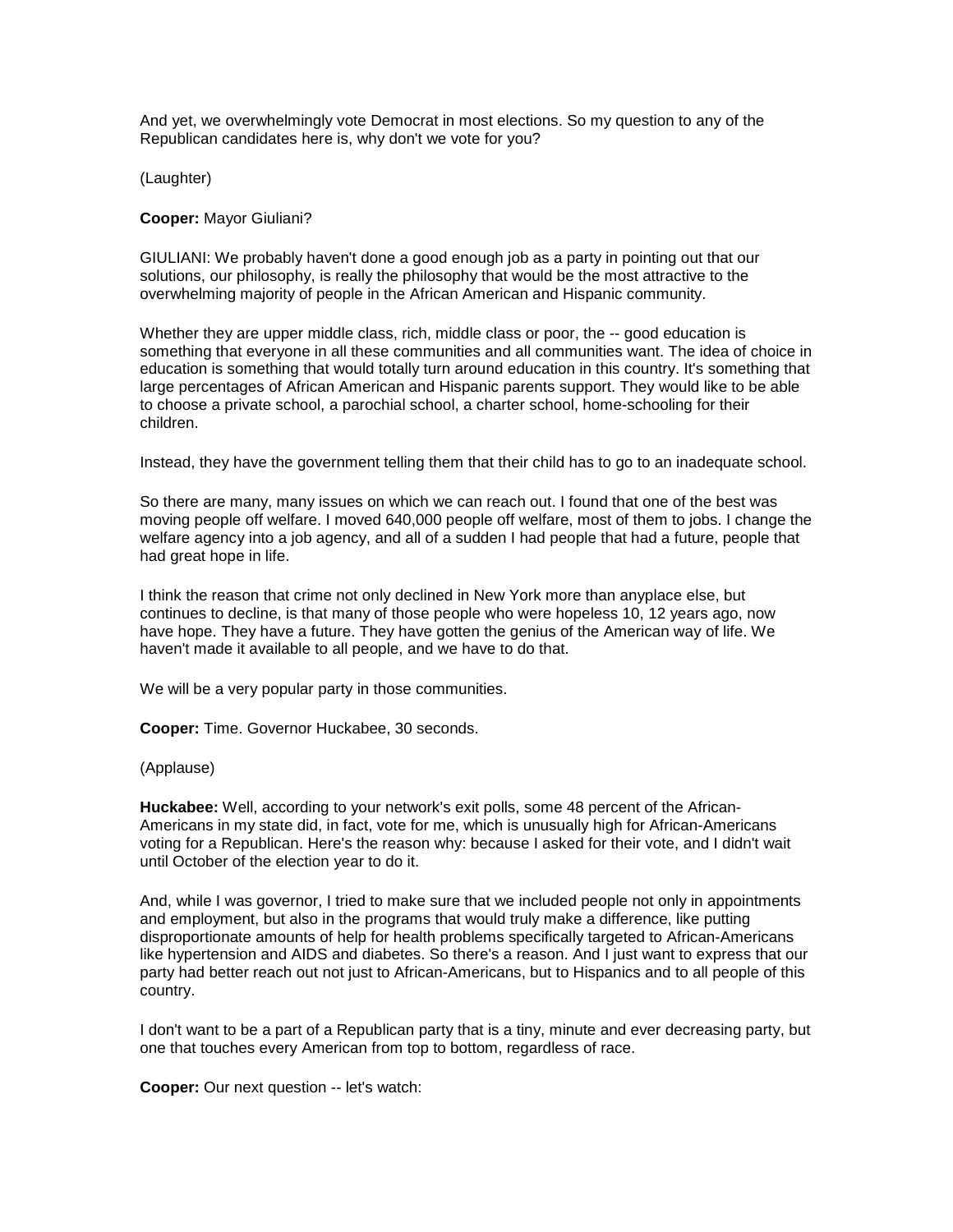## (Applause)

**Leroy Brooks:** Hello, my name is Leroy Brooks. I am from Houston, Texas and my question is for all the candidates.

Whether this flag right here represents the symbol of racism, a symbol of political ideology, a symbol of Southern heritage -- or, is it something completely different?

**Cooper:** He's talking about the stars and bars.

Governor Romney?

**Romney:** Right now, with the kinds of issues we got in this country, I'm not going to get involved with a flag like that. That's not a flag that I recognize so that I would hold up in my room.

The people of our country have decided not to fly that flag. I think that's the right thing.

#### (Applause)

My own view is that this country can go beyond that kind of stuff, and that instead we can do as a party what we need to do, which is to reach out to all Americans.

Every time I listen to someone like John Edwards get on TV and say there are two Americans, I just want to -- I just want to throw something at the TV, because there are not two Americas. There's one America.

We are a nation united. We face extraordinary challenges right now. And Democrats dividing us and tearing down this country are doing exactly the wrong thing.

We're succeeding in Iraq. We've got tough challenges. We can overcome them. But we do not need to have that kind of divisive talk. And that flag, frankly, is divisive, and it shouldn't be shown.

**Cooper:** Governor Thompson? Excuse me, Senator Thompson? Maybe one day.

**Thompson:** I know that everybody who hangs the flag up in their room like that is not racist. I also know that for a great many Americans it's a symbol of racism.

So, therefore, as a public place -- he's free to do whatever he wants to in his home. As far as a public place is concerned, I am glad that people have made the decision not to display it as a prominent flag, symbolic of something, at a state capitol. As a part of a group of flags or something of that nature, you know, honoring various servicepeople at different times in different parts of the country, I think that's different.

But, as a nation, we don't need to go out of our way to be bringing up things that to certain people in our country that's bad for them.

**Cooper:** We're running short on time. I want to get Ron Paul's video in. Let's watch.

#### (Begin videotape)

**Paul:** The people are sick and tired of what they're getting, and they want some real changes.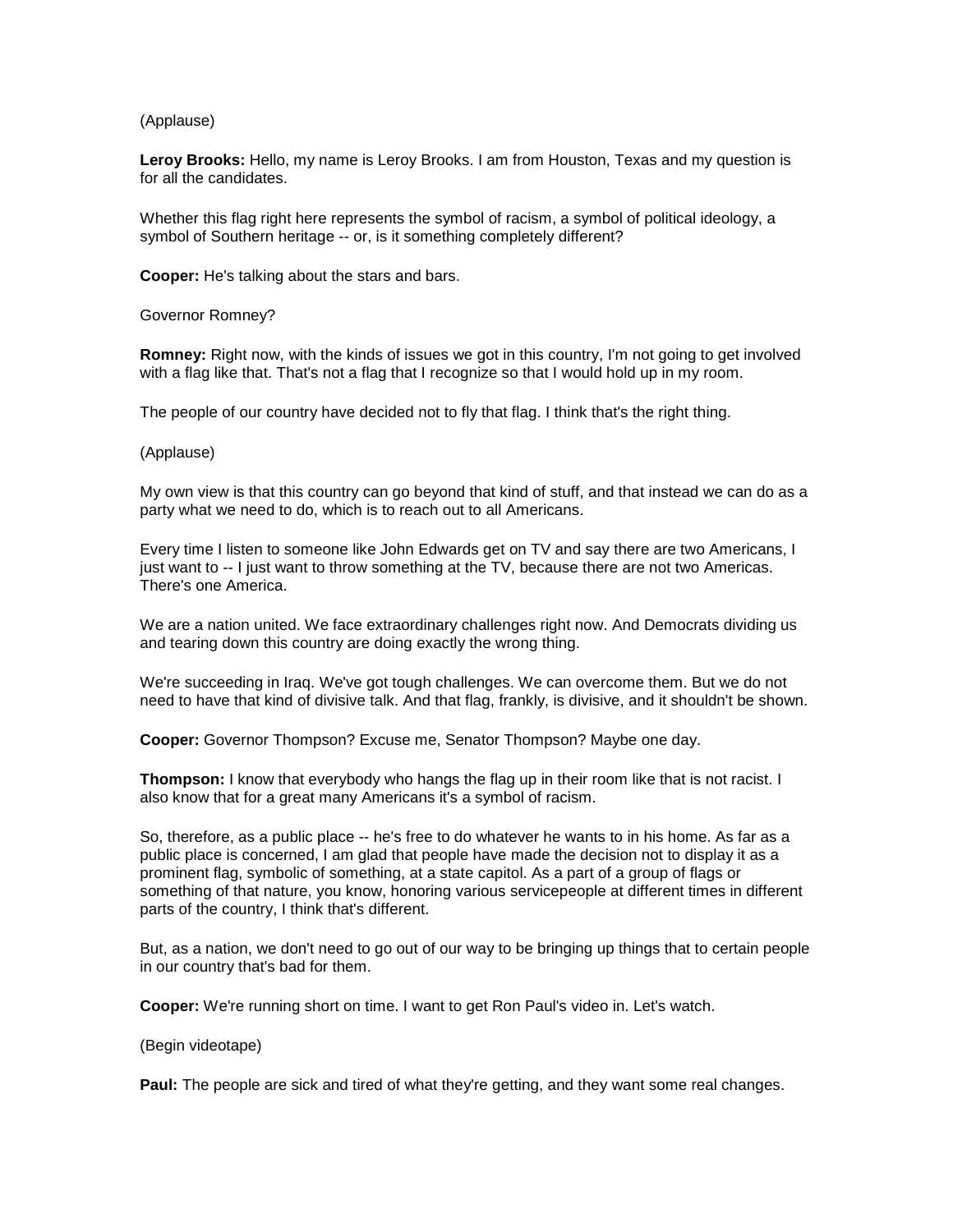I don't want to run your life. We need less taxation, less regulations, a better economic system.

We were not meant to be an empire; we were meant to be a republic, protecting liberty here at home.

It's up to you to spread this message around this country. This is an American cause, it's a cause of freedom. There's something going on in this country, and it's big. It's really big.

(End videotape)

**Cooper:** That's part of the Paul campaign.

Let's get to another YouTube -- YouTube question.

**Dr. Hank Campbell:** Good evening. My name is Dr. Hank Campbell. I'm in Lake Worth, Florida. My question is our infrastructure. It's been estimated that to fix the bridges, the tunnels, the power grids, the water delivery systems in this country will be in excess of \$2 trillion -- that is "t" for "trillion" -- and it is plural.

Who among the candidates here is willing to step forward and begin to articulate the very difficult sacrifices which we need to make in order to start repairing America? Thank you.

#### **Cooper:** Mayor Giuliani?

**Giuliani:** Well, I faced a situation like this, a microcosm of it in New York City. New York City hadn't invested in infrastructure for a very, long time. I had kind of gotten through its fiscal crisis that way. We started a long-term capital investment program on the infrastructure. My predecessor started it. I continued it. I turned it over to my successor and it really has done I think remarkable work in rebuilding the infrastructure of New York. That's what America needs.

It can't be done by one president. This is something where you're going to need a succession of presidents to have a sustained program. Probably we should have budgeting that allows for -- we can't really have a capital budget under federal budgeting, but we could have a separate accounting.

So that kind of budgeting is long-term, because this is going to help America over a 20- or a 30 year period. Most of the time when we're spending money, as Senator Thompson said, we're spending the next generation's money and we shouldn't be doing that. Fiscal conservatism is about preventing that.

But when we're rebuilding our roads, rebuilding our bridges, building new bridges, rebuilding our infrastructure, that's actually going to benefit the next generation and the generation after. And there are ways to spread that out over a long period of time.

But it needs a sustained program, and it cannot be done just by the federal government. It needs to be done as a partnership with state and local governments. And I believe I'd be in a good position to lead that.

## **Campbell:** Congressman Paul, 30 seconds.

**Paul:** The infrastructure problem in this country is very, very serious. We as Americans are taxed to blow up the bridges overseas. We're taxed to go over and rebuild the bridges overseas while our bridges are falling down in this country.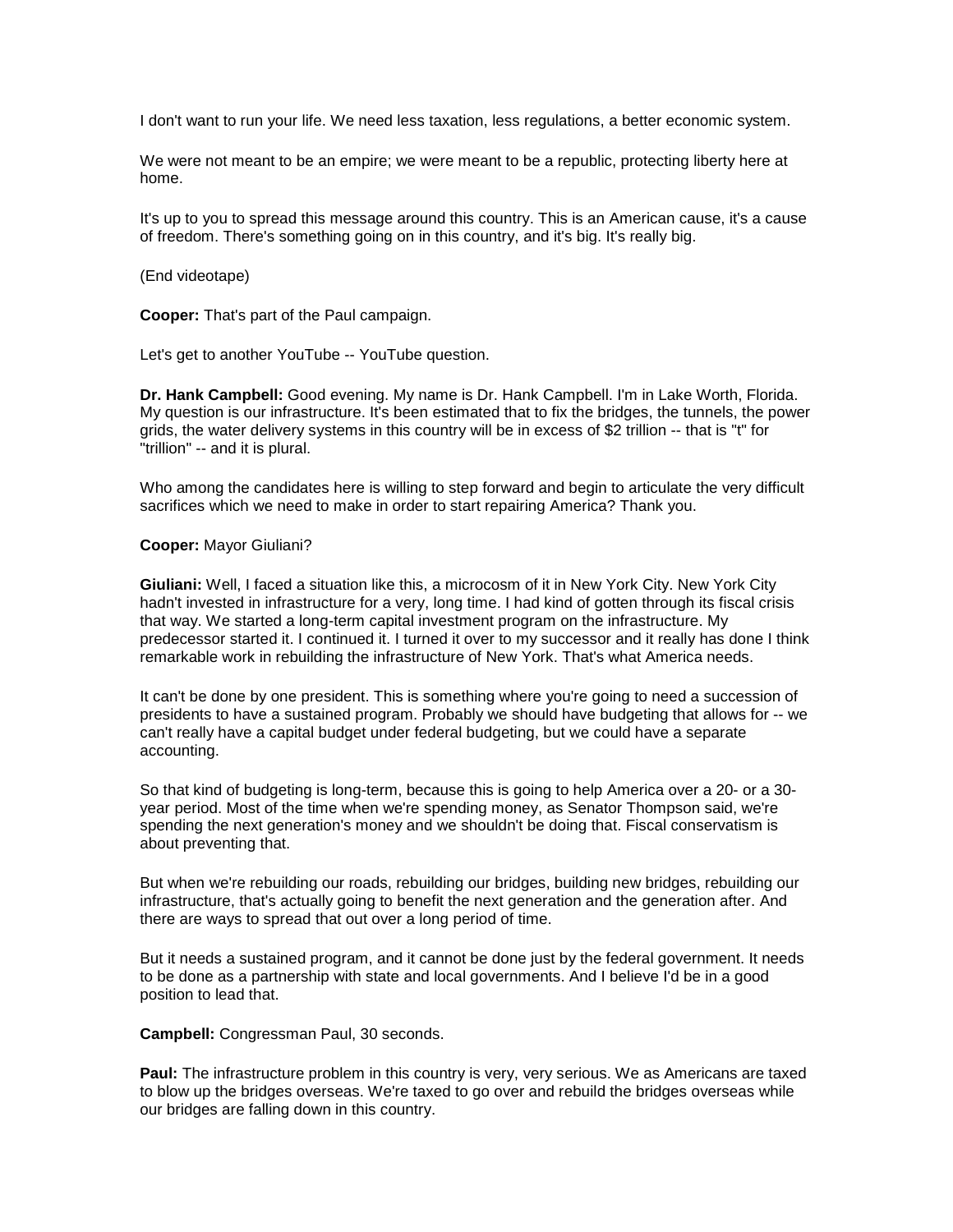This country is going bankrupt, and we can't afford this. We need to take care of ourselves. We do not need to sacrifice one thing more. We just need to take care of ourselves and get the government out of our lives and off our back and out of our wallets.

(Applause)

**Cooper:** Senator McCain, 30 seconds.

**McCain:** First thing I'll do, my friends, is take out my veto pen and veto every single pork-barrel project that comes across my desk, and there will be no more bridges to nowhere under my administration, I promise you that. And we'll give the president of the United States the line-item veto which Rudy Giuliani opposed so that he could protect his \$250 million worth of pork.

My friends, we will take the money and give it back to the states and we'll let them make these decisions, but we'll never have another pork barrel project as long as I'm capable of wielding a veto pen.

**Cooper:** Time. We've got another question.

**Giuliani:** Anderson, may I please respond...

**Cooper:** Go ahead, 30 seconds.

**Giuliani:** ... to the little side shot?

**Cooper:** Thirty seconds.

**Giuliani:** The reality is that the line-item veto is unconstitutional.

**Cooper:** Quiet.

**Giuliani:** The line-item veto is unconstitutional.

**McCain:** The line-item veto is constitutional.

**Giuliani:** If you are a strict -- the line-item veto is unconstitutional determined not by John McCain, but by the Supreme Court. And the Supreme Court found that the line-item veto is unconstitutional.

If I hadn't challenged that, I would not have been carrying out my fiduciary duties for the people of New York City. That was money that was illegally deprived to the people of my city. I fought for them and beat Bill Clinton. Not bad to have a Republican who can beat Bill Clinton.

(Applause)

**Cooper:** Let's go to the next question -- it's for Ron Paul.

**Mark Strauss:** Mark Strauss, Davenport, Iowa.

This question is for Ron Paul.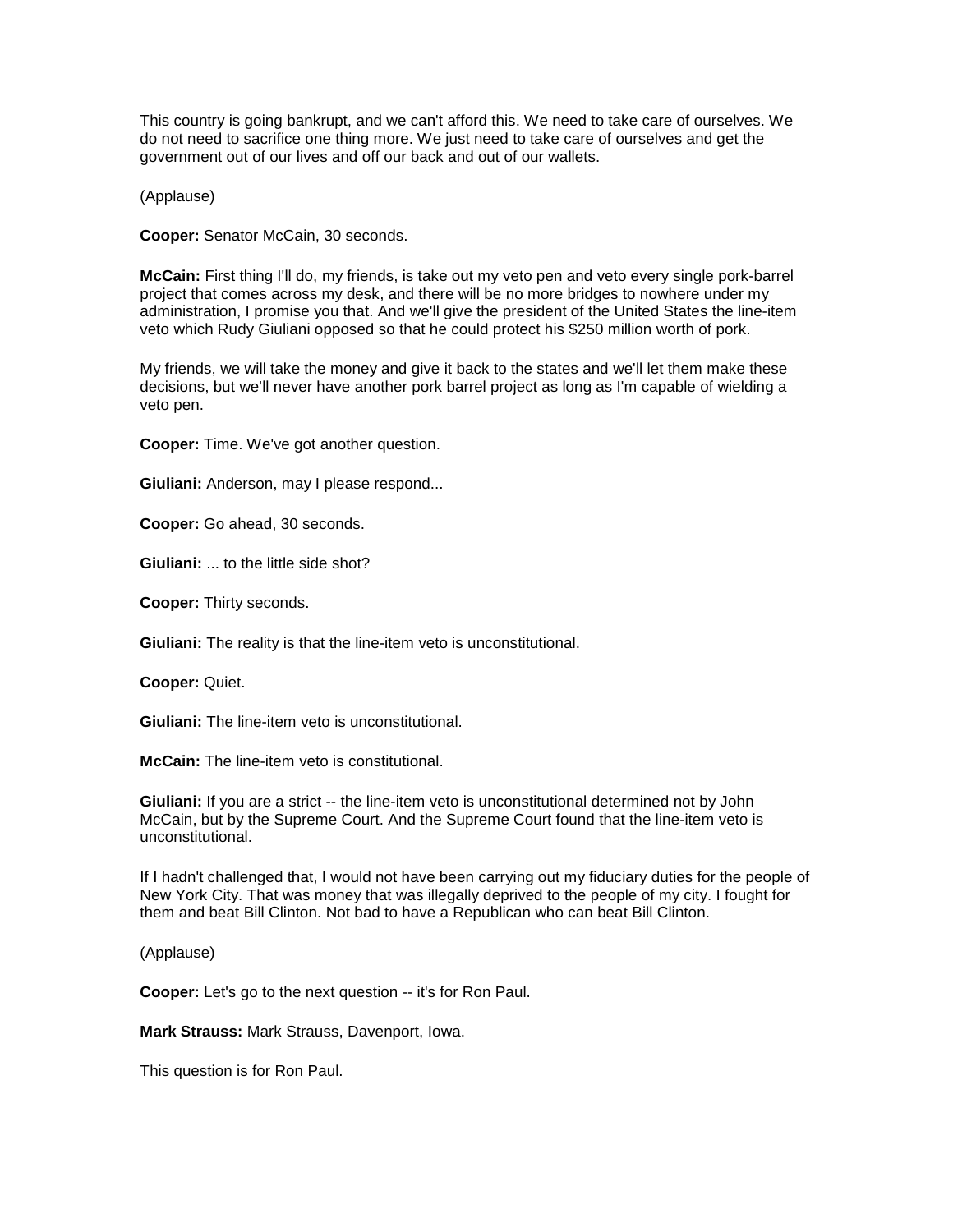Mr. Paul, I think we both know that the Republican party is never going to give you the nomination. But I'm hoping that you're crazy like a fox like that and you're using this exposure to propel yourself into an independent run.

My question is for Ron Paul: Mr. Paul, are you going to let America down by not running as an independent?

Thank you.

**Paul:** Now that's what I call a tough question, because I have no intention of doing this.

I am a Republican. I have won 10 times as a Republican and we're doing quite well. We had 5,000 people show up at a rally in front of the Independence Hall with blacks and Hispanics and a cross-section of this country.

You know that we raised \$4.3 million in one day?

(Applause)

Without spending one cent. We didn't even pay an individual to go out and they weren't professional fund-raisers. It came in here -- it was automatic.

We're struggling to figure out how to spend the money. This is country is in a revolution. They're sick and tired of what they're getting. And I happen to be lucky enough to be part of it.

**Cooper:** I'll take that as a no.

(Applause)

We -- unfortunately, this is our last question of the night.

**Chris Krul:** Giuliani, can you explain why you being a lifelong Yankees fan, that this year, after the Yankees lost everything, you rooted for the Red Sox in the postseason? Can you explain that position for me?

(Applause)

**Cooper:** Mayor Giuliani?

**Giuliani:** Hey, Krul. Hey, Krul. I'm Giuliani. He's Krul. So I'll explain it to him like in Brooklyn.

I'm an American -- I'm an American League fan. I root for the American League team when they get into the World Series. I've done it for 50 years. I actually rooted for the Red Sox...

(Audience member booing)

**Giuliani:** Can't help it. I'm an American League fan. I rooted for the White Sox, the Tigers, the Red Sox.

As soon as the World Series are over, I rooted for the Yankees again. We're gonna beat you next year.